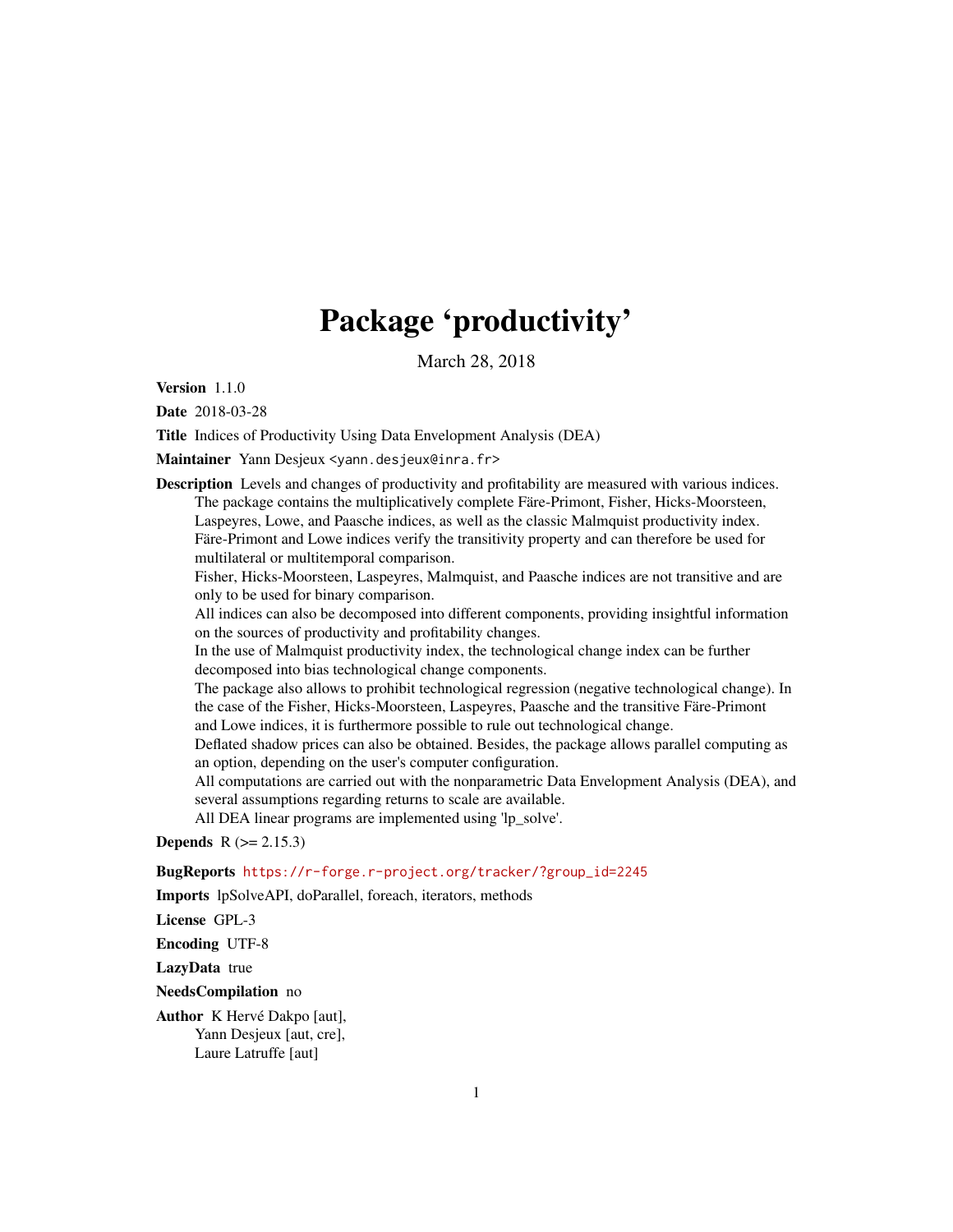<span id="page-1-0"></span>Repository CRAN Date/Publication 2018-03-28 08:59:06 UTC

## R topics documented:

|  |  |  |  |  |  |  |  |  |  |  |  |  |  |  |  |  | 36 |
|--|--|--|--|--|--|--|--|--|--|--|--|--|--|--|--|--|----|
|  |  |  |  |  |  |  |  |  |  |  |  |  |  |  |  |  |    |
|  |  |  |  |  |  |  |  |  |  |  |  |  |  |  |  |  |    |
|  |  |  |  |  |  |  |  |  |  |  |  |  |  |  |  |  |    |
|  |  |  |  |  |  |  |  |  |  |  |  |  |  |  |  |  |    |
|  |  |  |  |  |  |  |  |  |  |  |  |  |  |  |  |  |    |
|  |  |  |  |  |  |  |  |  |  |  |  |  |  |  |  |  |    |
|  |  |  |  |  |  |  |  |  |  |  |  |  |  |  |  |  |    |
|  |  |  |  |  |  |  |  |  |  |  |  |  |  |  |  |  |    |
|  |  |  |  |  |  |  |  |  |  |  |  |  |  |  |  |  |    |
|  |  |  |  |  |  |  |  |  |  |  |  |  |  |  |  |  |    |
|  |  |  |  |  |  |  |  |  |  |  |  |  |  |  |  |  |    |

<span id="page-1-1"></span>Changes *Productivity and profitability change indices*

#### Description

This function extracts individual productivity and profitability (when available) change indices from any object created by either [fareprim](#page-3-1), [fisher](#page-7-1), [hicksmoorsteen](#page-10-1), [laspeyres](#page-15-1), [lowe](#page-21-1), [malm](#page-25-1), or [paasche](#page-28-1) function.

#### Usage

Changes(object, ...)

#### Arguments

object Object of class 'FarePrimont', 'Fisher', 'HicksMoorsteen', 'Laspeyres', 'Lowe', 'Malmquist', or 'Paasche'. ... Currently not used.

#### Details

- An object of class 'FarePrimont' is a result of a call to [fareprim](#page-3-1).
- An object of class 'Fisher' is a result of a call to [fisher](#page-7-1).
- An object of class 'HicksMoorsteen' is a result of a call to [hicksmoorsteen](#page-10-1).
- An object of class 'Laspeyres' is a result of a call to [laspeyres](#page-15-1).
- An object of class 'Lowe' is a result of a call to [lowe](#page-21-1).
- An object of class 'Malmquist' is a result of a call to [malm](#page-25-1).
- An object of class 'Paasche' is a result of a call to [paasche](#page-28-1).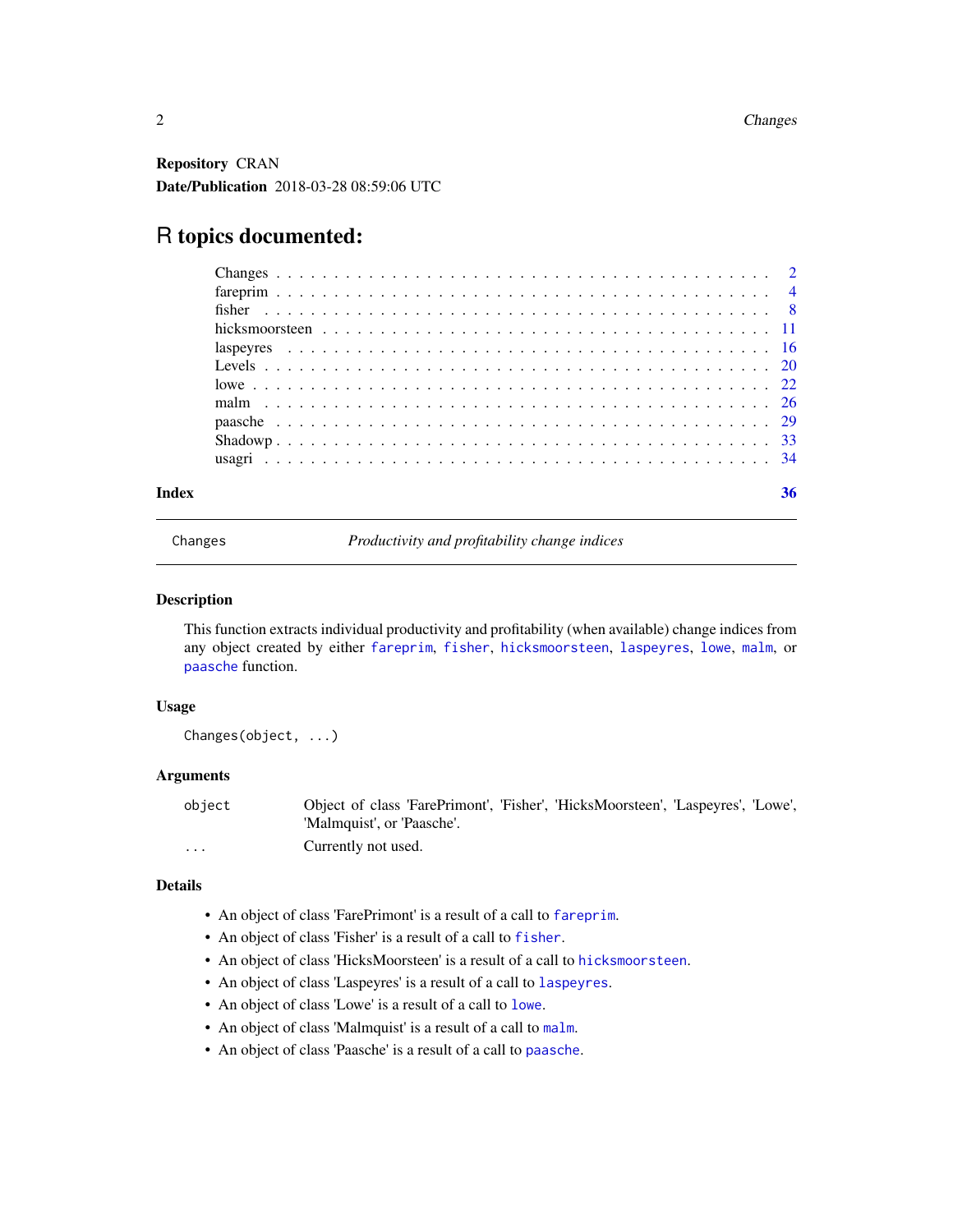#### <span id="page-2-0"></span>**Changes** 3

#### Value

- In the case of Färe-Primont, Fisher, Laspeyres, Lowe, Malmquist, and Paasche indices, the function returns a data frame containing all the elements and observations included in the "Changes" component of object.
- In the case of Hicks-Moorsteen index:
	- $-$  When components = FALSE (default) in the call to [hicksmoorsteen](#page-10-1), the function returns a data frame containing all the elements and observations included in the "Changes" component of the object of class 'HicksMoorsteen'.
	- $-$  When components = TRUE in the call to [hicksmoorsteen](#page-10-1), the function returns a list of three data frames:
		- \* HicksMoorsteen: A data frame containing all the elements and observations related to "Changes" component of the Hicks-Moorsteen index.
		- \* MalmquistHS: A data frame containing all the elements and observations related to "Changes" component of the Malmquist-*hs* index.
		- \* MalmquistIT: A data frame containing all the elements and observations related to "Changes" component of the Malmquist-*it* index.

#### Author(s)

Yann Desjeux, K Hervé Dakpo, Laure Latruffe

#### See Also

For details and information on returned values, see [fareprim](#page-3-1), [fisher](#page-7-1), [hicksmoorsteen](#page-10-1), [laspeyres](#page-15-1), [lowe](#page-21-1), [malm](#page-25-1), or [paasche](#page-28-1).

#### See also:

- [Levels](#page-19-1) for productivity and profitability levels; and
- [Shadowp](#page-32-1) for shadow prices.

#### Examples

```
## Not run:
 FAREPRIM <- fareprim(data = usagri, id.var = "States", time.var = "Years",
 x.vars = c("q.capital", "q.land","q.labor","q.materials"), y.vars = c("q.livestock",
 "q.crop", "q.other"), w.vars = c("p.capital", "p.land", "p.labor", "p.materials"),
 p.vars = c("p.livestock", "p.crop", "p.other"))
 Fareprim.change <- Changes(FAREPRIM)
 head(Fareprim.change)
```
## End(Not run)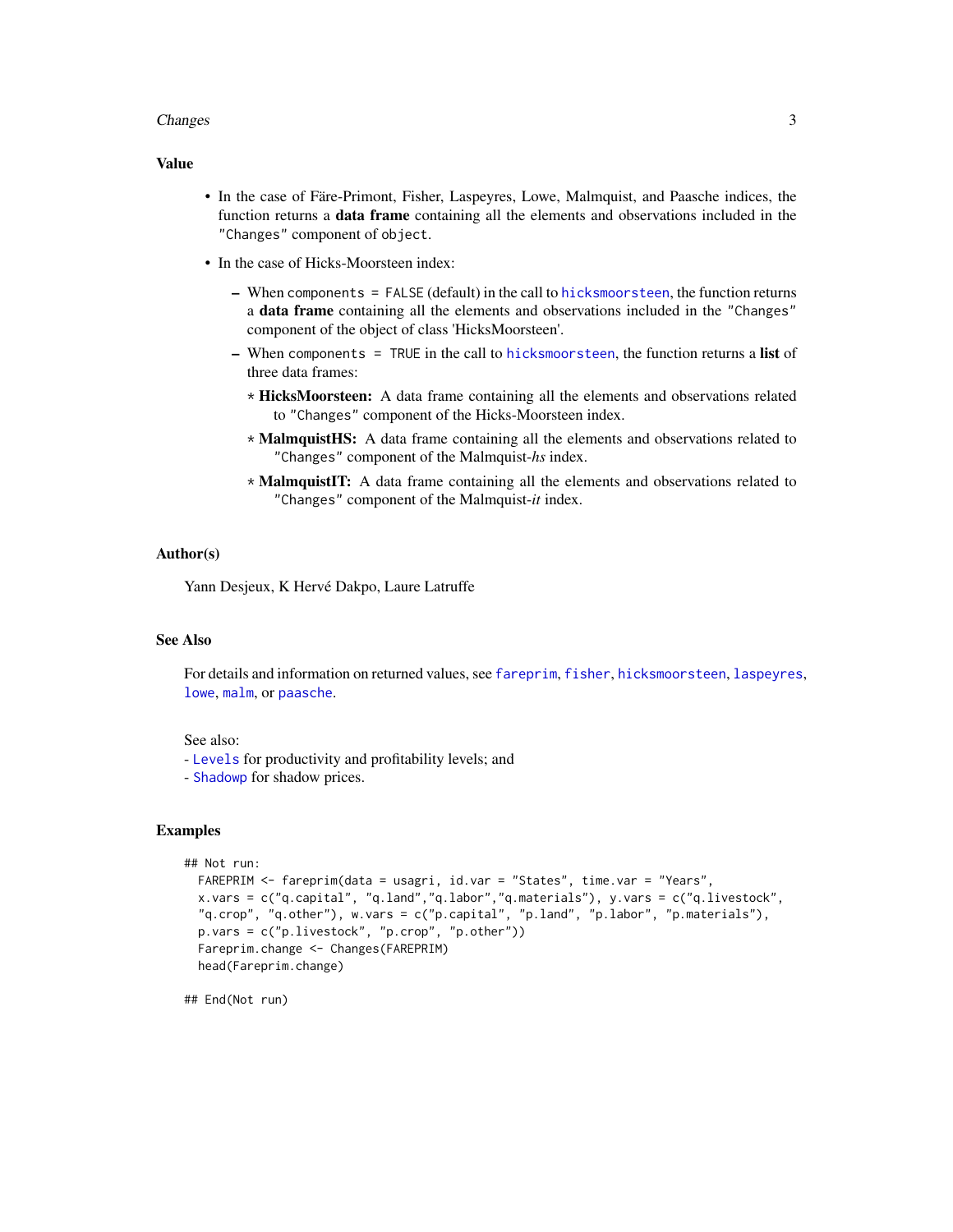<span id="page-3-1"></span><span id="page-3-0"></span>

#### Description

Using Data Envelopment Analysis (DEA), this function measures productivity and profitability in levels and changes with Färe-Primont index.

Profitability measures are only provided when price information is specified.

Deflated shadow prices of inputs and outputs can also be computed.

#### Usage

```
fareprim(data, id.var, time.var, x.vars, y.vars, w.vars = NULL, p.vars = NULL,
  tech.change = TRUE, tech.reg = TRUE, rts = c("vrs", "crs", "nirs", "ndrs"),
 orientation = c("out", "in", "in-out"), parallel = FALSE, cores = max(1,
 detectCores() - 1), scaled = TRUE, by.id = NULL, by.year = NULL, shadow = FALSE)
```
## S3 method for class 'FarePrimont'  $print(x, \text{ digits} = NULL, ...)$ 

#### Arguments

| data        | A dataframe containing the required information for measuring productivity and<br>profitability.                                                                                                                                                                                      |
|-------------|---------------------------------------------------------------------------------------------------------------------------------------------------------------------------------------------------------------------------------------------------------------------------------------|
| id.var      | Firms' ID variable. Can be an integer or a text string.                                                                                                                                                                                                                               |
| time.var    | Time period variable. Can be an integer or a text string.                                                                                                                                                                                                                             |
| x.vars      | Input quantity variables. Can be a vector of text strings or integers.                                                                                                                                                                                                                |
| y.vars      | Output quantity variables. Can be a vector of text strings or integers.                                                                                                                                                                                                               |
| w.vars      | Input price variables (Optional). Can be a vector of text strings or integers. NULL<br>by default, and in this case productivity only is measured.                                                                                                                                    |
| p.vars      | Output price variables (Optional). Can be a vector of text strings or integers.<br>NULL by default, and in this case productivity only is measured.                                                                                                                                   |
| tech.change | Logical. If TRUE (default), the model allows for technological change. If FALSE,<br>technological change is prohibited. See also the Details section.                                                                                                                                 |
| tech.reg    | Logical. If TRUE (default), the model allows for negative technological change<br>(i.e. technological regress). If FALSE, only positive technological change (i.e.<br>technological progress) is allowed. See also the Details section.                                               |
| rts         | Character string specifying the returns to scale assumption. The default value<br>is "vrs" (variable returns to scale). Other possible options are "crs" (con-<br>stant returns to scale), "nirs" (non-increasing returns to scale), or "ndrs" (non-<br>decreasing returns to scale). |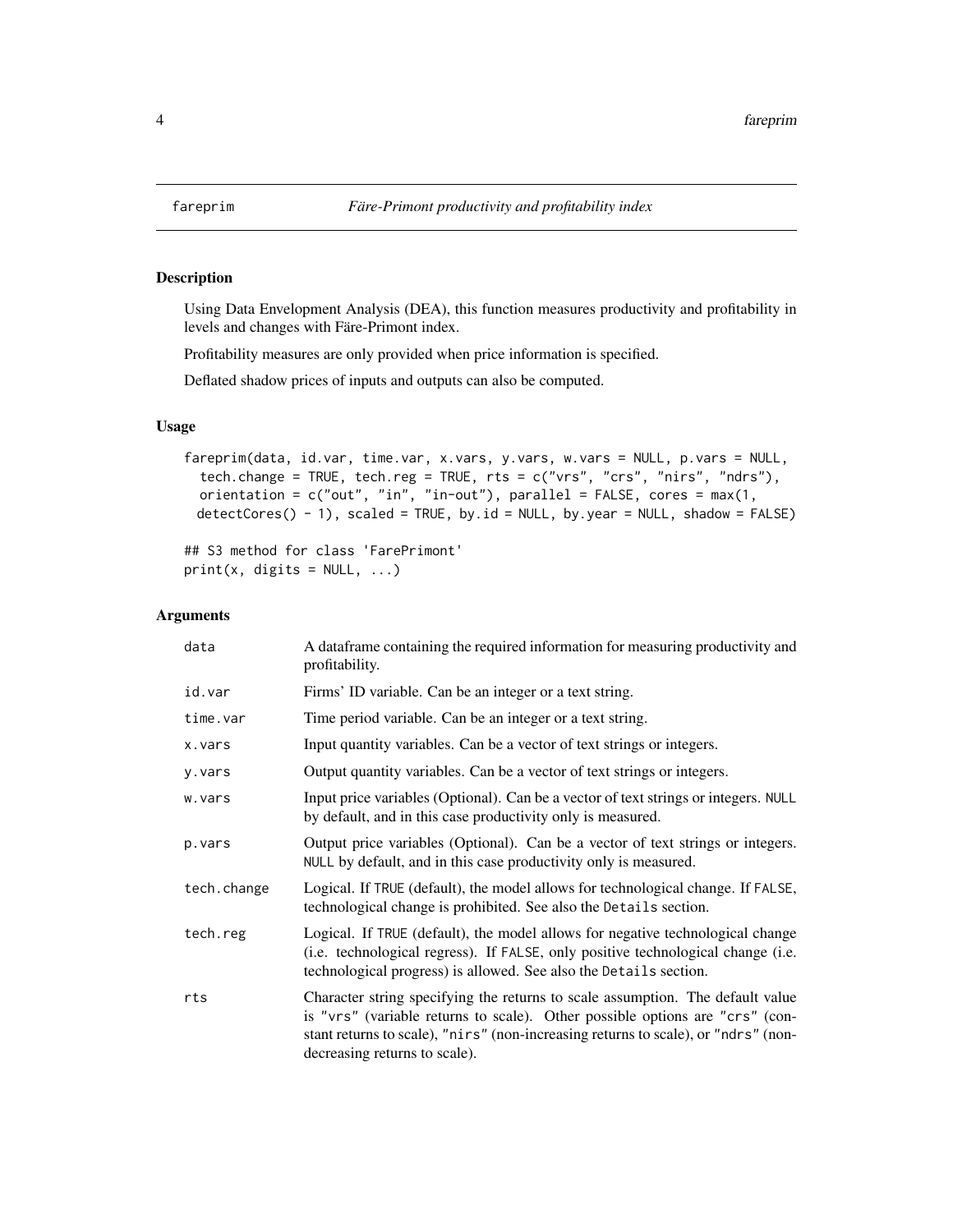#### fareprim 5

| orientation | Character string specifying the orientation. The default value is "out" (output-<br>orientation). Other possible options are "in" (input-orientation), and "in-out"<br>(both input- and output-orientations). For "in-out", the geometric mean of<br>input- and output-orientations' results is returned.         |
|-------------|-------------------------------------------------------------------------------------------------------------------------------------------------------------------------------------------------------------------------------------------------------------------------------------------------------------------|
| parallel    | Logical. Allows parallel computation. If FALSE (default), the estimation is con-<br>ducted in sequential mode. If TRUE, parallel mode is activated using the number<br>of cores specified in cores. When the sample size is small, it is recommended<br>to keep the parallel option to its default value (FALSE). |
| cores       | Integer. Used only if parallel = TRUE. It specifies the number of cores to be<br>used for parallel computation. By default, cores = $max(1, detectCores() - 1)$ .                                                                                                                                                 |
| scaled      | Logical. If TRUE (default), input and output quantities are rescaled. If FALSE, a<br>warning message is displayed when very large (>1e5) and/or very small (<1e-<br>4) values are present in the input and output quantity variables. See also the<br>Details section.                                            |
| by.id       | Integer specifying the reference observation used for computing the indices (Op-<br>tional). by . id must range between one and the total number of firms per period.<br>See also the Details section.                                                                                                            |
| by.year     | Integer specifying the reference year used for computing the indices (Optional).<br>by. year must range between one and the total number of time periods. See also<br>the Details section.                                                                                                                        |
| shadow      | Logical. Default is FALSE (no shadow prices are returned). When set to TRUE, the<br>deflated input and output shadow prices of the 'representative observation' (i.e.<br>the sample means of quantities and prices) used to compute the Färe-Primont<br>index are returned.                                       |
| X           | An object of class 'FarePrimont'.                                                                                                                                                                                                                                                                                 |
| digits      | The minimum number of significant digits to be printed in values. Default $=$<br>$max(3, getOption("digits") - 3).$                                                                                                                                                                                               |
| $\cdots$    | Currently not used.                                                                                                                                                                                                                                                                                               |
|             |                                                                                                                                                                                                                                                                                                                   |

#### Details

When tech.change is set to FALSE, this overrides the effect of tech.reg.

Setting scaled = FALSE (no rescaling of data) may lead to numerical problems in solving LP problems while optimizing DEA models. In extreme cases it may also prevent models from being optimized.

By default by.id = NULL and by.year = NULL. This means that in the computation of change indices, each observation is by default compared to itself in the first period. by.id and by.year allow to specify a reference (e.g. a specific observation in a specific period). If by.id is specified and by.year = NULL, then the reference observation is by.id in the first period. If by.year is specified and by.id = NULL, then each observation is compared to itself in the specified period of time.

#### Value

fareprim() returns a list of class 'FarePrimont' for which a summary of productivity and profitability (when price information is specified) measures in levels and changes, as well as a summary shadow prices (if shadow = TRUE), is printed.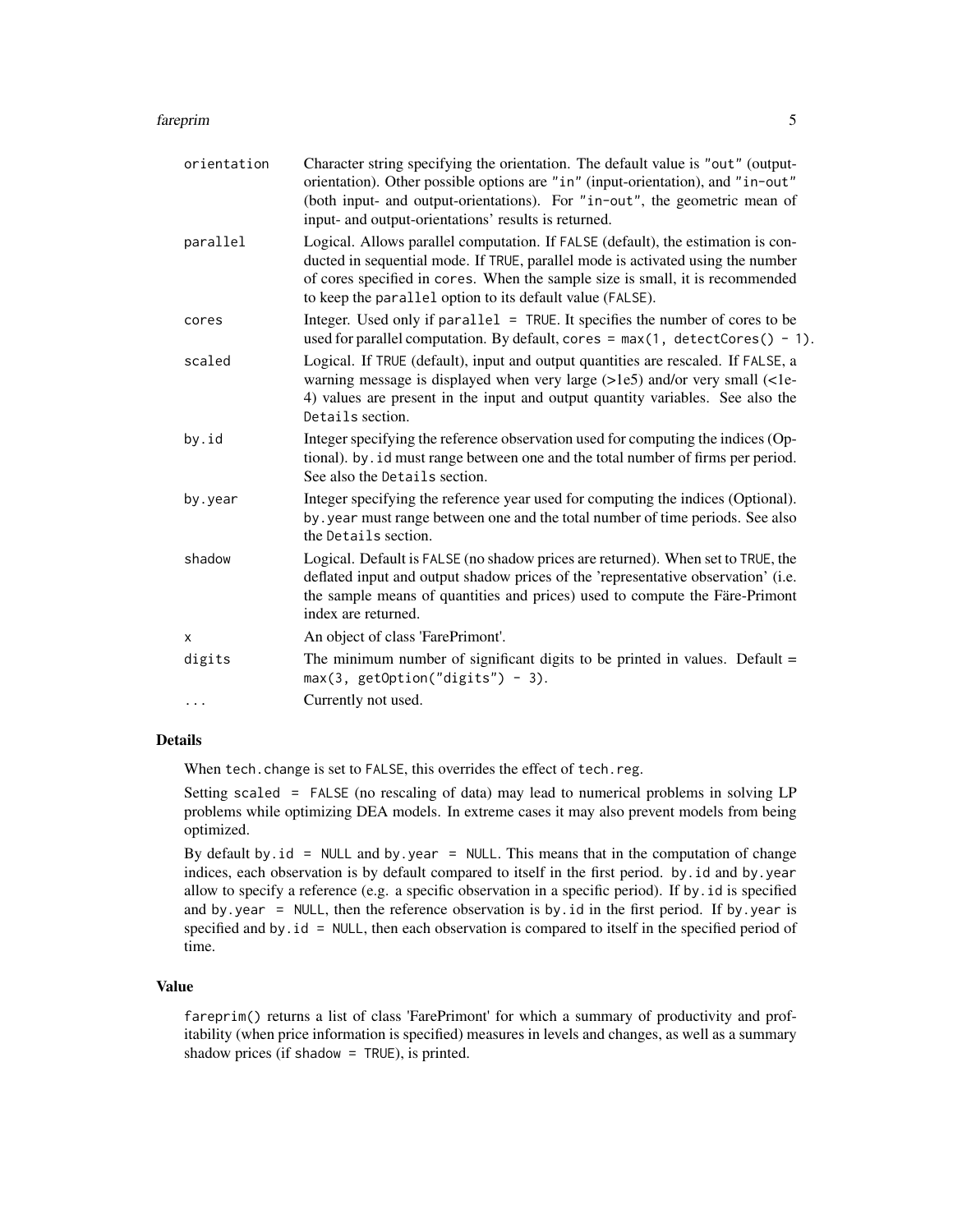<span id="page-5-0"></span>This list contains the following items:

| Levels      | Several elements are provided, depending on the orientation specified:                                                                                                                                       |
|-------------|--------------------------------------------------------------------------------------------------------------------------------------------------------------------------------------------------------------|
| <b>REV</b>  | Revenues (when w. vars and p. vars are specified)                                                                                                                                                            |
| <b>COST</b> | Costs (when w. vars and p. vars are specified)                                                                                                                                                               |
| <b>PROF</b> | Profitability (when w. vars and p. vars are specified)                                                                                                                                                       |
| P           | Aggregated output prices (when w. vars and p. vars are specified)                                                                                                                                            |
| W           | Aggregated input prices (when w. vars and p. vars are specified)                                                                                                                                             |
| <b>TT</b>   | Terms of trade (i.e. P/W) (when w. vars and p. vars are specified)                                                                                                                                           |
| AO          | Aggregated outputs                                                                                                                                                                                           |
| AI          | Aggregated inputs                                                                                                                                                                                            |
| <b>TFP</b>  | Total Factor Productivity (TFP)                                                                                                                                                                              |
| <b>MP</b>   | Maximum productivity                                                                                                                                                                                         |
| <b>TFPE</b> | TFP efficiency score                                                                                                                                                                                         |
| 0TE         | Output-oriented technical efficiency score (orientation = "out")                                                                                                                                             |
| 0SE         | Output-oriented scale efficiency score (orientation = "out")                                                                                                                                                 |
| OME         | Output-oriented mix efficiency score (orientation = "out")                                                                                                                                                   |
| <b>ROSE</b> | Residual output-oriented scale efficiency score (orientation = "out")                                                                                                                                        |
| <b>OSME</b> | Output-oriented scale-mix efficiency score (orientation = "out")                                                                                                                                             |
| <b>ITE</b>  | Input-oriented technical efficiency score (orientation = "in")                                                                                                                                               |
| <b>ISE</b>  | Input-oriented scale efficiency score (orientation = "in")                                                                                                                                                   |
| IME         | Input-oriented mix efficiency score (orientation = $"in"$ )                                                                                                                                                  |
| <b>RISE</b> | Residual input-oriented scale efficiency score (orientation = "in")                                                                                                                                          |
| <b>ISME</b> | Input-oriented scale-mix efficiency score (orientation = "in")                                                                                                                                               |
| OTE.ITE     | Geometric mean of OTE and ITE (orientation = $"in-out"$ )                                                                                                                                                    |
| OSE.ISE     | Geometric mean of OSE and ISE (orientation = $"in-out"$ )                                                                                                                                                    |
| OME. IME    | Geometric mean of OME and IME (orientation = $"in-out"$ )                                                                                                                                                    |
| ROSE.RISE   | Geometric mean of ROSE and RISE (orientation = "in-out")                                                                                                                                                     |
| OSME. ISME  | Geometric mean of OSME and ISME (orientation = "in-out")                                                                                                                                                     |
| <b>RME</b>  | Residual mix efficiency score                                                                                                                                                                                |
| Changes     | Change indices of the different elements of Levels are provided. Each change<br>is prefixed by "d" (e.g. profitability change is denoted dPROF, output-oriented<br>efficiency change is denoted dOTE, etc.). |
| Shadowp     | Returned only if shadow = TRUE. It contains the deflated cost input $(x \cdot x)$<br>shadow prices and the deflated revenue output (y. vars) shadow prices of the                                            |

From an object of class 'FarePrimont' obtained from fareprim(), the

- [Levels](#page-19-1) function extracts individual productivity and profitability levels;
- [Changes](#page-1-1) function extracts individual productivity and profitability change indices; and
- If shadow = TRUE, the [Shadowp](#page-32-1) function extracts input and output deflated shadow prices.

'representative observation' used to compute the Färe-Primont index.

#### Warning

The fareprim() function will not work with unbalanced panel data.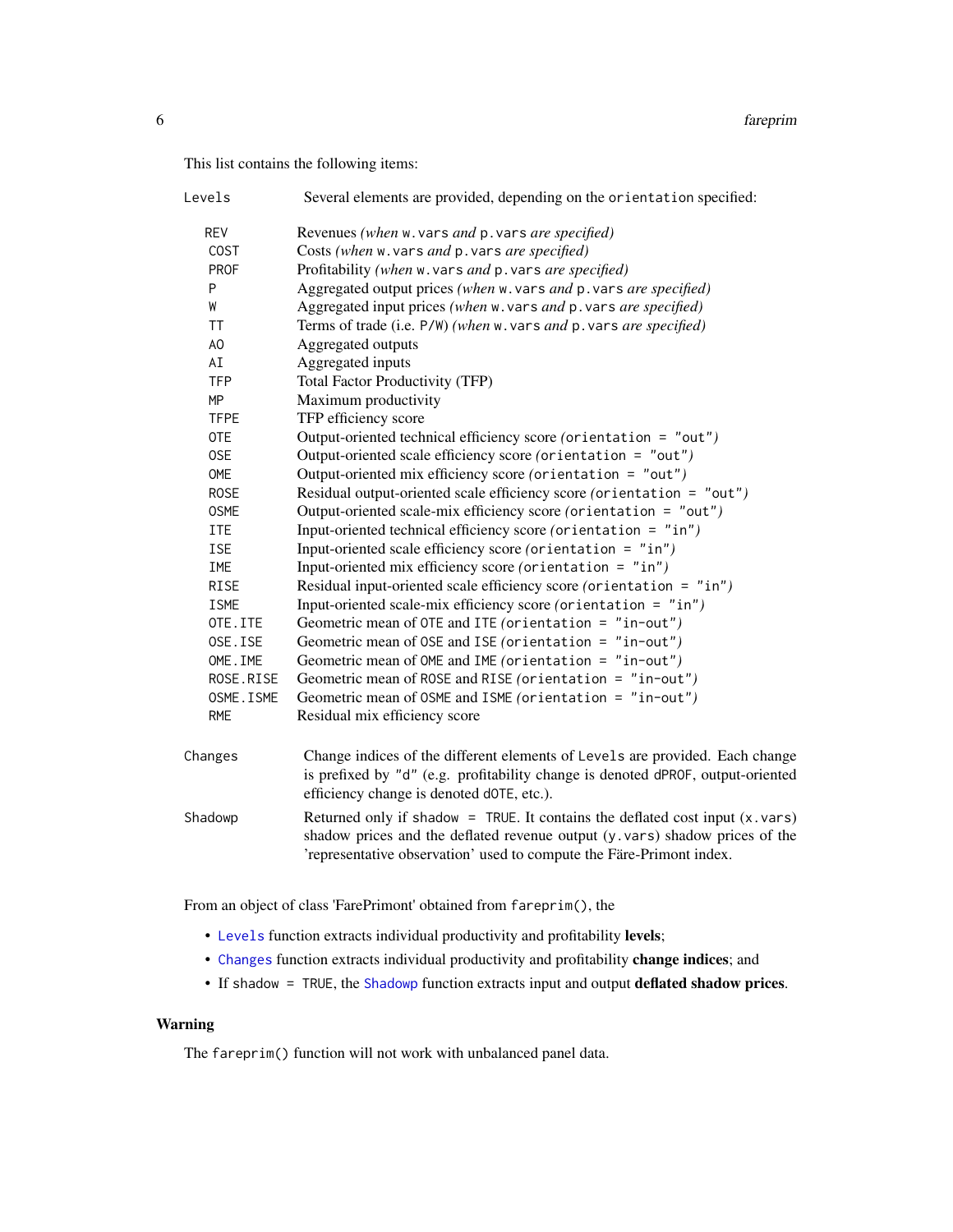#### <span id="page-6-0"></span>fareprim and the contract of the contract of the contract of the contract of the contract of the contract of the contract of the contract of the contract of the contract of the contract of the contract of the contract of t

The Färe-Primont index may be sensitive to the rescaling.

For extreme efficient observations, the problem of multiple solutions may arise and the values of shadow prices may differ depending on the linear programming solver used (here lpSolveAPI).

#### **Note**

All output-oriented efficiency scores are computed *a la* Shephard, while all input-oriented efficiency scores are computed *a la* Farrell. Hence, all efficiency scores are greater than zero and are lower or equal to one.

#### Author(s)

K Hervé Dakpo, Yann Desjeux, Laure Latruffe

#### References

O'Donnell C.J. (2008), An aggregate quantity-price framework for measuring and decomposing productivity and profitability change. School of Economics, University of Queensland, Australia. URL: <https://www.uq.edu.au/economics/cepa/docs/WP/WP072008.pdf>

O'Donnell C.J. (2011), The sources of productivity change in the manufacturing sectors of the U.S. economy. School of Economics, University of Queensland, Australia. URL: [http://www.uq.edu.](http://www.uq.edu.au/economics/cepa/docs/WP/WP072011.pdf) [au/economics/cepa/docs/WP/WP072011.pdf](http://www.uq.edu.au/economics/cepa/docs/WP/WP072011.pdf)

O'Donnell C.J. (2012), Nonparametric estimates of the components of productivity and profitability change in U.S. Agriculture. *American Journal of Agricultural Economics*, 94(4), 873–890. [https:](https://doi.org/10.1093/ajae/aas023) [//doi.org/10.1093/ajae/aas023](https://doi.org/10.1093/ajae/aas023)

#### See Also

See [Levels](#page-19-1) to retrieve a data frame with Färe-Primont productivity and profitability in levels and components.

See [Changes](#page-1-1) to retrieve a data frame with Färe-Primont productivity and profitability changes and components.

See [Shadowp](#page-32-1) to retrieve deflated input and output shadow prices, provided that shadow = TRUE.

See also [lowe](#page-21-1) for computations with an alternative transitive index.

#### Examples

```
## Färe-Primont productivity, without price information
## Not run:
 FareP1 <- fareprim(data = usagri, id.var = "States", time.var = "Years", x.vars = c(7:10),
 y.vars = c(4:6), rts = "crs", orientation = "in", by.id = 1, by.year = 1)
 FareP1
## End(Not run)
## Färe-Primont productivity and profitability, with price information
## Not run:
 FareP2 <- fareprim(data = usagri, id.var = "States", time.var = "Years", x.vars = c(7:10),
```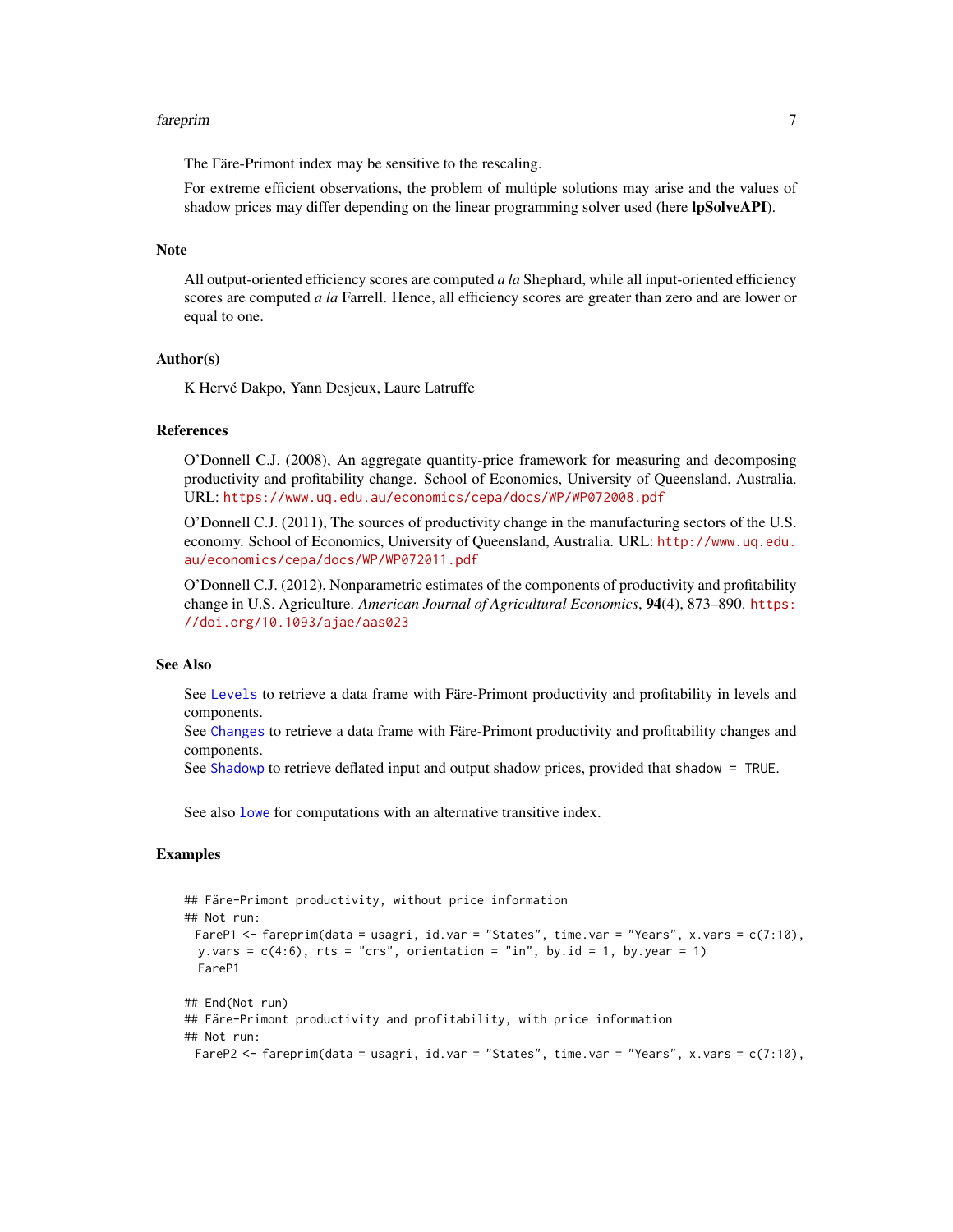8 fisher and the state of the state of the state of the state of the state of the state of the state of the state of the state of the state of the state of the state of the state of the state of the state of the state of t

```
y.vars = c(4:6), w.vars = c(14:17), p.vars = c(11:13), by.id = 1, by.year = 1)
 FareP2
## End(Not run)
```
<span id="page-7-1"></span>fisher *Fisher productivity and profitability index*

#### Description

Using Data Envelopment Analysis (DEA), this function measures productivity and profitability in levels and changes with Fisher index.

The Fisher productivity index is the geometric average of Laspeyres and Paasche indices.

Deflated shadow prices of inputs and outputs can also be computed.

#### Usage

```
fisher(data, id.var, time.var, x.vars, y.vars, w.vars, p.vars, tech.change = TRUE,
 tech.reg = TRUE, rts = c("vrs", "crs", "nirs", "ndrs"), orientation = c("out",
 "in", "in-out"), parallel = FALSE, cores = max(1, detectCores() - 1), scaled = TRUE,
  shadow = FALSE)
```
## S3 method for class 'Fisher'  $print(x, \text{ digits} = NULL, ...)$ 

#### Arguments

| data        | A data frame containing the required information for measuring productivity and<br>profitability.                                                                                                                                                                                     |
|-------------|---------------------------------------------------------------------------------------------------------------------------------------------------------------------------------------------------------------------------------------------------------------------------------------|
| id.var      | Firms' ID variable. Can be an integer or a text string.                                                                                                                                                                                                                               |
| time.var    | Time period variable. Can be an integer or a text string.                                                                                                                                                                                                                             |
| x.vars      | Input quantity variables. Can be a vector of text strings or integers.                                                                                                                                                                                                                |
| y.vars      | Output quantity variables. Can be a vector of text strings or integers.                                                                                                                                                                                                               |
| w.vars      | Input price variables. Can be a vector of text strings or integers.                                                                                                                                                                                                                   |
| p.vars      | Output price variables. Can be a vector of text strings or integers.                                                                                                                                                                                                                  |
| tech.change | Logical. If TRUE (default), the model allows for technological change. If FALSE,<br>technological change is prohibited. See also the Details section.                                                                                                                                 |
| tech.reg    | Logical. If TRUE (default), the model allows for negative technological change<br>(i.e. technological regress). If FALSE, only positive technological change (i.e.<br>technological progress) is allowed. See also the Details section.                                               |
| rts         | Character string specifying the returns to scale assumption. The default value<br>is "vrs" (variable returns to scale). Other possible options are "crs" (con-<br>stant returns to scale), "nirs" (non-increasing returns to scale), or "ndrs" (non-<br>decreasing returns to scale). |

<span id="page-7-0"></span>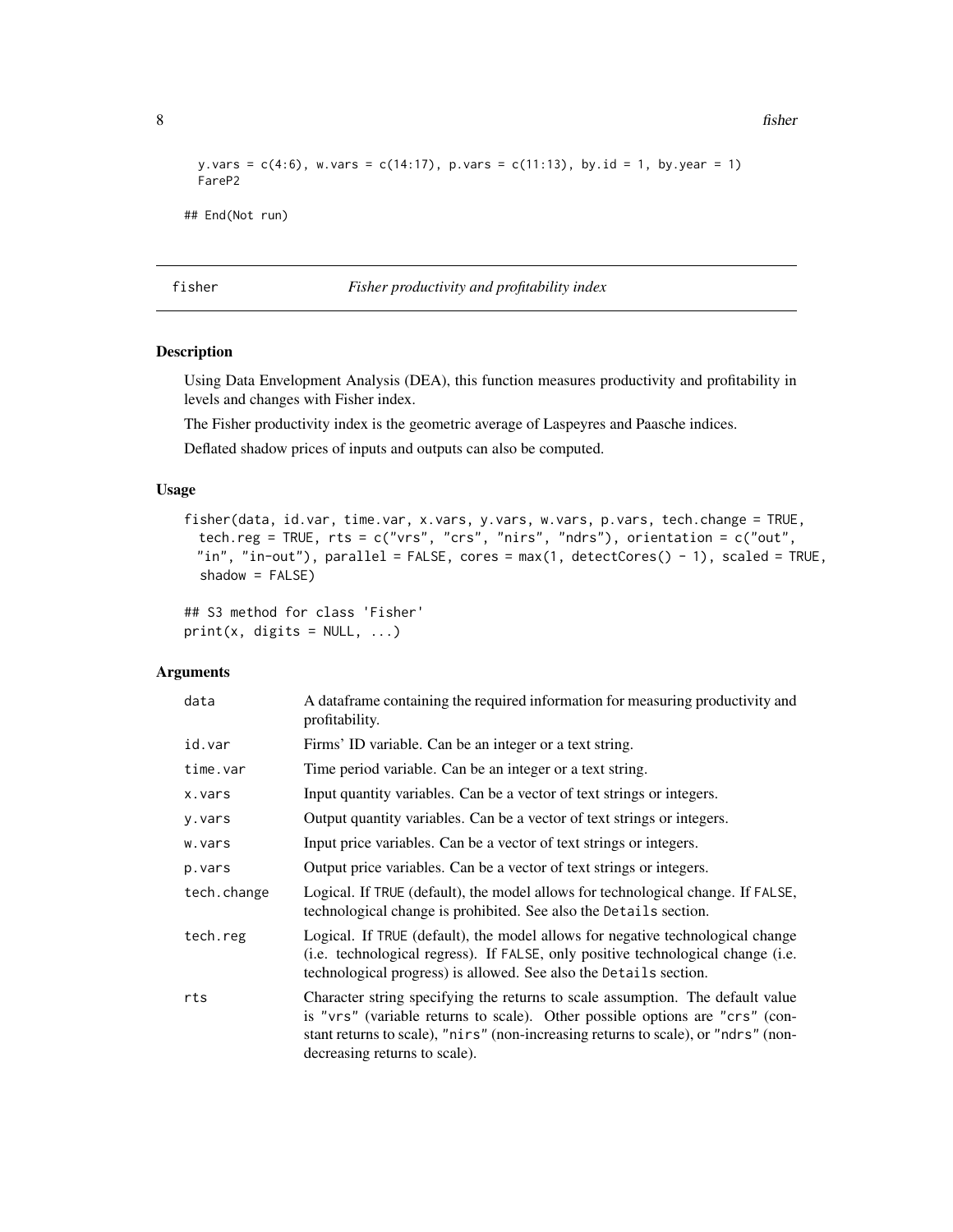#### fisher 9

| orientation | Character string specifying the orientation. The default value is "out" (output-<br>orientation). Other possible options are "in" (input-orientation), and "in-out"<br>(both input- and output-orientations). For "in-out", the geometric mean of<br>input- and output-orientations' results is returned.        |
|-------------|------------------------------------------------------------------------------------------------------------------------------------------------------------------------------------------------------------------------------------------------------------------------------------------------------------------|
| parallel    | Logical. Allows parallel computation. If FALSE (default) the estimation is con-<br>ducted in sequential mode. If TRUE, parallel mode is activated using the number<br>of cores specified in cores. When the sample size is small, it is recommended<br>to keep the parallel option to its default value (FALSE). |
| cores       | Integer. Used only if $parallel = TRUE$ . It specifies the number of cores to be<br>used for parallel computation. By default, cores = $max(1, detectCores() - 1)$ .                                                                                                                                             |
| scaled      | Logical. If TRUE (default), input and output quantities are rescaled. If FALSE, a<br>warning message is displayed when very large (>1e5) and/or very small (<1e-<br>4) values are present in the input and output quantity variables. See also the<br>Details section.                                           |
| shadow      | Logical. Default is FALSE (no shadow prices are returned). When set to TRUE, in-<br>put and output shadow prices are returned. These shadow prices are informative<br>only and may be subject to the linear programming solver used.                                                                             |
| X           | An object of class 'Fisher'.                                                                                                                                                                                                                                                                                     |
| digits      | The minimum number of significant digits to be printed in values. Default $=$<br>$max(3, getOption("digits") - 3).$                                                                                                                                                                                              |
|             | Currently not used.                                                                                                                                                                                                                                                                                              |
|             |                                                                                                                                                                                                                                                                                                                  |

#### Details

When tech.change is set to FALSE, this overrides the effect of tech.reg.

Setting scaled = FALSE (no rescaling of data) may lead to numerical problems in solving LP problems while optimizing DEA models. In extreme cases it may also prevent models from being optimized.

The Fisher index is not transitive and therefore each firm is compared to itself in the previous period. Since there is no previous period for the first period, the results for this first period are replaced by NA.

#### Value

fisher() returns a list of class 'Fisher' for which a summary of productivity and profitability measures in levels and changes, as well as a summary shadow prices (if shadow = TRUE), is printed.

This list contains the following items:

| Levels      | Several elements are provided, depending on the orientation specified: |
|-------------|------------------------------------------------------------------------|
| <b>REV</b>  | Revenues                                                               |
| <b>COST</b> | Costs                                                                  |
| <b>PROF</b> | Profitability                                                          |
| P           | Aggregated output prices                                               |
| W           | Aggregated input prices                                                |
| ТT          | Terms of trade (i.e. P/W)                                              |
|             |                                                                        |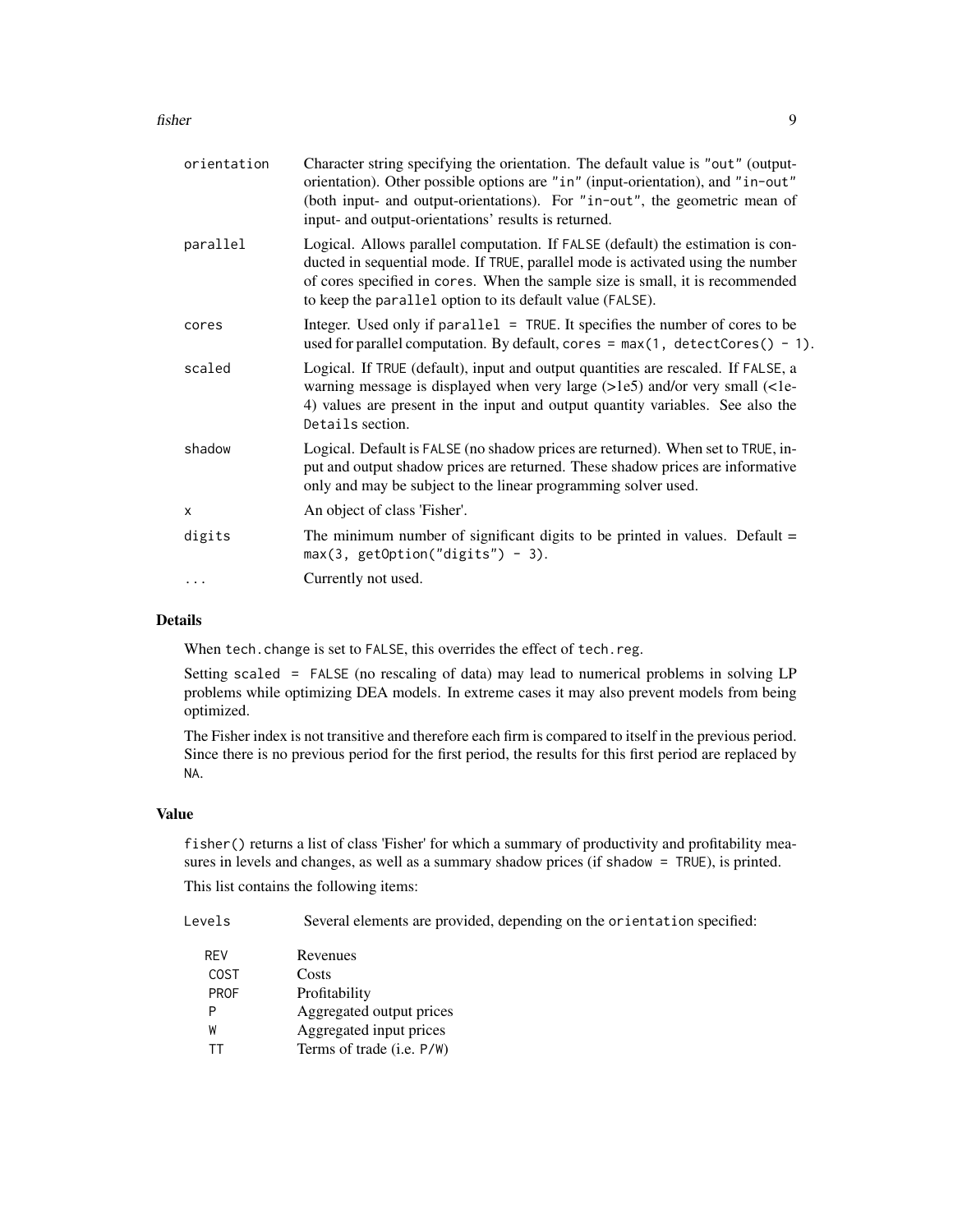<span id="page-9-0"></span>10 fisher and the state of the state of the state of the state of the state of the state of the state of the state of the state of the state of the state of the state of the state of the state of the state of the state of

| AO          | Aggregated outputs                                                                                                                                                                                                                                                                                                                                                                       |
|-------------|------------------------------------------------------------------------------------------------------------------------------------------------------------------------------------------------------------------------------------------------------------------------------------------------------------------------------------------------------------------------------------------|
| AI          | Aggregated inputs                                                                                                                                                                                                                                                                                                                                                                        |
| <b>TFP</b>  | <b>Total Factor Productivity (TFP)</b>                                                                                                                                                                                                                                                                                                                                                   |
| <b>MP</b>   | Maximum productivity                                                                                                                                                                                                                                                                                                                                                                     |
| <b>TFPE</b> | TFP efficiency score                                                                                                                                                                                                                                                                                                                                                                     |
| <b>OTE</b>  | Output-oriented technical efficiency score (orientation = "out")                                                                                                                                                                                                                                                                                                                         |
| 0SE         | Output-oriented scale efficiency score (orientation = "out")                                                                                                                                                                                                                                                                                                                             |
| <b>RAE</b>  | Revenue allocative efficiency (orientation = "out")<br>(equivalent to output-oriented mix efficiency score)                                                                                                                                                                                                                                                                              |
| <b>ROSE</b> | Residual output-oriented scale efficiency score (orientation = "out")                                                                                                                                                                                                                                                                                                                    |
| <b>OSME</b> | Output-oriented scale-mix efficiency score (orientation = "out")                                                                                                                                                                                                                                                                                                                         |
| <b>ITE</b>  | Input-oriented technical efficiency score (orientation = "in")                                                                                                                                                                                                                                                                                                                           |
| <b>ISE</b>  | Input-oriented scale efficiency score (orientation = $"in")$                                                                                                                                                                                                                                                                                                                             |
| CAE         | Cost allocative efficiency (orientation = $"in")$<br>(equivalent to input-oriented mix efficiency score)                                                                                                                                                                                                                                                                                 |
| <b>RISE</b> | Residual input-oriented scale efficiency score (orientation = "in")                                                                                                                                                                                                                                                                                                                      |
| <b>ISME</b> | Input-oriented scale-mix efficiency score (orientation = "in")                                                                                                                                                                                                                                                                                                                           |
| OTE.ITE     | Geometric mean of OTE and ITE (orientation = $"in-out"$ )                                                                                                                                                                                                                                                                                                                                |
| OSE.ISE     | Geometric mean of OSE and ISE (orientation = $"in-out"$ )                                                                                                                                                                                                                                                                                                                                |
| RAE.CAE     | Geometric mean of RAE and CAE (orientation = "in-out")                                                                                                                                                                                                                                                                                                                                   |
| ROSE.RISE   | Geometric mean of ROSE and RISE (orientation = "in-out")                                                                                                                                                                                                                                                                                                                                 |
| OSME. ISME  | Geometric mean of OSME and ISME (orientation = "in-out")                                                                                                                                                                                                                                                                                                                                 |
| <b>RME</b>  | Residual mix efficiency score                                                                                                                                                                                                                                                                                                                                                            |
| <b>RE</b>   | Revenue efficiency (orientation = $"out")$                                                                                                                                                                                                                                                                                                                                               |
| <b>CE</b>   | Cost efficiency (orientation = $"in")$                                                                                                                                                                                                                                                                                                                                                   |
| RE.CE       | Geometric mean of RE and CE (orientation = $"in-out"$ )                                                                                                                                                                                                                                                                                                                                  |
| Changes     | Change indices of the different elements of Levels are provided. Each change<br>is prefixed by "d" (e.g. profitability change is denoted dPROF, output-oriented<br>efficiency change is denoted dOTE, etc.). Each firm is compared to itself in the<br>previous period. Since there is no previous period for the first period, the results<br>for this first period are replaced by NA. |
| Shadowp     | Returned only if shadow = TRUE. It contains the deflated cost input $(x \cdot \text{vars})$                                                                                                                                                                                                                                                                                              |
|             |                                                                                                                                                                                                                                                                                                                                                                                          |

From an object of class 'Fisher' obtained from fisher(), the

- [Levels](#page-19-1) function extracts individual productivity and profitability levels;
- [Changes](#page-1-1) function extracts individual productivity and profitability change indices; and
- If shadow = TRUE, the [Shadowp](#page-32-1) function extracts individual input and output deflated shadow prices.

shadow prices and the deflated revenue output (y.vars) shadow prices.

#### Warning

The fisher() function will not work with unbalanced panel data.

The Fisher index may be sensitive to the rescaling.

For extreme efficient observations, the problem of multiple solutions may arise and the values of shadow prices may differ depending on the linear programming solver used (here lpSolveAPI).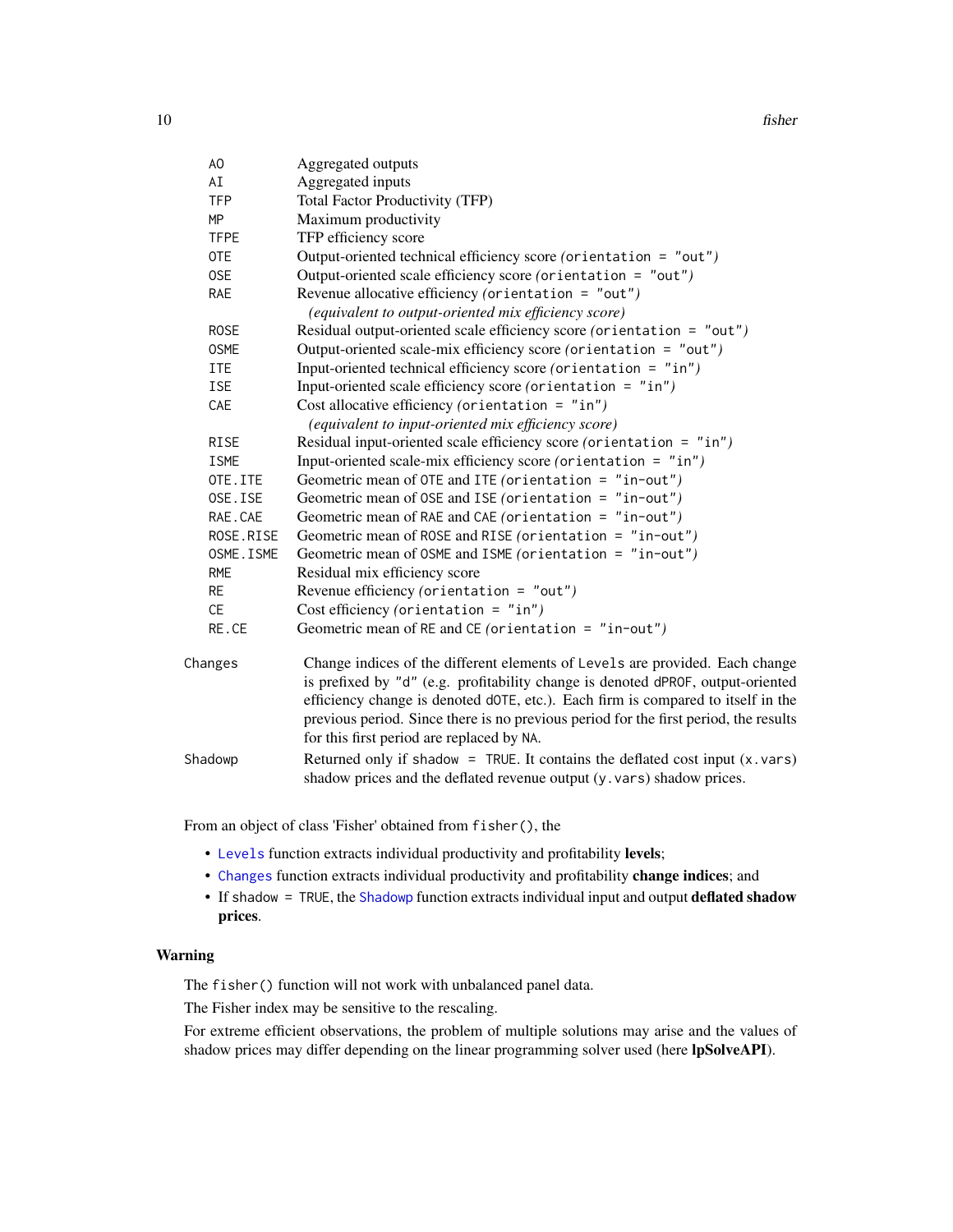#### <span id="page-10-0"></span>hicksmoorsteen 11

#### Note

All output-oriented efficiency scores are computed *a la* Shephard, while all input-oriented efficiency scores are computed *a la* Farrell. Hence, all efficiency scores are greater than zero and are lower or equal to one.

#### Author(s)

K Hervé Dakpo, Yann Desjeux, Laure Latruffe

#### References

Diewert W.E. (1992), Fisher ideal output, input, and productivity indexes revisited. *Journal of Productivity Analysis*, 3(3), 211-248. <https://doi.org/10.1007/BF00158354>

Coelli T.J., D.S.P. Rao, C.J. O'Donnell, and G.E. Battese (2005), *An Introduction to Efficiency and Productivity Analysis*. Springer Eds.

O'Donnell C.J. (2011), The sources of productivity change in the manufacturing sectors of the U.S. economy. School of Economics, University of Queensland, Australia. URL: [http://www.uq.edu.](http://www.uq.edu.au/economics/cepa/docs/WP/WP072011.pdf) [au/economics/cepa/docs/WP/WP072011.pdf](http://www.uq.edu.au/economics/cepa/docs/WP/WP072011.pdf)

#### See Also

See [Levels](#page-19-1) to retrieve a data frame with individual Fisher productivity and profitability in levels and components.

See [Changes](#page-1-1) to retrieve a data frame with individual Fisher productivity and profitability changes and components.

See [Shadowp](#page-32-1) to retrieve individual deflated input and output shadow prices, provided that shadow = TRUE.

See also [laspeyres](#page-15-1) and [paasche](#page-28-1) for computations with alternative indices.

#### Examples

```
## Fisher profitability and productivity levels and changes' computations
## Not run:
 Fisher.prod <- fisher(data = usagri, id.var = "States", time.var = "Years", x.vars = c(7:10),
 y \cdot \text{vars} = c(4:6), w.vars = c(14:17), p.vars = c(11:13), orientation = "out")
 Fisher.prod
```
## End(Not run)

<span id="page-10-1"></span>hicksmoorsteen *Hicks-Moorsteen productivity and profitability index*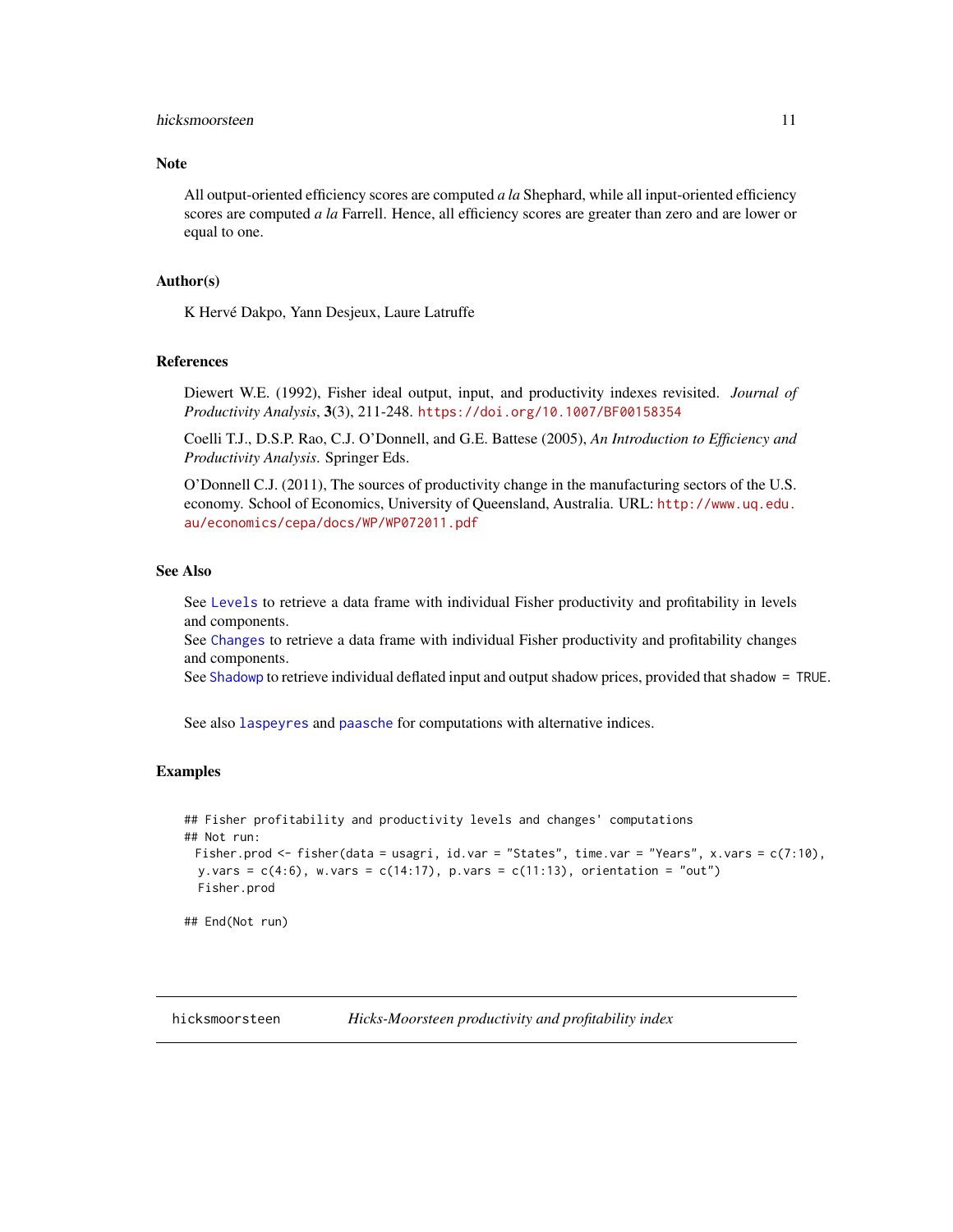#### Description

Using Data Envelopment Analysis (DEA), this function measures productivity and profitability in levels and changes with Hicks-Moorsteen index.

The Hicks-Moorsteen index is the geometric average of its components, i.e. Malmquist-*hs* and Malmquist-*it* indices.

Deflated shadow prices of inputs and outputs used to compute Malmquist-*hs* and Malmquist-*it* indices can also be returned.

#### Usage

```
hicksmoorsteen(data, id.var, time.var, x.vars, y.vars, w.vars = NULL, p.vars = NULL,
  tech.change = TRUE, tech.reg = TRUE, rts = c("vrs", "crs", "nirs", "ndrs"),
 orientation = c("out", "in", "in-out"), parallel = FALSE, cores = max(1,
  detectCores() - 1), scaled = TRUE, components = FALSE)
```
## S3 method for class 'HicksMoorsteen'  $print(x, \text{ digits} = NULL, ...)$ 

#### Arguments

| data        | A dataframe containing the required information for measuring productivity and<br>profitability.                                                                                                                                                                                                          |
|-------------|-----------------------------------------------------------------------------------------------------------------------------------------------------------------------------------------------------------------------------------------------------------------------------------------------------------|
| id.var      | Firms' ID variable. Can be an integer or a text string.                                                                                                                                                                                                                                                   |
| time.var    | Time period variable. Can be an integer or a text string.                                                                                                                                                                                                                                                 |
| x.vars      | Input quantity variables. Can be a vector of text strings or integers.                                                                                                                                                                                                                                    |
| y.vars      | Output quantity variables. Can be a vector of text strings or integers.                                                                                                                                                                                                                                   |
| w.vars      | Input price variables (Optional). Can be a vector of text strings or integers. NULL<br>by default, and in this case productivity only is measured.                                                                                                                                                        |
| p.vars      | Output price variables (Optional). Can be a vector of text strings or integers.<br>NULL by default, and in this case productivity only is measured.                                                                                                                                                       |
| tech.change | Logical. If TRUE (default), the model allows for technological change. If FALSE,<br>technological change is prohibited. See also the Details section.                                                                                                                                                     |
| tech.reg    | Logical. If TRUE (default), the model allows for negative technological change<br>(i.e. technological regress). If FALSE, only positive technological change (i.e.<br>technological progress) is allowed. See also the Details section.                                                                   |
| rts         | Character string specifying the returns to scale assumption. The default value<br>is "vrs" (variable returns to scale). Other possible options are "crs" (con-<br>stant returns to scale), "nirs" (non-increasing returns to scale), or "ndrs" (non-<br>decreasing returns to scale).                     |
| orientation | Character string specifying the orientation. The default value is "out" (output-<br>orientation). Other possible options are "in" (input-orientation), and "in-out"<br>(both input- and output-orientations). For "in-out", the geometric mean of<br>input- and output-orientations' results is returned. |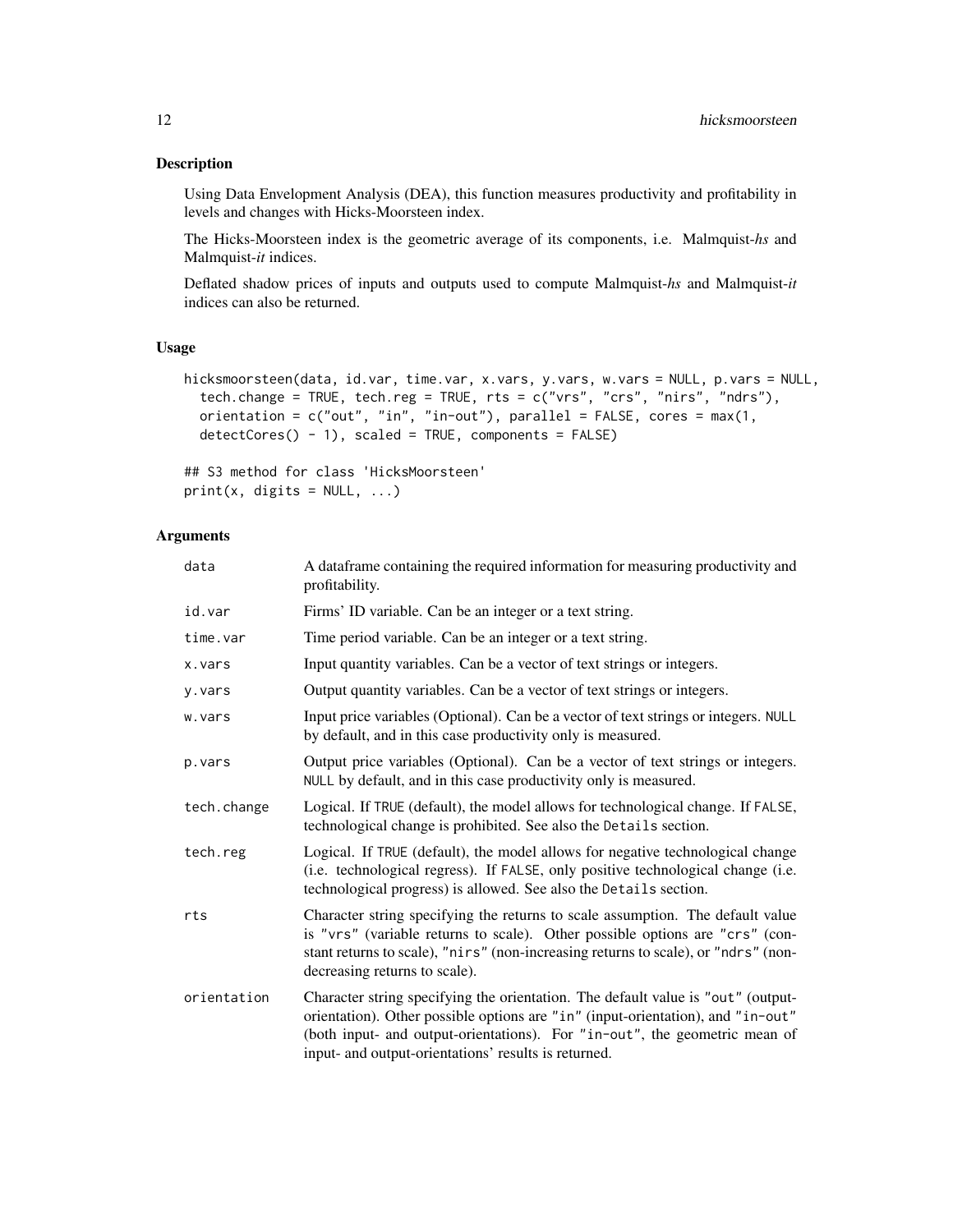| parallel     | Logical. Allows parallel computation. If FALSE (default) the estimation is con-<br>ducted in sequential mode. If TRUE, parallel mode is activated using the number<br>of cores specified in cores. When the sample size is small, it is recommended<br>to keep the parallel option to its default value (FALSE). |
|--------------|------------------------------------------------------------------------------------------------------------------------------------------------------------------------------------------------------------------------------------------------------------------------------------------------------------------|
| cores        | Integer. Used only if $parallel = TRUE$ . It specifies the number of cores to be<br>used for parallel computation. By default, cores = $max(1, detectCores() - 1)$ .                                                                                                                                             |
| scaled       | Logical. If TRUE (default), input and output quantities are rescaled. If FALSE, a<br>warning message is displayed when very large (>1e5) and/or very small (<1e-<br>4) values are present in the input and output quantity variables. See also the<br>Details section.                                           |
| components   | Logical. Default is FALSE (only Hicks-Moorsteen indices are returned). When<br>set to TRUE, the components Malmquist-hs and Malmquist-it indices are also<br>returned (in terms of levels, changes, along with shadow prices used to compute<br>Malmquist-hs and Malmquist-it).                                  |
| $\mathsf{x}$ | An object of class 'HicksMoorsteen'.                                                                                                                                                                                                                                                                             |
| digits       | The minimum number of significant digits to be printed in values. Default $=$<br>$max(3, getOption("digits") - 3).$                                                                                                                                                                                              |
|              | Currently not used.                                                                                                                                                                                                                                                                                              |
|              |                                                                                                                                                                                                                                                                                                                  |

#### Details

The Hicks-Moorsteen index is the geometric average of Malmquist-*hs* and Malmquist-*it* indices. For a firm *i* Malmquist-*it* computes the productivity index based on the reference year *t*. For a firm *h*, Malmquist-*hs* computes the productivity index based on the reference year *s* (i.e. *t-1*). Therefore, the Malmquist-*it* index uses the current period shadow prices as aggregators, while the Malmquist*hs* index uses the previous period shadow prices as aggregators.

When tech.change is set to FALSE, this overrides the effect of tech.reg.

Setting scaled = FALSE (no rescaling of data) may lead to numerical problems in solving LP problems while optimizing DEA models. In extreme cases it may also prevent models from being optimized.

The Hicks-Moorsteen index is not transitive and therefore each firm is compared to itself in the previous period. Since there is no previous period for the first period, the results for this first period are replaced by NA.

#### Value

hicksmoorsteen() returns a list of class 'HicksMoorsteen' for which a summary of productivity and profitability (when price information is specified) measures in levels and changes is printed.

This list contains the following elements:

– HicksMoorsteen, containing levels and changes related to Hick-Moorsteen index per-se, with:

| Levels      | Several elements are provided, depending on the orientation specified: |
|-------------|------------------------------------------------------------------------|
| <b>RFV</b>  | Revenues (when w. vars and p. vars are specified)                      |
| <b>COST</b> | Costs (when w. vars and p. vars are specified)                         |
| <b>PROF</b> | Profitability (when w. vars and p. vars are specified)                 |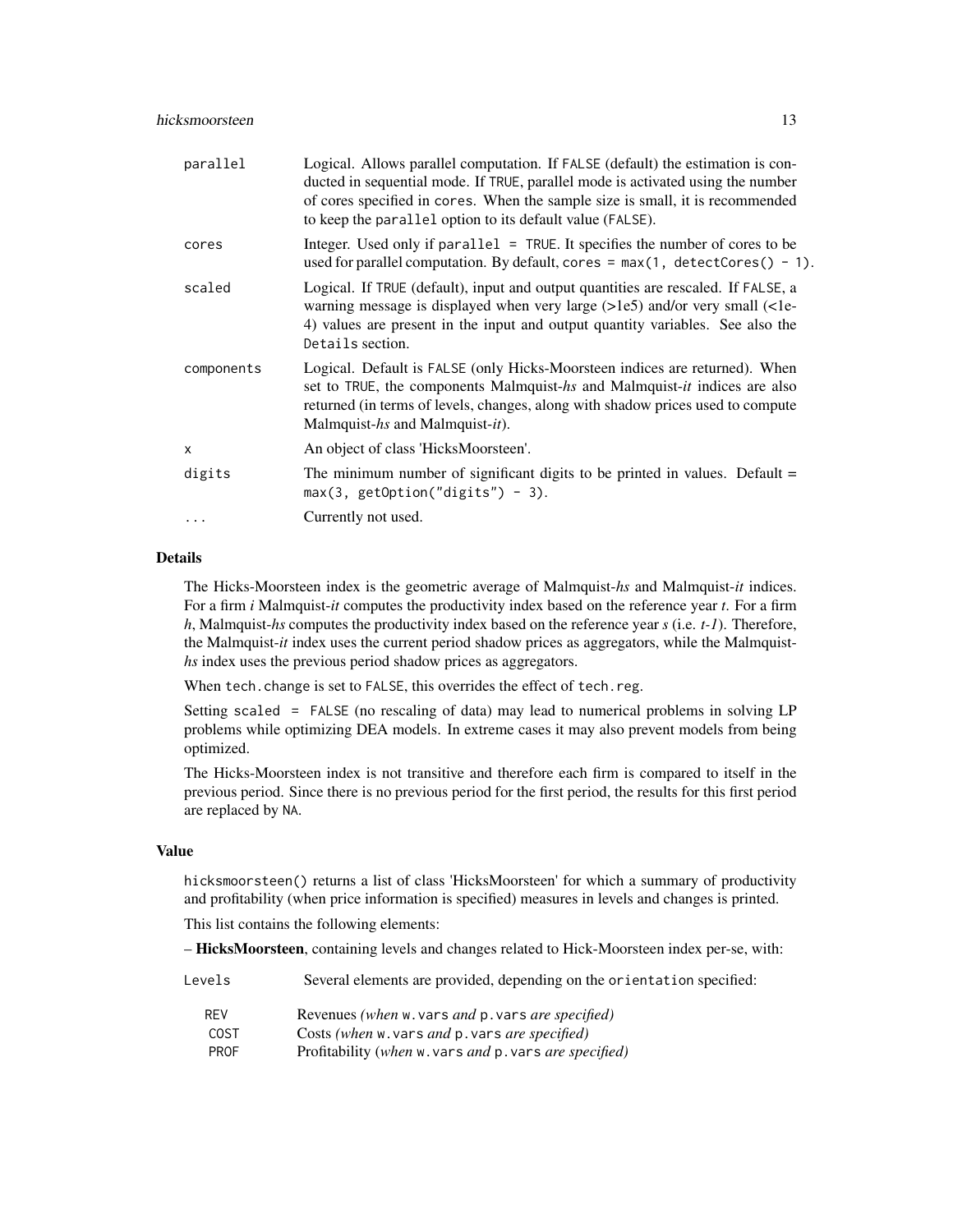<span id="page-13-0"></span>

| P              | Aggregated output prices (when w. vars and p. vars are specified)     |
|----------------|-----------------------------------------------------------------------|
| W              | Aggregated input prices (when w. vars and p. vars are specified)      |
| TT             | Terms of trade (i.e. P/W) (when w. vars and p. vars are specified)    |
| A <sub>O</sub> | Aggregated outputs                                                    |
| AI             | Aggregated inputs                                                     |
| <b>TFP</b>     | <b>Total Factor Productivity (TFP)</b>                                |
| MP             | Maximum productivity                                                  |
| <b>TFPE</b>    | TFP efficiency score                                                  |
| <b>OTE</b>     | Output-oriented technical efficiency score (orientation = "out")      |
| 0SE            | Output-oriented scale efficiency score (orientation = "out")          |
| <b>OME</b>     | Output-oriented mix efficiency score (orientation = "out")            |
| <b>ROSE</b>    | Residual output-oriented scale efficiency score (orientation = "out") |
| <b>OSME</b>    | Output-oriented scale-mix efficiency score (orientation = "out")      |
| ITE            | Input-oriented technical efficiency score (orientation = "in")        |
| <b>ISE</b>     | Input-oriented scale efficiency score (orientation = $"in"$ )         |
| <b>IME</b>     | Input-oriented mix efficiency score (orientation = $"in")$            |
| <b>RISE</b>    | Residual input-oriented scale efficiency score (orientation = $"in")$ |
| <b>ISME</b>    | Input-oriented scale-mix efficiency score (orientation = $"in"$ )     |
| OTE.ITE        | Geometric mean of OTE and ITE (orientation = $"in-out"$ )             |
| OSE.ISE        | Geometric mean of OSE and ISE (orientation = $"in-out"$ )             |
| OME. IME       | Geometric mean of OME and IME (orientation = $"in-out")$              |
| ROSE.RISE      | Geometric mean of ROSE and RISE (orientation = "in-out")              |
| OSME. ISME     | Geometric mean of OSME and ISME (orientation = "in-out")              |
| <b>RME</b>     | Residual mix efficiency score                                         |
|                |                                                                       |

Changes Change indices of the different elements of Levels are provided. Each change is prefixed by "d" (e.g. profitability change is denoted dPROF, output-oriented efficiency change is denoted dOTE, etc.).

– MalmquistHS, only returned when components = TRUE and accessible using [Levels](#page-19-1), [Changes](#page-1-1), and [Shadowp](#page-32-1), containing levels, changes, and shadow prices related to Malmquist-*hs* index, with:

| Levels  | Several elements are provided, depending on the orientation specified.                                        |
|---------|---------------------------------------------------------------------------------------------------------------|
| Changes | Change indices of the different elements of Levels.                                                           |
| Shadowp | For each observation, input $(x \cdot \text{vars})$ and output $(y \cdot \text{vars})$ deflated shadow prices |
|         | used to compute Malmquist-hs index are returned.                                                              |

 $-$  MalmquistIT, only returned when components  $=$  TRUE and accessible using [Levels](#page-19-1), [Changes](#page-1-1), and [Shadowp](#page-32-1), containing levels, changes, and shadow prices related to Malmquist-*it* index, with:

| Levels |  |  | Several elements are provided, depending on the orientation specified. |  |
|--------|--|--|------------------------------------------------------------------------|--|
|--------|--|--|------------------------------------------------------------------------|--|

- Changes Change indices of the different elements of Levels are provided.
- Shadowp For each observation, input  $(x, vars)$  and output  $(y, vars)$  deflated shadow prices used to compute Malmquist-*it* index are returned.

From an object of class 'HicksMoorsteen' obtained from hicksmoorsteen(), the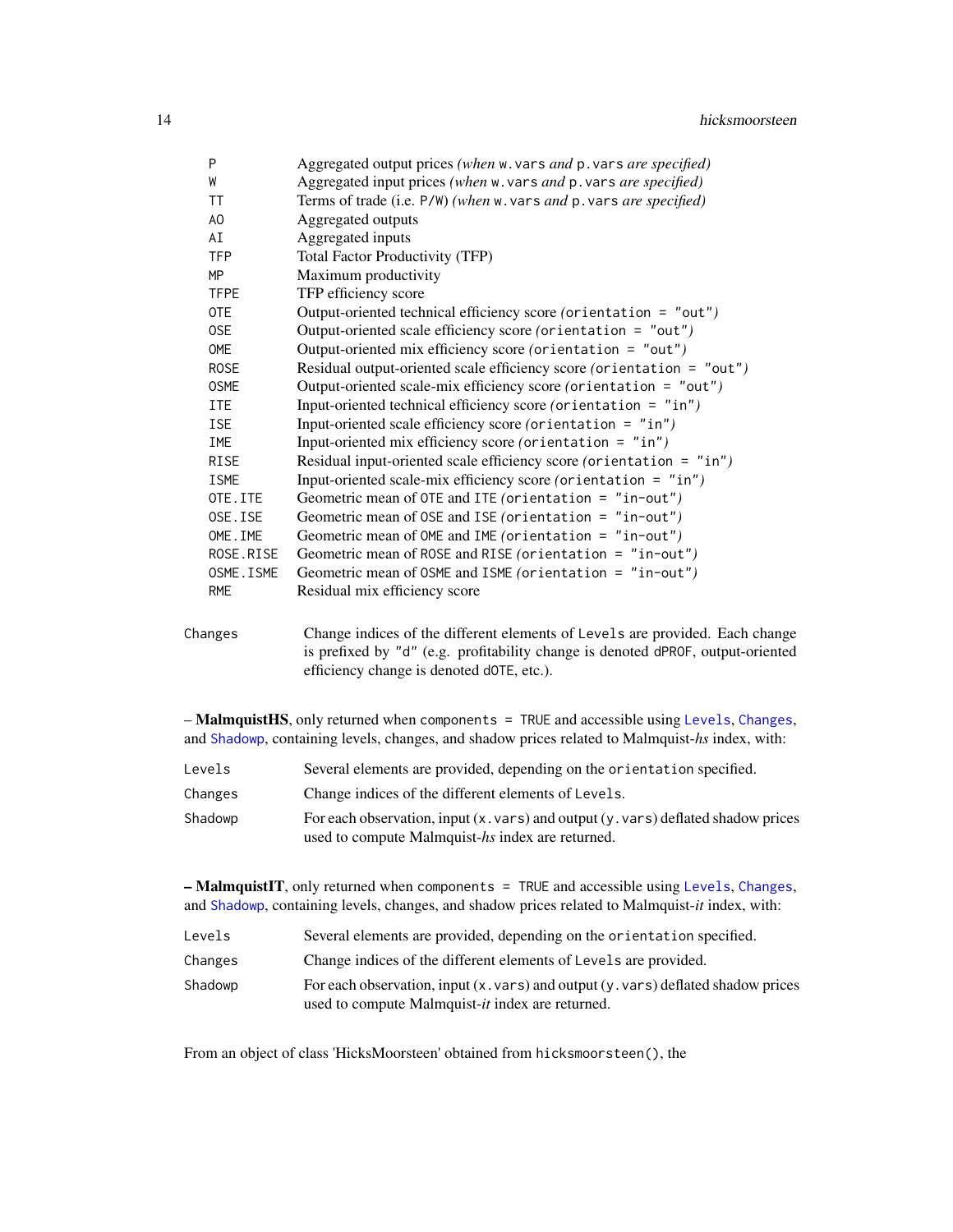#### hicksmoorsteen 15

- [Levels](#page-19-1) function extracts individual Hicks-Moorsteen productivity and profitability levels;
- [Changes](#page-1-1) function extracts individual Hicks-Moorsteen productivity and profitability change indices; and
- [Shadowp](#page-32-1) function extracts individual input and output deflated shadow prices of Malmquist*hs* and Malmquist-*it* indices, when components = TRUE.

#### Warning

The hicksmoorsteen() function will not work with unbalanced panel data.

The Hicks-Moorsteen index may be sensitive to the rescaling.

The productivity levels are obtained using shadow prices computed using dual (multipliers) DEA models. However, for extreme efficient observations the issue of multiple solutions may arise and the values of shadow prices may differ depending on the linear programming solver used (here lpSolveAPI).

#### Note

All output-oriented efficiency scores are computed *a la* Shephard, while all input-oriented efficiency scores are computed *a la* Farrell. Hence, all efficiency scores are greater than zero and are lower or equal to one.

#### Author(s)

K Hervé Dakpo, Yann Desjeux, Laure Latruffe

#### References

Briec W., and Kerstens K. (2011). The Hicks-Moorsteen Productivity Index Satisfies the Determinateness Axiom. *The Manchester School*, 79(4), 765–775. [https://doi.org/10.1111/j.](https://doi.org/10.1111/j.1467-9957.2010.02169.x) [1467-9957.2010.02169.x](https://doi.org/10.1111/j.1467-9957.2010.02169.x)

Caves D.W., Christensen L.R., and Diewert W.E.(1982). The Economic Theory of Index Numbers and the Measurement of Input, Output, and Productivity. *Econometrica*, 50(6), 1393–1414. URL: <http://www.jstor.org/stable/1913388>

O'Donnell C.J. (2008), An aggregate quantity-price framework for measuring and decomposing productivity and profitability change. School of Economics, University of Queensland, Australia. URL: <https://www.uq.edu.au/economics/cepa/docs/WP/WP072008.pdf>

O'Donnell C.J. (2010). Measuring and decomposing agricultural productivity and profitability change. *Australian Journal of Agricultural and Resource Economics*, 54(4), 527–560. [https:](https://doi.org/10.1111/j.1467-8489.2010.00512.x) [//doi.org/10.1111/j.1467-8489.2010.00512.x](https://doi.org/10.1111/j.1467-8489.2010.00512.x)

O'Donnell C.J. (2011), The sources of productivity change in the manufacturing sectors of the U.S. economy. School of Economics, University of Queensland, Australia. URL: [http://www.uq.edu.](http://www.uq.edu.au/economics/cepa/docs/WP/WP072011.pdf) [au/economics/cepa/docs/WP/WP072011.pdf](http://www.uq.edu.au/economics/cepa/docs/WP/WP072011.pdf)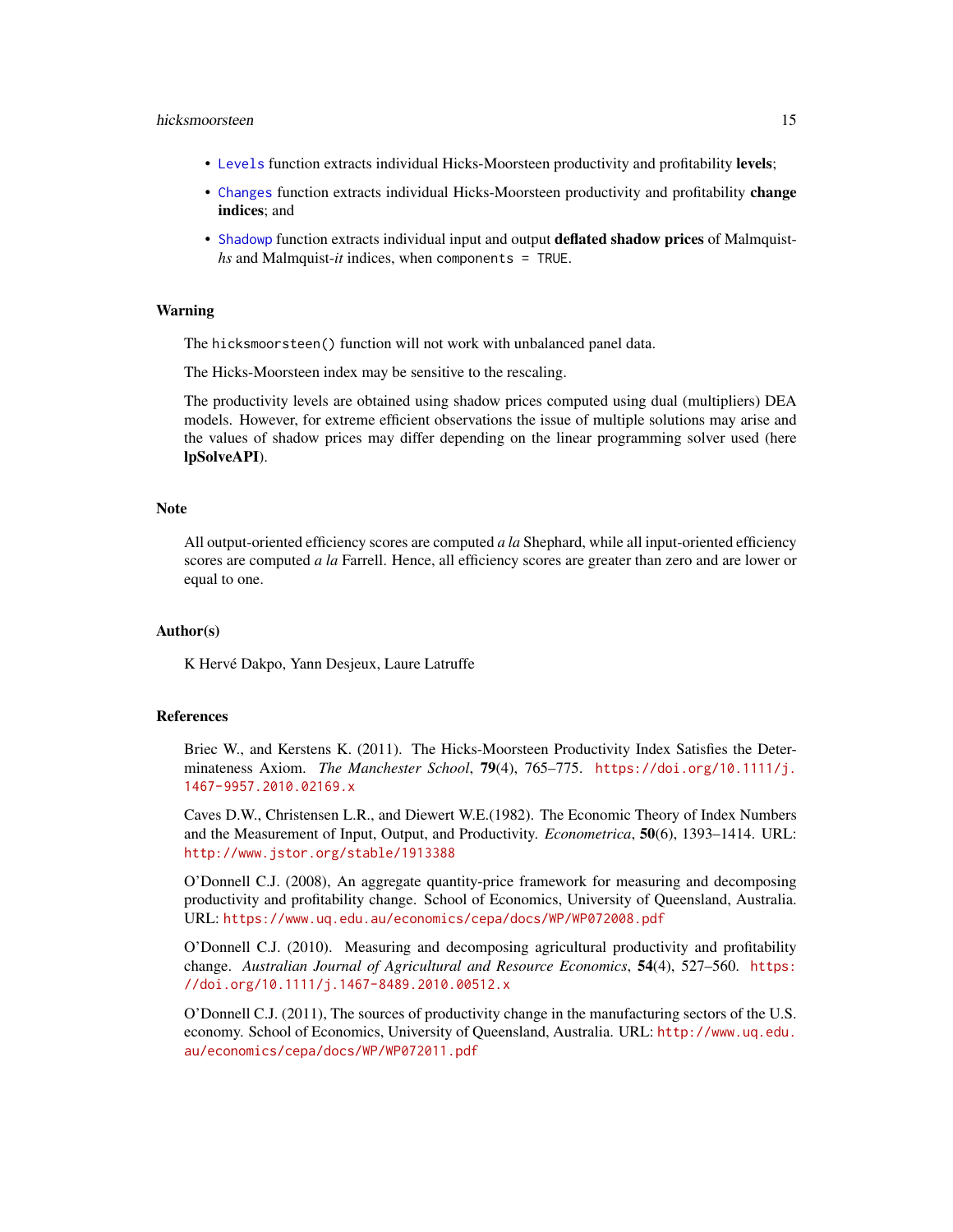#### See Also

See [Levels](#page-19-1) to retrieve Hicks-Moorsteen (along with Malmquist-*hs* and Malmquist-*it*) productivity and profitability in levels and components.

See [Changes](#page-1-1) to retrieve Hicks-Moorsteen (along with Malmquist-*hs* and Malmquist-*it*) productivity and profitability changes and components.

See [Shadowp](#page-32-1) to retrieve deflated input and output shadow prices of Malmquist-*hs* and Malmquist-*it*.

#### Examples

```
## Hicks-Moorsteen productivity, without price information
## Not run:
 Hicks1 <- hicksmoorsteen(data = usagri, id.var = "States", time.var = "Years", x.vars = c(7:10),
  y.vars = c(4:6), rts = "crs", orientation = "in")
 Hicks1
## End(Not run)
## Hicks-Moorsteen productivity and profitability, with price information
## Not run:
Hicks2 <- hicksmoorsteen(data = usagri, id.var = "States", time.var = "Years",
  x.yars = c(7:10), y.yars = c(4:6), w.yars = c(14:17), p.yars = c(11:13)Hicks2
```
## End(Not run)

<span id="page-15-1"></span>laspeyres *Laspeyres productivity and profitability index*

#### Description

Using Data Envelopment Analysis (DEA), this function measures productivity and profitability in levels and changes with Laspeyres index.

The Laspeyres productivity index uses the previous period prices as aggregators.

Deflated shadow prices of inputs and outputs can also be computed.

#### Usage

```
laspeyres(data, id.var, time.var, x.vars, y.vars, w.vars, p.vars, tech.change = TRUE,
 tech.reg = TRUE, rts = c("vrs", "crs", "nirs", "ndrs"), orientation = c("out",
 "in", "in-out"), parallel = FALSE, cores = max(1, detectCores() - 1), scaled = TRUE,
  shadow = FALSE)
## S3 method for class 'Laspeyres'
print(x, \text{ digits} = NULL, ...)
```
<span id="page-15-0"></span>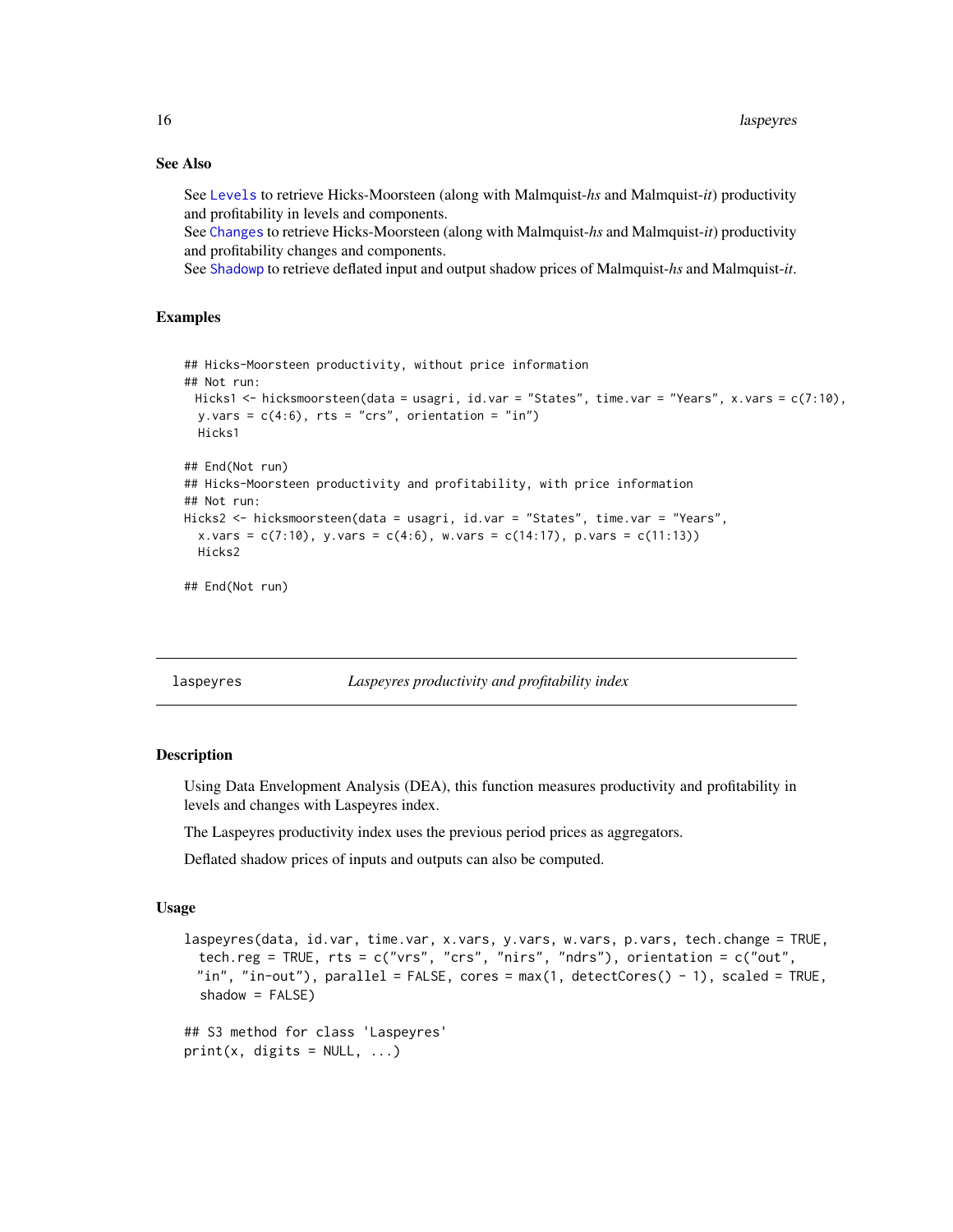#### laspeyres and the contract of the contract of the contract of the contract of the contract of the contract of the contract of the contract of the contract of the contract of the contract of the contract of the contract of

## Arguments

| data        | A dataframe containing the required information for measuring productivity and<br>profitability.                                                                                                                                                                                                                 |
|-------------|------------------------------------------------------------------------------------------------------------------------------------------------------------------------------------------------------------------------------------------------------------------------------------------------------------------|
| id.var      | Firms' ID variable. Can be an integer or a text string.                                                                                                                                                                                                                                                          |
| time.var    | Time period variable. Can be an integer or a text string.                                                                                                                                                                                                                                                        |
| x.vars      | Input quantity variables. Can be a vector of text strings or integers.                                                                                                                                                                                                                                           |
| y.vars      | Output quantity variables. Can be a vector of text strings or integers.                                                                                                                                                                                                                                          |
| w.vars      | Input price variables. Can be a vector of text strings or integers.                                                                                                                                                                                                                                              |
| p.vars      | Output price variables. Can be a vector of text strings or integers.                                                                                                                                                                                                                                             |
| tech.change | Logical. If TRUE (default), the model allows for technological change. If FALSE,<br>technological change is prohibited. See also the Details section.                                                                                                                                                            |
| tech.reg    | Logical. If TRUE (default), the model allows for negative technological change<br>(i.e. technological regress). If FALSE, only positive technological change (i.e.<br>technological progress) is allowed. See also the Details section.                                                                          |
| rts         | Character string specifying the returns to scale assumption. The default value<br>is "vrs" (variable returns to scale). Other possible options are "crs" (con-<br>stant returns to scale), "nirs" (non-increasing returns to scale), or "ndrs" (non-<br>decreasing returns to scale).                            |
| orientation | Character string specifying the orientation. The default value is "out" (output-<br>orientation). Other possible options are "in" (input-orientation), and "in-out"<br>(both input- and output-orientations). For "in-out", the geometric mean of<br>input- and output-orientations' results is returned.        |
| parallel    | Logical. Allows parallel computation. If FALSE (default) the estimation is con-<br>ducted in sequential mode. If TRUE, parallel mode is activated using the number<br>of cores specified in cores. When the sample size is small, it is recommended<br>to keep the parallel option to its default value (FALSE). |
| cores       | Integer. Used only if parallel = TRUE. It specifies the number of cores to be<br>used for parallel computation. By default, cores = $max(1, detectCores() - 1)$ .                                                                                                                                                |
| scaled      | Logical. If TRUE (default), input and output quantities are rescaled. If FALSE, a<br>warning message is displayed when very large (>1e5) and/or very small (<1e-<br>4) values are present in the input and output quantity variables. See also the<br>Details section.                                           |
| shadow      | Logical. Default is FALSE (no shadow prices are returned). When set to TRUE, in-<br>put and output shadow prices are returned. These shadow prices are informative<br>only and may be subject to the linear programming solver used.                                                                             |
| х           | An object of class 'Laspeyres'.                                                                                                                                                                                                                                                                                  |
| digits      | The minimum number of significant digits to be printed in values. Default $=$<br>$max(3, getOption("digits") - 3).$                                                                                                                                                                                              |
|             | Currently not used.                                                                                                                                                                                                                                                                                              |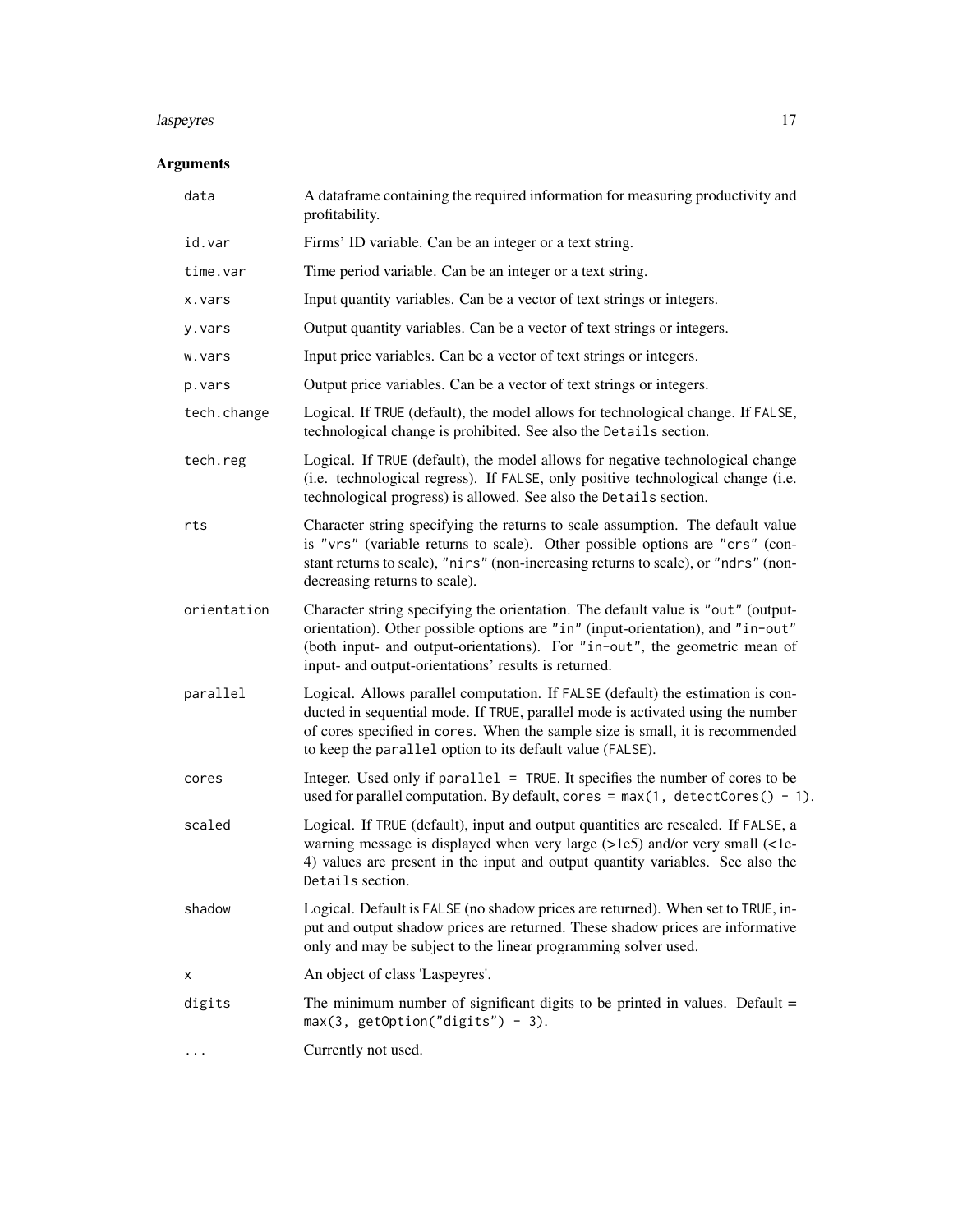#### Details

When tech.change is set to FALSE, this overrides the effect of tech.reg.

Setting scaled = FALSE (no rescaling of data) may lead to numerical problems in solving LP problems while optimizing DEA models. In extreme cases it may also prevent models from being optimized.

The Laspeyres index is not transitive and therefore each firm is compared to itself in the previous period. Since there is no previous period for the first period, the results for this first period are replaced by NA.

#### Value

laspeyres() returns a list of class 'Laspeyres' for which a summary of productivity and profitability measures in levels and changes, as well as a summary shadow prices (if shadow = TRUE), is printed. This list contains the following items:

| Levels      | Several elements are provided, depending on the orientation specified: |
|-------------|------------------------------------------------------------------------|
| <b>REV</b>  | Revenues                                                               |
| <b>COST</b> | Costs                                                                  |
| <b>PROF</b> | Profitability                                                          |
| P           | Aggregated output prices                                               |
| W           | Aggregated input prices                                                |
| <b>TT</b>   | Terms of trade (i.e. P/W)                                              |
| AO          | Aggregated outputs                                                     |
| AI          | Aggregated inputs                                                      |
| <b>TFP</b>  | <b>Total Factor Productivity (TFP)</b>                                 |
| MP          | Maximum productivity                                                   |
| <b>TFPE</b> | TFP efficiency score                                                   |
| <b>OTE</b>  | Output-oriented technical efficiency score (orientation = "out")       |
| 0SE         | Output-oriented scale efficiency score (orientation = "out")           |
| RAE         | Revenue allocative efficiency (orientation = "out")                    |
|             | (equivalent to output-oriented mix efficiency score)                   |
| <b>ROSE</b> | Residual output-oriented scale efficiency score (orientation = "out")  |
| <b>OSME</b> | Output-oriented scale-mix efficiency score (orientation = "out")       |
| <b>ITE</b>  | Input-oriented technical efficiency score (orientation = "in")         |
| <b>ISE</b>  | Input-oriented scale efficiency score (orientation = "in")             |
| <b>CAE</b>  | Cost allocative efficiency (orientation = $"in")$                      |
|             | (equivalent to input-oriented mix efficiency score)                    |
| <b>RISE</b> | Residual input-oriented scale efficiency score (orientation = $"in")$  |
| <b>ISME</b> | Input-oriented scale-mix efficiency score (orientation = $"in"$ )      |
| OTE.ITE     | Geometric mean of OTE and ITE (orientation = $"in-out"$ )              |
| OSE.ISE     | Geometric mean of OSE and ISE (orientation = $"in-out"$ )              |
| RAE.CAE     | Geometric mean of RAE and CAE (orientation = "in-out")                 |
| ROSE.RISE   | Geometric mean of ROSE and RISE (orientation = "in-out")               |
| OSME. ISME  | Geometric mean of OSME and ISME (orientation = "in-out")               |
| <b>RME</b>  | Residual mix efficiency score                                          |
| <b>RE</b>   | Revenue efficiency (orientation = $"out")$                             |
| <b>CE</b>   | Cost efficiency (orientation = $"in")$                                 |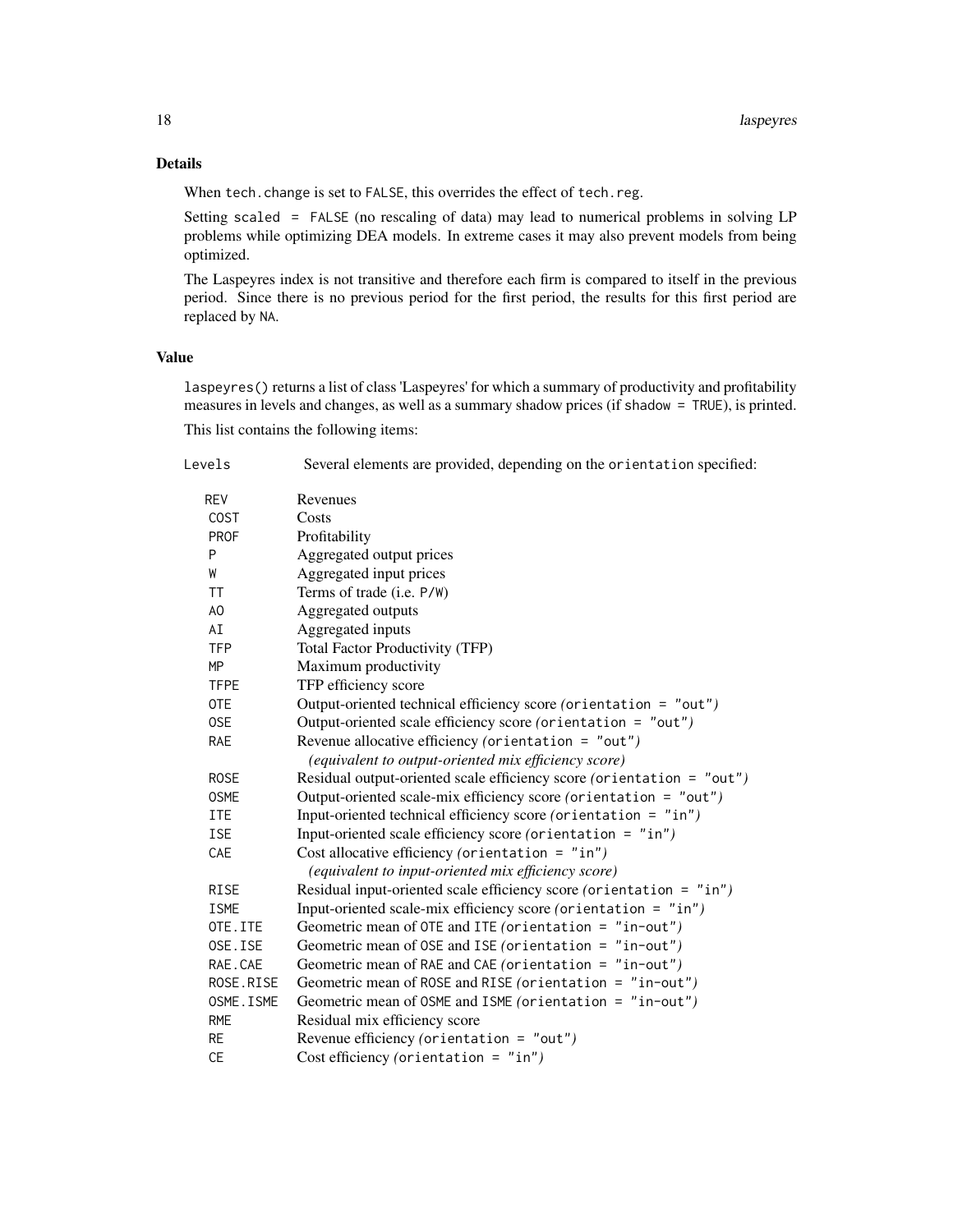#### <span id="page-18-0"></span>laspeyres and the contract of the contract of the contract of the contract of the contract of the contract of the contract of the contract of the contract of the contract of the contract of the contract of the contract of

| RE.CE   | Geometric mean of RE and CE (orientation = $"in-out"$ )                                                                                                                                                                                                                                                                                                                                  |
|---------|------------------------------------------------------------------------------------------------------------------------------------------------------------------------------------------------------------------------------------------------------------------------------------------------------------------------------------------------------------------------------------------|
| Changes | Change indices of the different elements of Levels are provided. Each change<br>is prefixed by "d" (e.g. profitability change is denoted dPROF, output-oriented<br>efficiency change is denoted dOTE, etc.). Each firm is compared to itself in the<br>previous period. Since there is no previous period for the first period, the results<br>for this first period are replaced by NA. |
| Shadowp | Returned only if shadow = TRUE. It contains the deflated cost input $(x \cdot \text{vars})$<br>shadow prices and the deflated revenue output (y. vars) shadow prices.                                                                                                                                                                                                                    |

From an object of class 'Laspeyres' obtained from laspeyres(), the

- [Levels](#page-19-1) function extracts individual productivity and profitability levels;
- [Changes](#page-1-1) function extracts individual productivity and profitability change indices; and
- If shadow = TRUE, the [Shadowp](#page-32-1) function extracts individual input and output deflated shadow prices.

#### Warning

The laspeyres() function will not work with unbalanced panel data.

The Laspeyres index may be sensitive to the rescaling.

For extreme efficient observations, the problem of multiple solutions may arise and the values of shadow prices may differ depending on the linear programming solver used (here lpSolveAPI).

#### **Note**

All output-oriented efficiency scores are computed *a la* Shephard, while all input-oriented efficiency scores are computed *a la* Farrell. Hence, all efficiency scores are greater than zero and are lower or equal to one.

#### Author(s)

K Hervé Dakpo, Yann Desjeux, Laure Latruffe

#### References

Coelli T.J., D.S.P. Rao, C.J. O'Donnell, and G.E. Battese (2005), *An Introduction to Efficiency and Productivity Analysis*. Springer Eds.

O'Donnell C.J. (2011), The sources of productivity change in the manufacturing sectors of the U.S. economy. School of Economics, University of Queensland, Australia. URL: [http://www.uq.edu.](http://www.uq.edu.au/economics/cepa/docs/WP/WP072011.pdf) [au/economics/cepa/docs/WP/WP072011.pdf](http://www.uq.edu.au/economics/cepa/docs/WP/WP072011.pdf)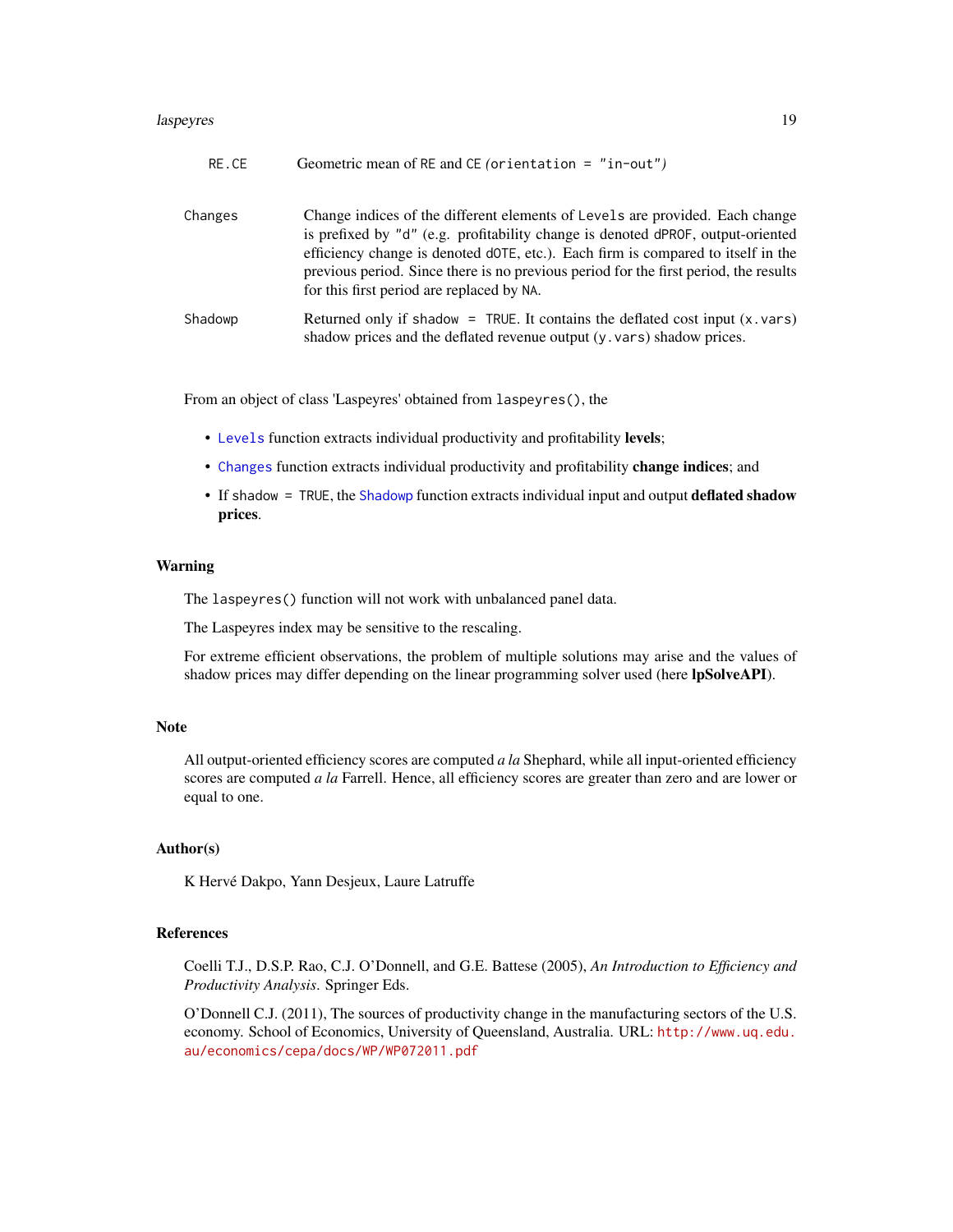#### See Also

See [Levels](#page-19-1) to retrieve a data frame with Laspeyres productivity and profitability in levels and components.

See [Changes](#page-1-1) to retrieve a data frame with Laspeyres productivity and profitability changes and components.

See [Shadowp](#page-32-1) to retrieve deflated input and output shadow prices, provided that shadow = TRUE.

See also [fisher](#page-7-1) and [paasche](#page-28-1) for computation with alternative indices.

#### Examples

## Laspeyres profitability and productivity levels and changes' computations ## Not run:

```
Laspeyres.prod <- laspeyres(data = usagri, id.var = "States", time.var = "Years",
x.vars = c(7:10), y.vars = c(4:6), w.vars = c(14:17), p.vars = c(11:13), orientation = "out")
Laspeyres.prod
```
## End(Not run)

<span id="page-19-1"></span>Levels *Productivity and profitability levels*

#### Description

This function extracts individual productivity and profitability (when available) levels from any object created by either [fareprim](#page-3-1), [fisher](#page-7-1), [hicksmoorsteen](#page-10-1), [laspeyres](#page-15-1), [lowe](#page-21-1), [malm](#page-25-1), or [paasche](#page-28-1) function.

#### Usage

Levels(object, ...)

#### Arguments

object Object of class 'FarePrimont', 'Fisher', 'HicksMoorsteen', 'Laspeyres', 'Lowe', 'Malmquist', or 'Paasche'. ... Currently not used.

#### Details

- An object of class 'FarePrimont' is a result of a call to [fareprim](#page-3-1).
- An object of class 'Fisher' is a result of a call to [fisher](#page-7-1).
- An object of class 'HicksMoorsteen' is a result of a call to [hicksmoorsteen](#page-10-1).
- An object of class 'Laspeyres' is a result of a call to [laspeyres](#page-15-1).
- An object of class 'Lowe' is a result of a call to [lowe](#page-21-1).
- An object of class 'Malmquist' is a result of a call to [malm](#page-25-1).
- An object of class 'Paasche' is a result of a call to [paasche](#page-28-1).

<span id="page-19-0"></span>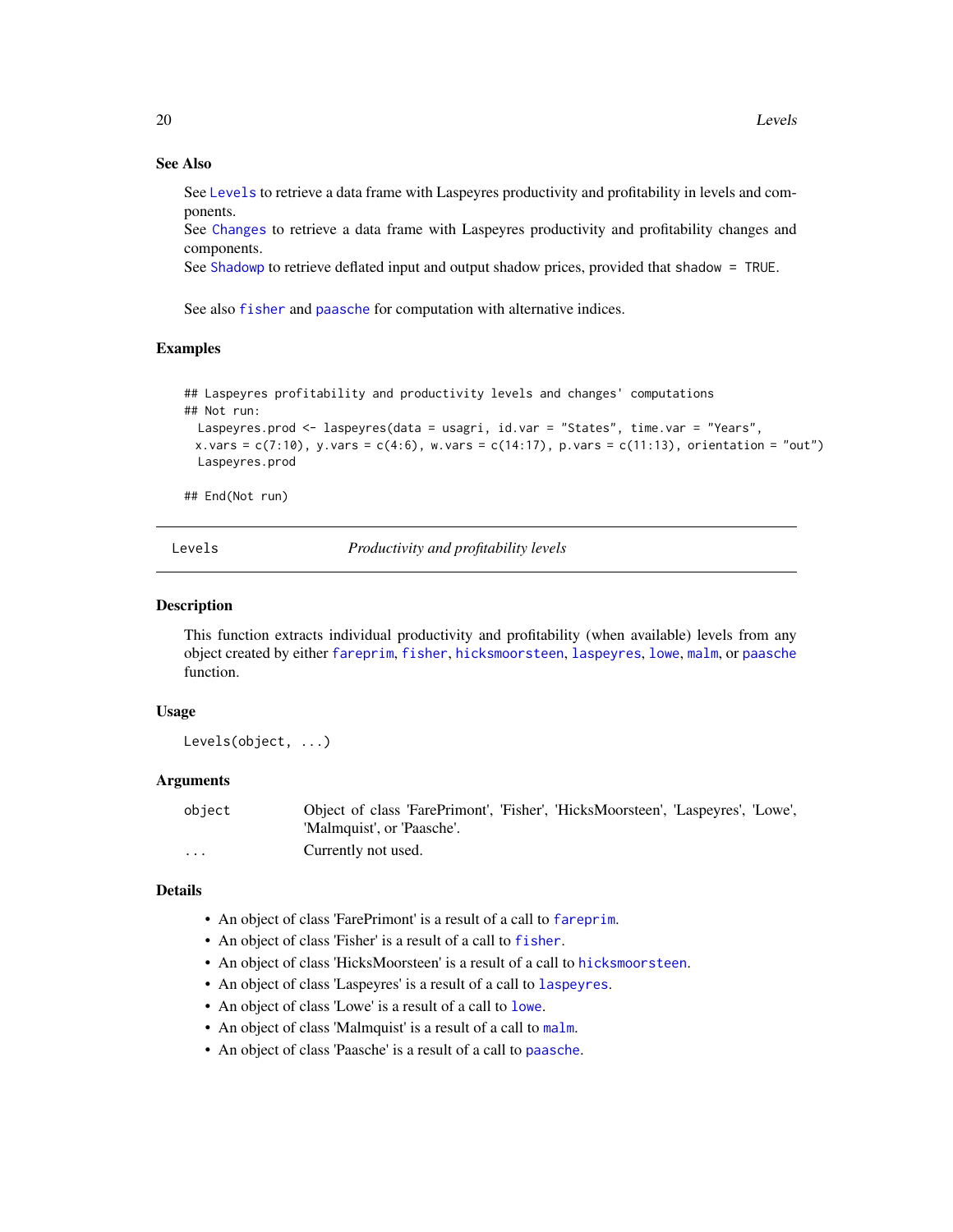#### <span id="page-20-0"></span>Levels 21

#### Value

- In the case of Färe-Primont, Fisher, Laspeyres, Lowe, Malmquist, and Paasche indices, the function returns a **data frame** containing all the elements and observations included in the "Levels" component of object.
- In the case of Hicks-Moorsteen index:
	- When components = FALSE (default) in the call to [hicksmoorsteen](#page-10-1), the function returns a data frame containing all the elements and observations included in the "Levels" component of the object of class 'HicksMoorsteen'.
	- When components = TRUE in the call to [hicksmoorsteen](#page-10-1), the function returns a list of three data frames:
		- \* HicksMoorsteen: A data frame containing all the elements and observations related to "Levels" component of the Hicks-Moorsteen index.
		- \* MalmquistHS: A data frame containing all the elements and observations related to "Levels" component of the Malmquist-*hs* index.
		- \* MalmquistIT: A data frame containing all the elements and observations related to "Levels" component of the Malmquist-*it* index.

#### Author(s)

Yann Desjeux, K Hervé Dakpo, Laure Latruffe

#### See Also

For details and information on returned values, see [fareprim](#page-3-1), [fisher](#page-7-1), [hicksmoorsteen](#page-10-1), [laspeyres](#page-15-1), [lowe](#page-21-1), [malm](#page-25-1), or [paasche](#page-28-1).

#### See also:

- [Changes](#page-1-1) for productivity and profitability change indices; and
- [Shadowp](#page-32-1) for shadow prices.

#### Examples

```
## Not run:
 LOWE <- lowe(data = usagri, id.var = "States", time.var = "Years", x.vars = c(7:10),
 y.vars = c(4:6), w.vars = c(14:17), p.vars = c(11:13))
 Lowe.levels <- Levels(LOWE)
 head(Lowe.levels)
```
## End(Not run)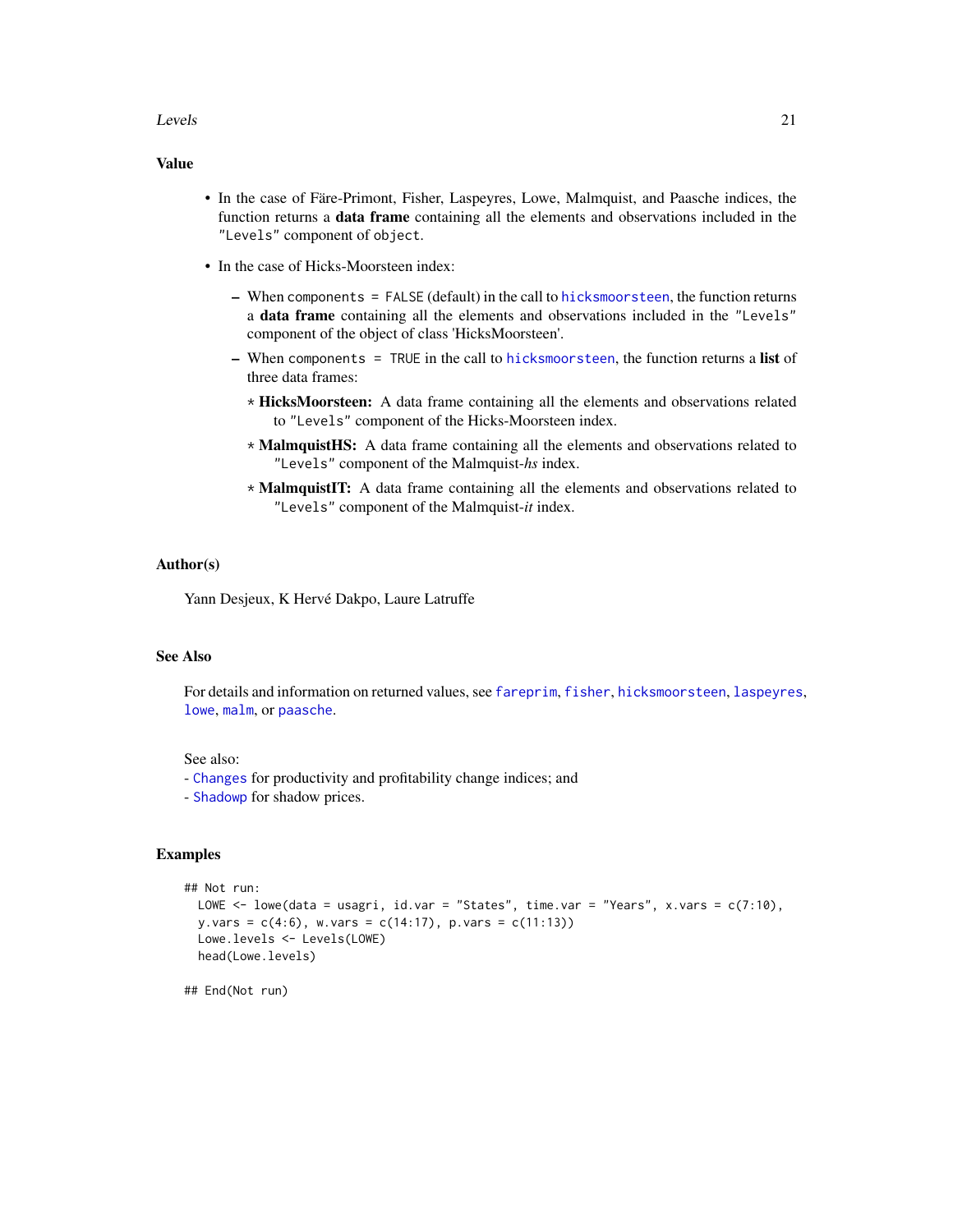#### <span id="page-21-1"></span><span id="page-21-0"></span>Description

Using Data Envelopment Analysis (DEA), this function measures productivity and profitability in levels and changes with Lowe index.

Deflated shadow prices of inputs and outputs can also be computed.

#### Usage

```
lowe(data, id.var, time.var, x.vars, y.vars, w.vars, p.vars, tech.change = TRUE,
 tech.reg = TRUE, rts = c("vrs", "crs", "nirs", "ndrs"), orientation = c("out",
 "in", "in-out"), parallel = FALSE, cores = max(1, detectCores() - 1), scaled = TRUE,
 by.id = NULL, by.year = NULL, shadow = FALSE)
```
## S3 method for class 'Lowe'  $print(x, \text{ digits} = NULL, ...)$ 

#### Arguments

| data        | A dataframe containing the required information for measuring productivity and<br>profitability.                                                                                                                                                                                                          |
|-------------|-----------------------------------------------------------------------------------------------------------------------------------------------------------------------------------------------------------------------------------------------------------------------------------------------------------|
| id.var      | Firms' ID variable. Can be an integer or a text string.                                                                                                                                                                                                                                                   |
| time.var    | Time period variable. Can be an integer or a text string.                                                                                                                                                                                                                                                 |
| x.vars      | Input quantity variables. Can be a vector of text strings or integers.                                                                                                                                                                                                                                    |
| y.vars      | Output quantity variables. Can be a vector of text strings or integers.                                                                                                                                                                                                                                   |
| w.vars      | Input price variables. Can be a vector of text strings or integers.                                                                                                                                                                                                                                       |
| p.vars      | Output price variables. Can be a vector of text strings or integers.                                                                                                                                                                                                                                      |
| tech.change | Logical. If TRUE (default), the model allows for technological change. If FALSE,<br>technological change is prohibited. See also the Details section.                                                                                                                                                     |
| tech.reg    | Logical. If TRUE (default), the model allows for negative technological change<br>(i.e. technological regress). If FALSE, only positive technological change (i.e.<br>technological progress) is allowed. See also the Details section.                                                                   |
| rts         | Character string specifying the returns to scale assumption. The default value<br>is "vrs" (variable returns to scale). Other possible options are "crs" (con-<br>stant returns to scale), "nirs" (non-increasing returns to scale), or "ndrs" (non-<br>decreasing returns to scale).                     |
| orientation | Character string specifying the orientation. The default value is "out" (output-<br>orientation). Other possible options are "in" (input-orientation), and "in-out"<br>(both input- and output-orientations). For "in-out", the geometric mean of<br>input- and output-orientations' results is returned. |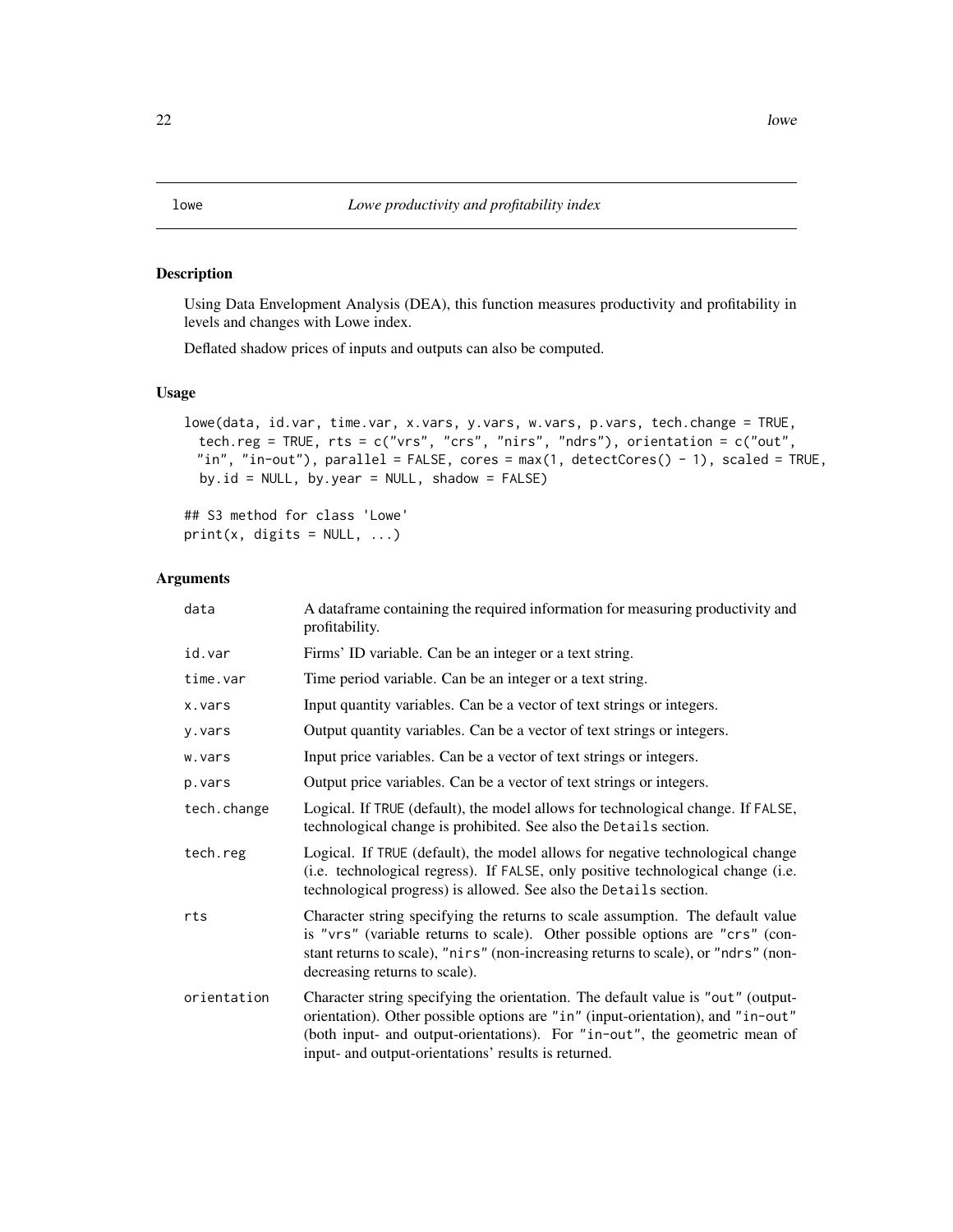$l$  lowe 23

| parallel | Logical. Allows parallel computation. If FALSE (default) the estimation is con-<br>ducted in sequential mode. If TRUE, parallel mode is activated using the number<br>of cores specified in cores. When the sample size is small, it is recommended<br>to keep the parallel option to its default value (FALSE). |
|----------|------------------------------------------------------------------------------------------------------------------------------------------------------------------------------------------------------------------------------------------------------------------------------------------------------------------|
| cores    | Integer. Used only if parallel = TRUE. It specifies the number of cores to be<br>used for parallel computation. By default, cores = $max(1, detectCores() - 1)$ .                                                                                                                                                |
| scaled   | Logical. If TRUE (default), input and output quantities are rescaled. If FALSE, a<br>warning message is displayed when very large (>1e5) and/or very small (<1e-<br>4) values are present in the input and output quantity variables. See also the<br>Details section.                                           |
| by.id    | Integer specifying the reference observation used for computing the indices (Op-<br>tional). by . id must range between one and the total number of firms per period.<br>See also the Details section.                                                                                                           |
| by.year  | Integer specifying the reference year used for computing the indices (Optional).<br>by . year must range between one and the total number of time periods. See also<br>the Details section.                                                                                                                      |
| shadow   | Logical. Default is FALSE (no shadow prices are returned). When set to TRUE, in-<br>put and output shadow prices are returned. These shadow prices are informative<br>only and may be subject to the linear programming solver used.                                                                             |
| X        | An object of class 'Lowe'.                                                                                                                                                                                                                                                                                       |
| digits   | The minimum number of significant digits to be printed in values. Default $=$<br>$max(3, getOption("digits") - 3).$                                                                                                                                                                                              |
|          | Currently not used.                                                                                                                                                                                                                                                                                              |
|          |                                                                                                                                                                                                                                                                                                                  |

#### Details

When tech.change is set to FALSE, this overrides the effect of tech.reg.

Setting scaled = FALSE (no rescaling of data) may lead to numerical problems in solving LP problems while optimizing DEA models. In extreme cases it may also prevent models from being optimized.

By default by.  $id = NULL$  and by. year = NULL. This means that in the computation of change indices, each observation is by default compared to itself in the first period. by id and by year allow to specify a reference (e.g. a specific observation in a specific period). If by.id is specified and by.year = NULL, then the reference observation is by.id in the first period. If by.year is specified and by.id = NULL, then each observation is compared to itself in the specified period of time.

The Lowe index is also a fixed-weights-based TFP index as the Färe-Primont. The Lowe index uses the average observed input and output prices as aggregators.

#### Value

lowe() returns a list of class 'Lowe' for which a summary of productivity and profitability measures in levels and changes, as well as a summary shadow prices (if shadow = TRUE), is printed.

This list contains the following items:

Levels Several elements are provided, depending on the orientation specified: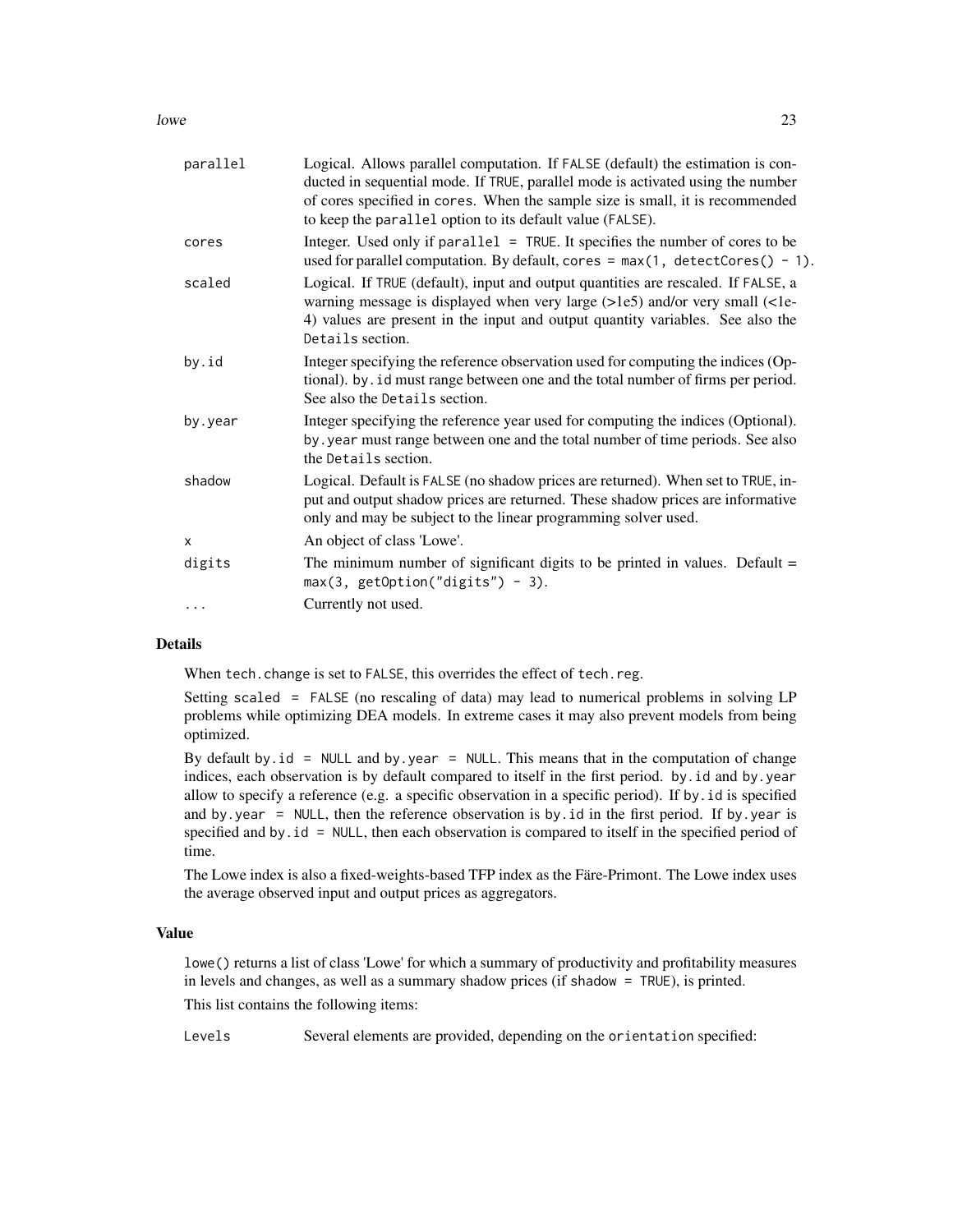<span id="page-23-0"></span>

| <b>REV</b>  | Revenues                                                                                                                                                                                                     |
|-------------|--------------------------------------------------------------------------------------------------------------------------------------------------------------------------------------------------------------|
| <b>COST</b> | Costs                                                                                                                                                                                                        |
| <b>PROF</b> | Profitability                                                                                                                                                                                                |
| P           | Aggregated output prices                                                                                                                                                                                     |
| W           | Aggregated input prices                                                                                                                                                                                      |
| <b>TT</b>   | Terms of trade (i.e. P/W)                                                                                                                                                                                    |
| AO          | Aggregated outputs                                                                                                                                                                                           |
| AI          | Aggregated inputs                                                                                                                                                                                            |
| <b>TFP</b>  | <b>Total Factor Productivity (TFP)</b>                                                                                                                                                                       |
| MP          | Maximum productivity                                                                                                                                                                                         |
| <b>TFPE</b> | TFP efficiency score                                                                                                                                                                                         |
| 0TE         | Output-oriented technical efficiency score (orientation = "out")                                                                                                                                             |
| 0SE         | Output-oriented scale efficiency score (orientation = "out")                                                                                                                                                 |
| OME         | Output-oriented mix efficiency score (orientation = "out")                                                                                                                                                   |
| <b>ROSE</b> | Residual output-oriented scale efficiency score (orientation = "out")                                                                                                                                        |
| <b>OSME</b> | Output-oriented scale-mix efficiency score (orientation = "out")                                                                                                                                             |
| ITE         | Input-oriented technical efficiency score (orientation = "in")                                                                                                                                               |
| ISE         | Input-oriented scale efficiency score (orientation = "in")                                                                                                                                                   |
| IME         | Input-oriented mix efficiency score (orientation = $"in"$ )                                                                                                                                                  |
| <b>RISE</b> | Residual input-oriented scale efficiency score (orientation = "in")                                                                                                                                          |
| <b>ISME</b> | Input-oriented scale-mix efficiency score (orientation = "in")                                                                                                                                               |
| OTE.ITE     | Geometric mean of OTE and ITE (orientation = $"in-out"$ )                                                                                                                                                    |
| OSE.ISE     | Geometric mean of OSE and ISE (orientation = $"in-out"$ )                                                                                                                                                    |
| OME. IME    | Geometric mean of OME and IME (orientation = $"in-out"$ )                                                                                                                                                    |
| ROSE.RISE   | Geometric mean of ROSE and RISE (orientation = $"in-out"$ )                                                                                                                                                  |
| OSME. ISME  | Geometric mean of OSME and ISME (orientation = $"in-out"$ )                                                                                                                                                  |
| RME         | Residual mix efficiency score                                                                                                                                                                                |
| <b>RE</b>   | Revenue efficiency (orientation = $"out")$                                                                                                                                                                   |
| CE          | Cost efficiency (orientation = $"in")$                                                                                                                                                                       |
| RE.CE       | Geometric mean of RE and CE (orientation = $"in-out"$ )                                                                                                                                                      |
| Changes     | Change indices of the different elements of Levels are provided. Each change<br>is prefixed by "d" (e.g. profitability change is denoted dPROF, output-oriented<br>efficiency change is denoted dOTE, etc.). |
| Shadowp     | Returned only if shadow = TRUE. It contains the deflated cost input $(x \cdot x)$                                                                                                                            |

From an object of class 'Lowe' obtained from lowe(), the

- [Levels](#page-19-1) function extracts individual productivity and profitability levels;
- [Changes](#page-1-1) function extracts individual productivity and profitability change indices; and
- If shadow = TRUE, the [Shadowp](#page-32-1) function extracts individual input and output deflated shadow prices.

shadow prices and the deflated revenue output (y.vars) shadow prices.

#### Warning

The lowe() function will not work with unbalanced panel data.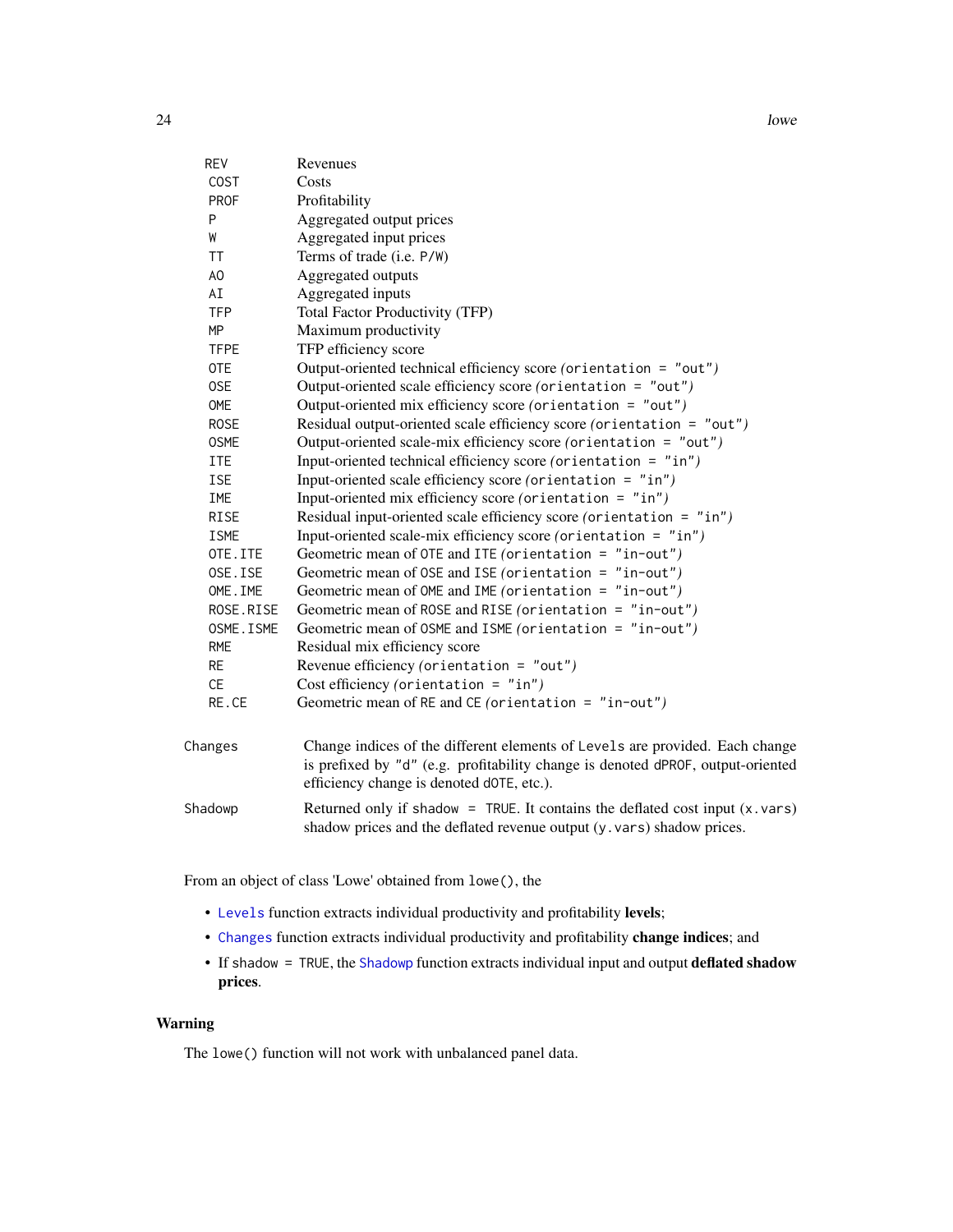#### <span id="page-24-0"></span> $l$ owe 25

The Lowe index may be sensitive to the rescaling.

For extreme efficient observations, the problem of multiple solutions may arise and the values of shadow prices may differ depending on the linear programming solver used (here **lpSolveAPI**).

#### **Note**

All output-oriented efficiency scores are computed *a la* Shephard, while all input-oriented efficiency scores are computed *a la* Farrell. Hence, all efficiency scores are greater than zero and are lower or equal to one.

#### Author(s)

K Hervé Dakpo, Yann Desjeux, Laure Latruffe

#### References

O'Donnell C.J. (2008), An aggregate quantity-price framework for measuring and decomposing productivity and profitability change. School of Economics, University of Queensland, Australia. URL: <https://www.uq.edu.au/economics/cepa/docs/WP/WP072008.pdf>

O'Donnell C.J. (2011), The sources of productivity change in the manufacturing sectors of the U.S. economy. School of Economics, University of Queensland, Australia. URL: [http://www.uq.edu.](http://www.uq.edu.au/economics/cepa/docs/WP/WP072011.pdf) [au/economics/cepa/docs/WP/WP072011.pdf](http://www.uq.edu.au/economics/cepa/docs/WP/WP072011.pdf)

O'Donnell C.J. (2012), Nonparametric estimates of the components of productivity and profitability change in U.S. Agriculture. *American Journal of Agricultural Economics*, 94(4), 873–890. [https:](https://doi.org/10.1093/ajae/aas023) [//doi.org/10.1093/ajae/aas023](https://doi.org/10.1093/ajae/aas023)

#### See Also

See [Levels](#page-19-1) to retrieve a data frame with Lowe productivity and profitability in levels and components.

See [Changes](#page-1-1) to retrieve a data frame with Lowe productivity and profitability changes and components.

See [Shadowp](#page-32-1) to retrieve deflated input and output shadow prices, provided that shadow = TRUE.

See also [fareprim](#page-3-1) for computations with an alternative transitive index.

#### Examples

```
## Lowe profitability and productivity levels and changes' computations
## Not run:
 Lowe.prod <- lowe(data = usagri, id.var = "States", time.var = "Years", x.vars = c(7:10),
 y.vars = c(4:6), w.vars = c(14:17), p.vars = c(11:13), orientation = "in-out", by.id = 1,
 by.year = 1)
 Lowe.prod
```
## End(Not run)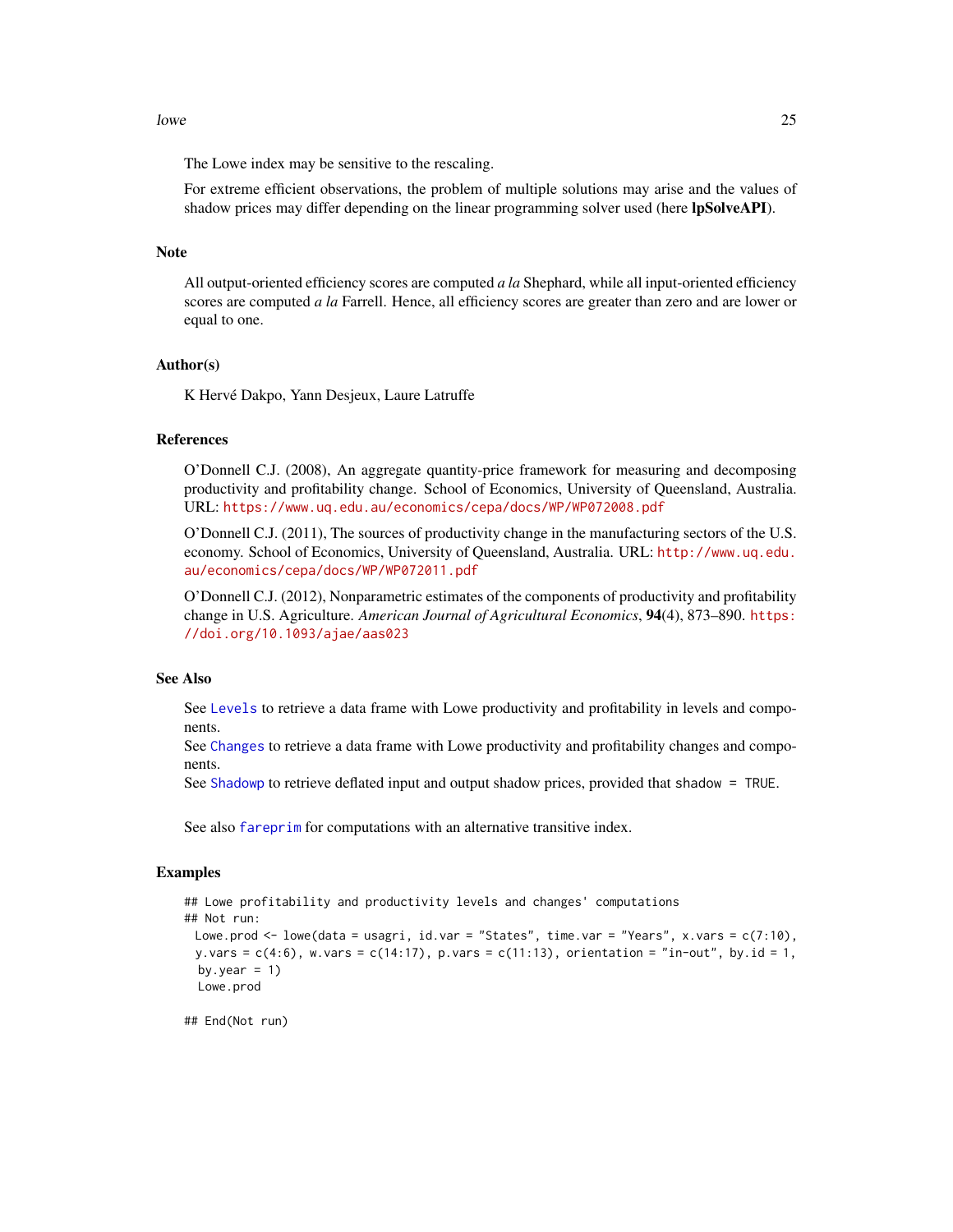#### <span id="page-25-1"></span><span id="page-25-0"></span>Description

Using Data Envelopment Analysis (DEA), this function measures productivity with Malmquist index.

#### Usage

```
malm(data, id.var, time.var, x.vars, y.vars, tech.reg = TRUE, rts = c("vrs", "crs",
 "nirs", "ndrs"), orientation = c("out", "in"), parallel = FALSE, cores = max(1,
 detectCores() - 1), scaled = TRUE)
```

```
## S3 method for class 'Malmquist'
print(x, \text{ digits} = NULL, ...)
```
#### Arguments

| data        | A dataframe containing the required information for measuring productivity.                                                                                                                                                                                                                                      |
|-------------|------------------------------------------------------------------------------------------------------------------------------------------------------------------------------------------------------------------------------------------------------------------------------------------------------------------|
| id.var      | Firms' ID variable. Can be an integer or a text string.                                                                                                                                                                                                                                                          |
| time.var    | Time period variable. Can be an integer or a text string.                                                                                                                                                                                                                                                        |
| x.vars      | Input quantity variables. Can be a vector of text strings or integers.                                                                                                                                                                                                                                           |
| y.vars      | Output quantity variables. Can be a vector of text strings or integers.                                                                                                                                                                                                                                          |
| tech.reg    | Logical. If TRUE (default), the model allows for negative technological change<br>(i.e. technological regress). If FALSE, only positive technological change (i.e.<br>technological progress) is allowed. See also the Details section.                                                                          |
| rts         | Character string specifying the returns to scale assumption. The default value<br>is "vrs" (variable returns to scale). Other possible options are "crs" (con-<br>stant returns to scale), "nirs" (non-increasing returns to scale), or "ndrs" (non-<br>decreasing returns to scale).                            |
| orientation | Character string specifying the orientation. The default value is "out" (output-<br>orientation). The other possible option is "in" (input-orientation).                                                                                                                                                         |
| parallel    | Logical. Allows parallel computation. If FALSE (default) the estimation is con-<br>ducted in sequential mode. If TRUE, parallel mode is activated using the number<br>of cores specified in cores. When the sample size is small, it is recommended<br>to keep the parallel option to its default value (FALSE). |
| cores       | Integer. Used only if parallel = TRUE. It specifies the number of cores to be<br>used for parallel computation. By default, cores = $max(1, detectCores() - 1)$ .                                                                                                                                                |
| scaled      | Logical. If TRUE (default), input and output quantities are rescaled. If FALSE, a<br>warning message is displayed when very large $(>1e5)$ and/or very small $(<1e-4)$<br>values are present in the input and output quantity variables.                                                                         |
| X           | An object of class 'Malmquist'.                                                                                                                                                                                                                                                                                  |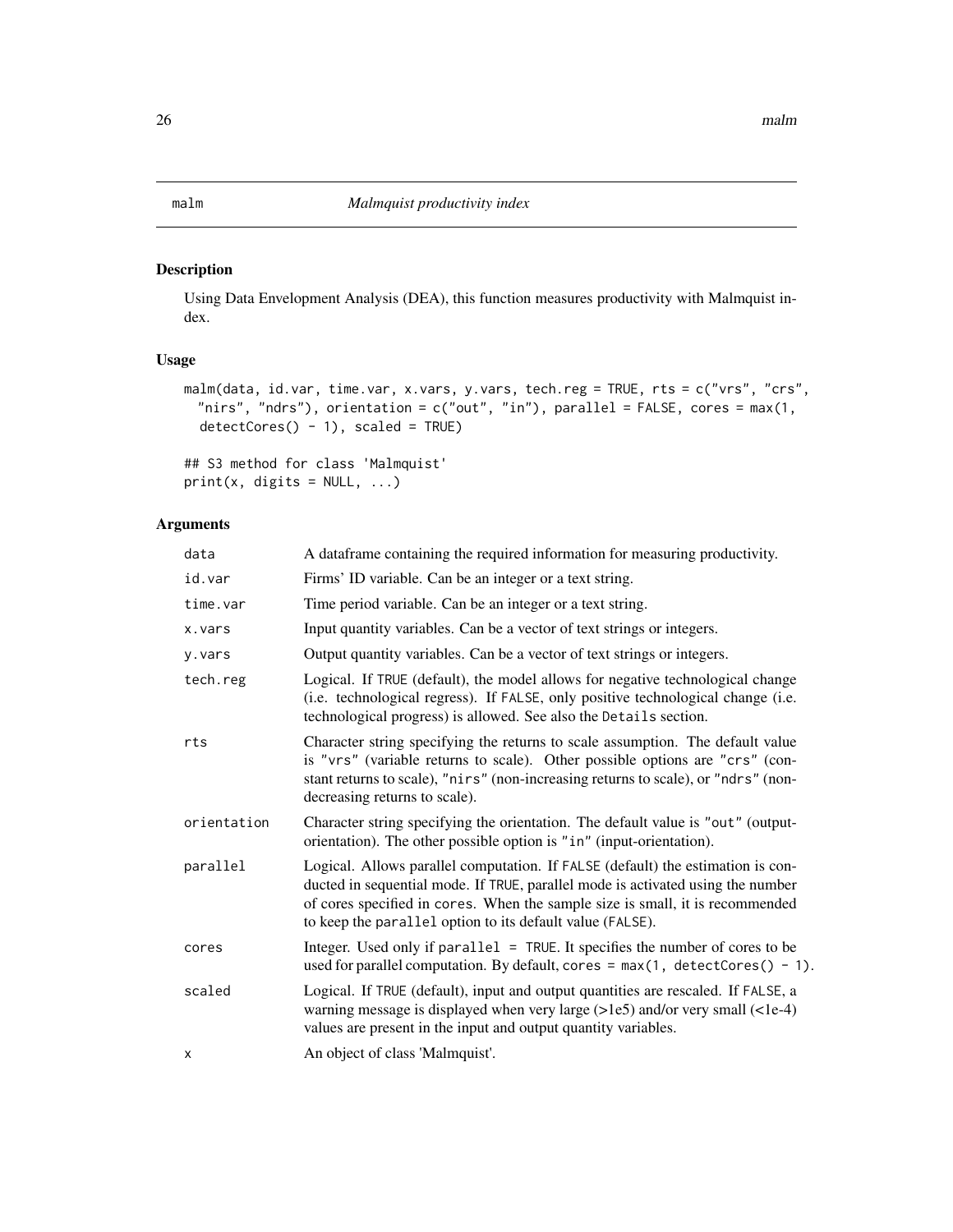#### $m$ alm  $27$

| digits                  | The minimum number of significant digits to be printed in values. Default $=$ |
|-------------------------|-------------------------------------------------------------------------------|
|                         | $max(3, getOption("digits") - 3).$                                            |
| $\cdot$ $\cdot$ $\cdot$ | Currently not used.                                                           |

### Details

Distance functions required for computing the Malmquist index are radial measures which verify the translation invariance property. Hence, unless very large or very small values are present, the Malmquist index is insensitive to the rescaling option (scaled).

#### Value

malm() returns a list of class 'Malmquist' for which a summary of productivity measures in levels and changes is printed.

This list contains the following items:

| Levels  |                  | It contains the Shephard distance function estimates, useful to compute and de-<br>compose the Malmquist productivity index. These distance functions use input<br>and output quantities for period 1 and period 0.<br>In addition to the id. var variable and periods 1 and 0, the dataframe therefore<br>contains, depending on the orientation: c111o, c100o, c011o, c000o, c110o,<br>c010o, or c111i, c100i, c011i, c000i, c110i, c010i. When the returns to<br>scale option (rts) is different from "crs", then v111o and v000o, or v111i and<br>v000i (depending on the orientation) are returned in addition to the distance<br>function estimated under constant returns to scale ("crs"). The prefix "c" stands<br>for constant returns to scale ("crs") and "v" for all other types of returns to scale<br>(i.e. "vrs", "nirs", or "ndrs"). The suffix "o" means output-oriented while "i"<br>refers to input-oriented. |
|---------|------------------|-----------------------------------------------------------------------------------------------------------------------------------------------------------------------------------------------------------------------------------------------------------------------------------------------------------------------------------------------------------------------------------------------------------------------------------------------------------------------------------------------------------------------------------------------------------------------------------------------------------------------------------------------------------------------------------------------------------------------------------------------------------------------------------------------------------------------------------------------------------------------------------------------------------------------------------|
|         |                  | The distance function names are displayed with three digits: $(i)$ the first digit<br>represents the period of the reference technology, $(ii)$ the second digit represents<br>the period of the inputs, and <i>(iii)</i> the third digit represents the period of the<br>outputs. For instance c010o means output-oriented efficiency under constant<br>returns to scale ("crs"), with the reference technology of period 0, inputs of<br>period 1 and outputs of period 0.                                                                                                                                                                                                                                                                                                                                                                                                                                                      |
| Changes | the orientation. | Malmquist productivity index and its components are provided, depending on                                                                                                                                                                                                                                                                                                                                                                                                                                                                                                                                                                                                                                                                                                                                                                                                                                                        |
|         | malmquist        | Malmquist productivity index                                                                                                                                                                                                                                                                                                                                                                                                                                                                                                                                                                                                                                                                                                                                                                                                                                                                                                      |
|         | effch            | Efficiency change                                                                                                                                                                                                                                                                                                                                                                                                                                                                                                                                                                                                                                                                                                                                                                                                                                                                                                                 |
|         | tech             | Technological change                                                                                                                                                                                                                                                                                                                                                                                                                                                                                                                                                                                                                                                                                                                                                                                                                                                                                                              |
|         | obtech           | Output-biased technological change                                                                                                                                                                                                                                                                                                                                                                                                                                                                                                                                                                                                                                                                                                                                                                                                                                                                                                |
|         | ibtech           | Input-biased technological change                                                                                                                                                                                                                                                                                                                                                                                                                                                                                                                                                                                                                                                                                                                                                                                                                                                                                                 |
|         | matech           | Magnitude component                                                                                                                                                                                                                                                                                                                                                                                                                                                                                                                                                                                                                                                                                                                                                                                                                                                                                                               |
|         | pure.out.effch   | Pure output efficiency change                                                                                                                                                                                                                                                                                                                                                                                                                                                                                                                                                                                                                                                                                                                                                                                                                                                                                                     |
|         |                  | (when rts != "crs" and orientation = "out")                                                                                                                                                                                                                                                                                                                                                                                                                                                                                                                                                                                                                                                                                                                                                                                                                                                                                       |
|         | out.scalech      | Output scale efficiency change                                                                                                                                                                                                                                                                                                                                                                                                                                                                                                                                                                                                                                                                                                                                                                                                                                                                                                    |
|         |                  | (when rts $!=$ "crs" and orientation = "out")<br>Pure input efficiency change                                                                                                                                                                                                                                                                                                                                                                                                                                                                                                                                                                                                                                                                                                                                                                                                                                                     |
|         | pure.inp.effch   |                                                                                                                                                                                                                                                                                                                                                                                                                                                                                                                                                                                                                                                                                                                                                                                                                                                                                                                                   |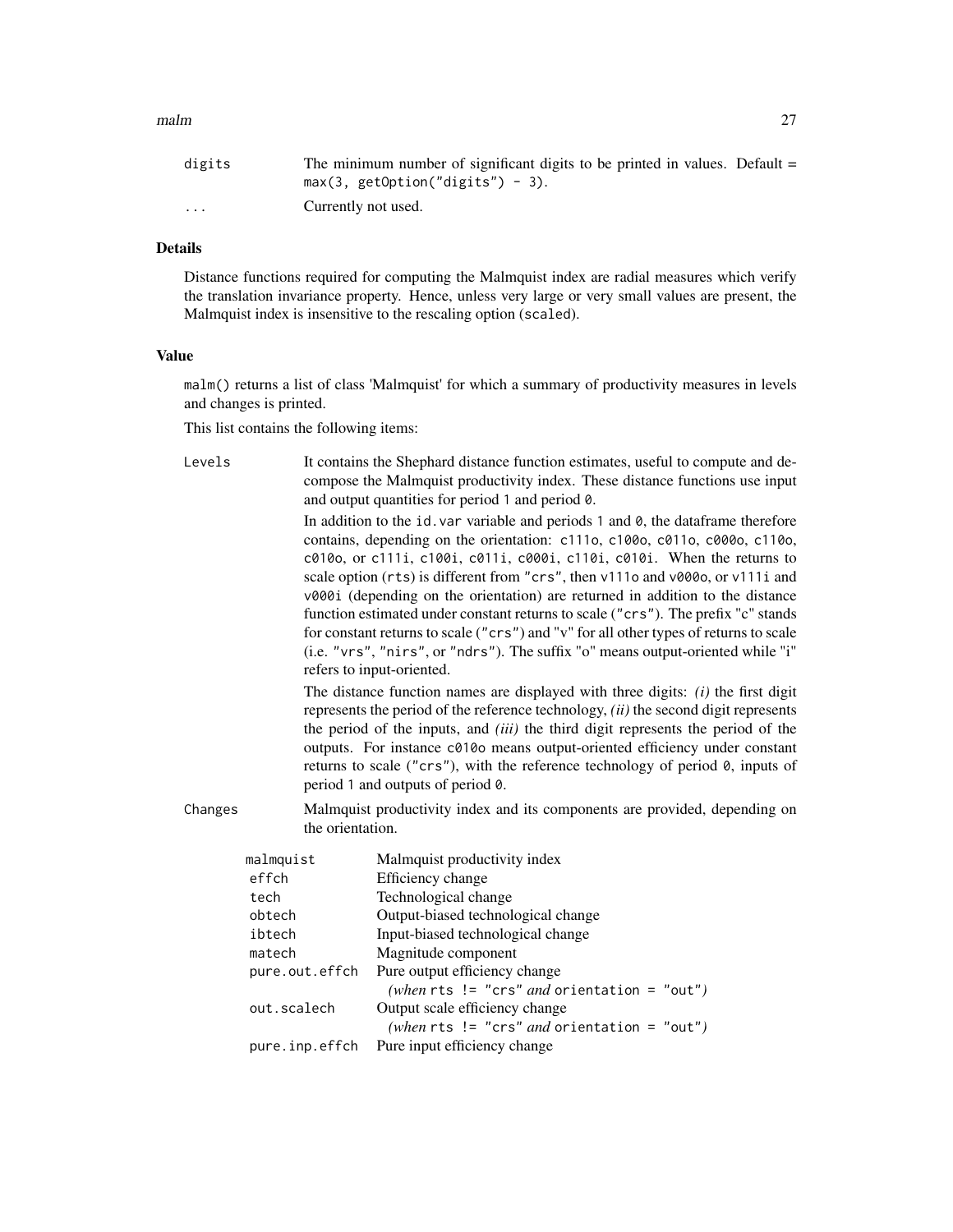<span id="page-27-0"></span>28 malm control of the control of the control of the control of the control of the control of the control of the control of the control of the control of the control of the control of the control of the control of the cont

```
(when rts != "crs" and orientation = "in")
inp.scalech Input scale efficiency change
                  (when rts != "crs" and orientation = "in")
```
#### Note that:

- 1. obtech (Output-biased technological change), ibtech (Input-biased technological change), and matech (Magnitude component) are components of technological change (tech).
- 2. pure.out.effch (Pure output efficiency change) and out.scalech (Output scale efficiency change) are components of efficiency change (effch).
- 3. pure.inp.effch (Pure input efficiency change), and inp.scalech (Input scale efficiency change) are components of efficiency change (effch).

From an object of class 'Malmquist' obtained from malm(), the

- [Levels](#page-19-1) function extracts Shephard distance function estimates; and
- [Changes](#page-1-1) function extracts Malmquist productivity index and components.

#### Warning

The malm() function will not work with unbalanced panel data.

#### Note

The Malmquist productivity index and components are computed such that both orientation's results provide the same information: growth when index greater than one and decline when index lower than one. Moreover under rts = "crs", both orientation options (i.e. "out" and "in") yield the same results.

#### Author(s)

K Hervé Dakpo, Yann Desjeux, Laure Latruffe

#### References

Färe R., and Grosskopf S. (1996), *Intertemporal Production Frontiers: With Dynamic DEA*. Springer Eds.

#### See Also

See [Levels](#page-19-1) to retrieve a data frame with Shephard distance function estimates. See [Changes](#page-1-1) to retrieve a data frame with Malmquist productivity index and components.

#### Examples

```
## Malmquist productivity index compares each observation in period 1 to the same
## observation in period 0
## Not run:
 Malmquist <- malm(data = usagri, id.var = "States", time.var = "Years",
```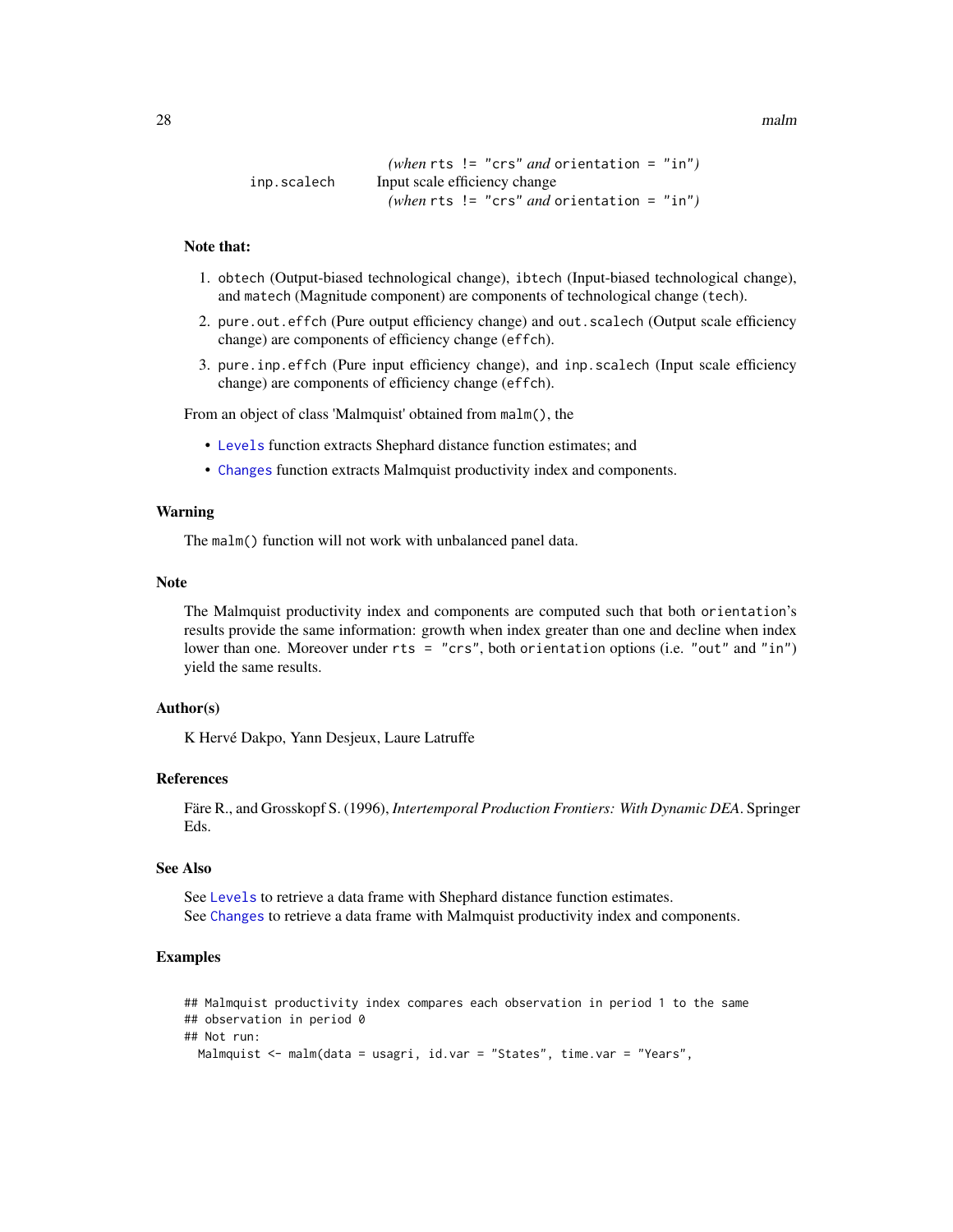<span id="page-28-0"></span>paasche 29

```
x.vars = c("q.capital", "q.land","q.labor","q.materials"),
 y.vars = c("q.livestock", "q.crop", "q.other"), rts = "nirs")
 Malmquist
## End(Not run)
```
<span id="page-28-1"></span>paasche *Paasche productivity and profitability index*

#### Description

Using Data Envelopment Analysis (DEA), this function measures productivity and profitability in levels and changes with Paasche index.

The Paasche index uses current period prices as aggregators.

Deflated shadow prices of inputs and outputs can also be computed.

#### Usage

```
paasche(data, id.var, time.var, x.vars, y.vars, w.vars, p.vars, tech.change = TRUE,
 tech.reg = TRUE, rts = c("vrs", "crs", "nirs", "ndrs"), orientation = c("out",
 "in", "in-out"), parallel = FALSE, cores = max(1, detectCores() - 1), scaled = TRUE,
  shadow = FALSE)
```

```
## S3 method for class 'Paasche'
print(x, \text{ digits} = NULL, ...)
```
#### Arguments

| data        | A dataframe containing the required information for measuring productivity and<br>profitability.                                                                                                                                                                                      |
|-------------|---------------------------------------------------------------------------------------------------------------------------------------------------------------------------------------------------------------------------------------------------------------------------------------|
| id.var      | Firms' ID variable. Can be an integer or a text string.                                                                                                                                                                                                                               |
| time.var    | Time period variable. Can be an integer or a text string.                                                                                                                                                                                                                             |
| x.vars      | Input quantity variables. Can be a vector of text strings or integers.                                                                                                                                                                                                                |
| y.vars      | Output quantity variables. Can be a vector of text strings or integers.                                                                                                                                                                                                               |
| w.vars      | Input price variables. Can be a vector of text strings or integers.                                                                                                                                                                                                                   |
| p.vars      | Output price variables. Can be a vector of text strings or integers.                                                                                                                                                                                                                  |
| tech.change | Logical. If TRUE (default), the model allows for technological change. If FALSE,<br>technological change is prohibited. See also the Details section.                                                                                                                                 |
| tech.reg    | Logical. If TRUE (default), the model allows for negative technological change<br>(i.e. technological regress). If FALSE, only positive technological change (i.e.<br>technological progress) is allowed. See also the Details section.                                               |
| rts         | Character string specifying the returns to scale assumption. The default value<br>is "vrs" (variable returns to scale). Other possible options are "crs" (con-<br>stant returns to scale), "nirs" (non-increasing returns to scale), or "ndrs" (non-<br>decreasing returns to scale). |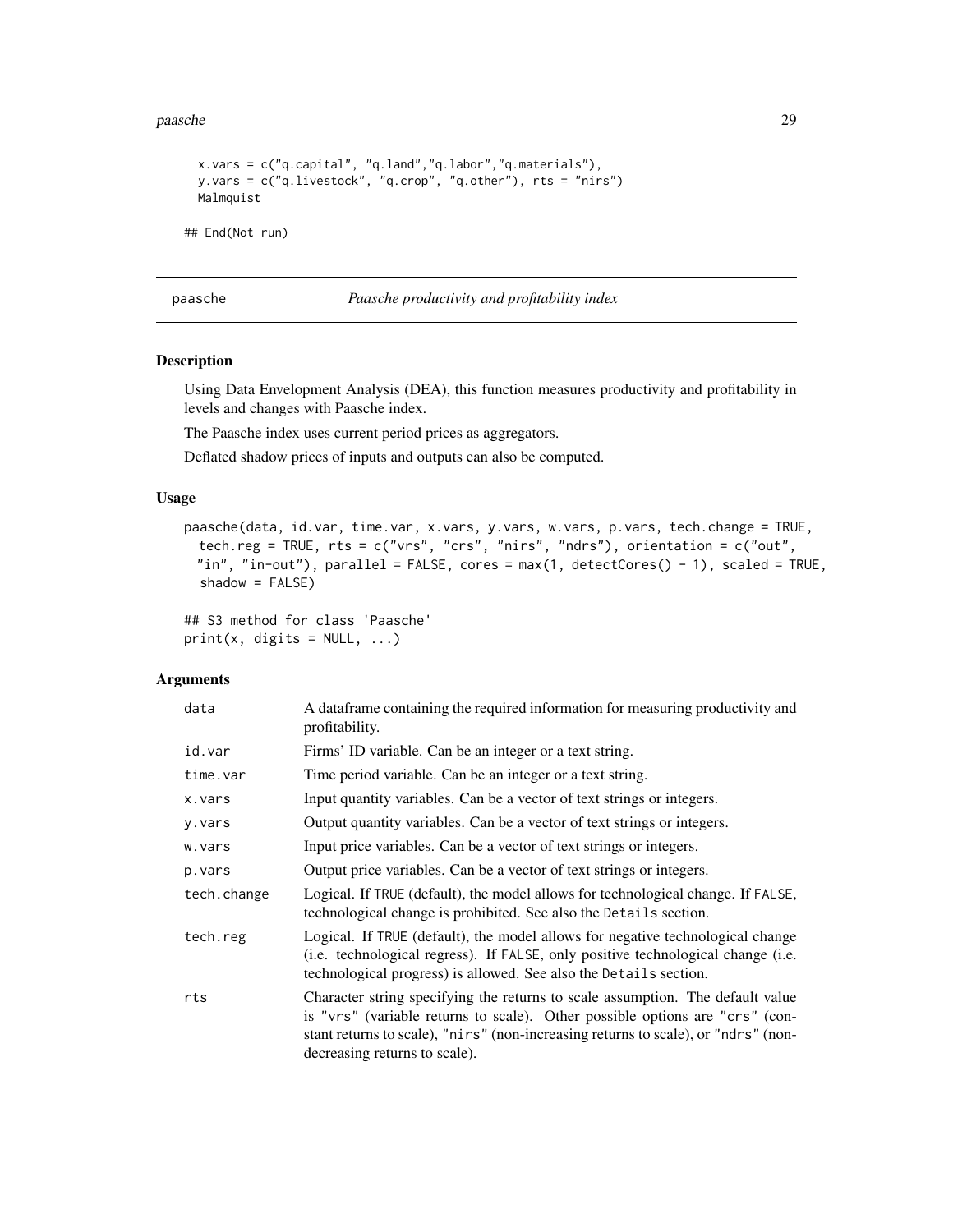| orientation | Character string specifying the orientation. The default value is "out" (output-<br>orientation). Other possible options are "in" (input-orientation), and "in-out"<br>(both input- and output-orientations). For "in-out", the geometric mean of<br>input- and output-orientations' results is returned.        |
|-------------|------------------------------------------------------------------------------------------------------------------------------------------------------------------------------------------------------------------------------------------------------------------------------------------------------------------|
| parallel    | Logical. Allows parallel computation. If FALSE (default) the estimation is con-<br>ducted in sequential mode. If TRUE, parallel mode is activated using the number<br>of cores specified in cores. When the sample size is small, it is recommended<br>to keep the parallel option to its default value (FALSE). |
| cores       | Integer. Used only if parallel = TRUE. It specifies the number of cores to be<br>used for parallel computation. By default, cores = $max(1, detectCores() - 1)$ .                                                                                                                                                |
| scaled      | Logical. If TRUE (default), input and output quantities are rescaled. If FALSE, a<br>warning message is displayed when very large (>1e5) and/or very small (<1e-<br>4) values are present in the input and output quantity variables. See also the<br>Details section.                                           |
| shadow      | Logical. Default is FALSE (no shadow prices are returned). When set to TRUE, in-<br>put and output shadow prices are returned. These shadow prices are informative<br>only and may be subject to the linear programming solver used.                                                                             |
| $\times$    | An object of class 'Paasche'.                                                                                                                                                                                                                                                                                    |
| digits      | The minimum number of significant digits to be printed in values. Default $=$<br>$max(3, getOption("digits") - 3).$                                                                                                                                                                                              |
|             | Currently not used.                                                                                                                                                                                                                                                                                              |
|             |                                                                                                                                                                                                                                                                                                                  |

#### Details

When tech.change is set to FALSE, this overrides the effect of tech.reg.

Setting scaled = FALSE (no rescaling of data) may lead to numerical problems in solving LP problems while optimizing DEA models. In extreme cases it may also prevent models from being optimized.

The Paasche index is not transitive and therefore each firm is compared to itself in the previous period. Since there is no previous period for the first period, the results for this first period are replaced by NA.

#### Value

paasche() returns a list of class 'Paasche' for which a summary of productivity and profitability measures in levels and changes, as well as a summary shadow prices (if shadow = TRUE), is printed.

This list contains the following items:

Levels Several elements are provided, depending on the orientation specified:

REV Revenues COST Costs PROF Profitability P Aggregated output prices W Aggregated input prices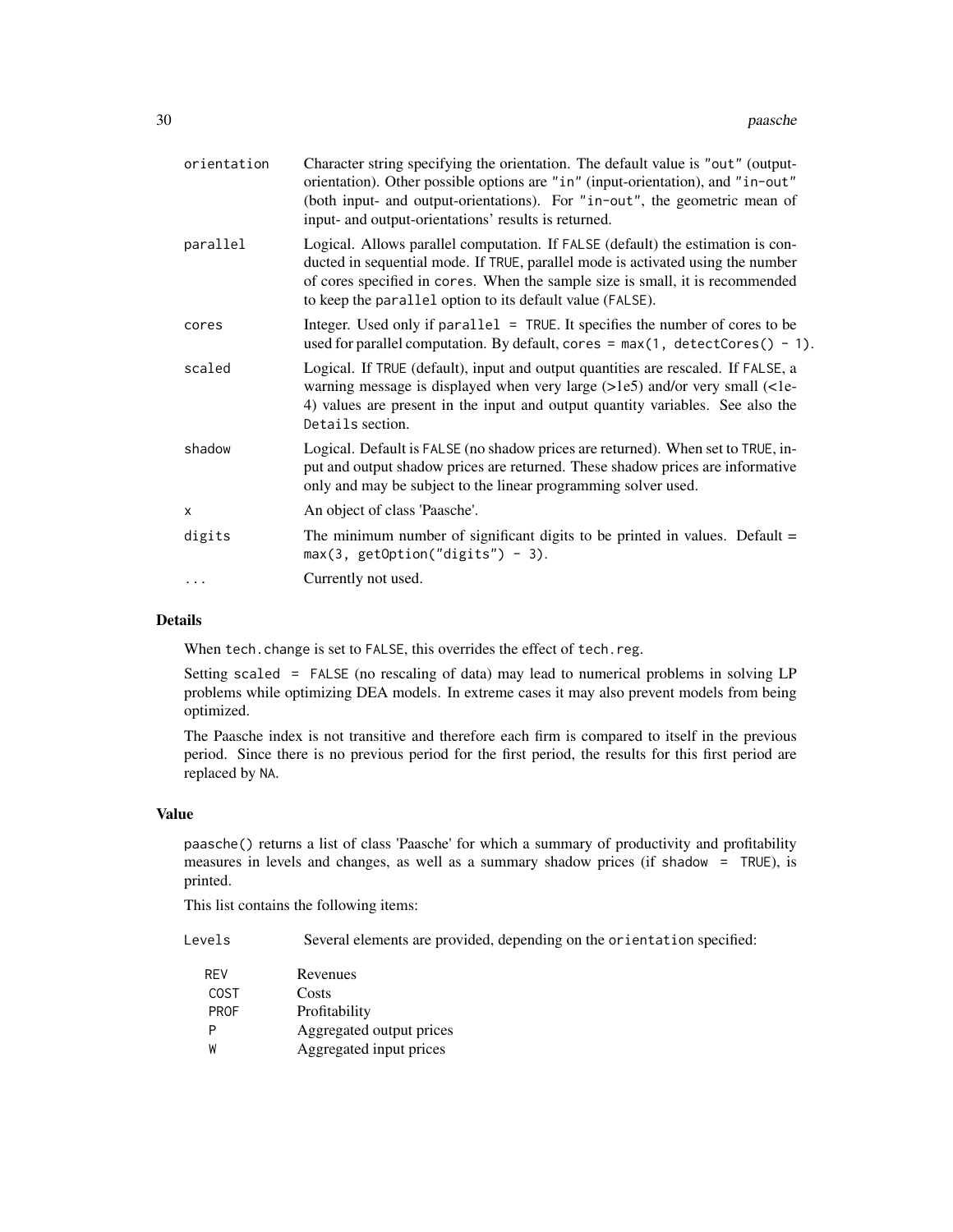#### <span id="page-30-0"></span>paasche 31 aastal eeuw aastal eeuw aastal eeuw aastal eeuw aastal eeuw aastal eeuw aastal eeuw aastal eeuw aastal eeuw aastal eeuw aastal eeuw aastal eeuw aastal eeuw aastal eeuw aastal eeuw aastal eeuw aastal eeuw aastal

| ΤT          | Terms of trade (i.e. P/W)                                                                                                                                                                                             |
|-------------|-----------------------------------------------------------------------------------------------------------------------------------------------------------------------------------------------------------------------|
| AO          | Aggregated outputs                                                                                                                                                                                                    |
| AI          | Aggregated inputs                                                                                                                                                                                                     |
| <b>TFP</b>  | <b>Total Factor Productivity (TFP)</b>                                                                                                                                                                                |
| MP          | Maximum productivity                                                                                                                                                                                                  |
| <b>TFPE</b> | TFP efficiency score                                                                                                                                                                                                  |
| <b>OTE</b>  | Output-oriented technical efficiency score (orientation = "out")                                                                                                                                                      |
| 0SE         | Output-oriented scale efficiency score (orientation = "out")                                                                                                                                                          |
| RAE         | Revenue allocative efficiency (orientation = "out")                                                                                                                                                                   |
|             | (equivalent to output-oriented mix efficiency score)                                                                                                                                                                  |
| <b>ROSE</b> | Residual output-oriented scale efficiency score (orientation = "out")                                                                                                                                                 |
| <b>OSME</b> | Output-oriented scale-mix efficiency score (codeorientation = "out")                                                                                                                                                  |
| ITE         | Input-oriented technical efficiency score (orientation = "in")                                                                                                                                                        |
| ISE         | Input-oriented scale efficiency score (orientation = $"in")$                                                                                                                                                          |
| CAE         | Cost allocative efficiency (orientation = $"in")$                                                                                                                                                                     |
|             | (equivalent to input-oriented mix efficiency score)                                                                                                                                                                   |
| <b>RISE</b> | Residual input-oriented scale efficiency score (orientation = "in")                                                                                                                                                   |
| <b>ISME</b> | Input-oriented scale-mix efficiency score (orientation = "in")                                                                                                                                                        |
| OTE.ITE     | Geometric mean of OTE and ITE (orientation = $"in-out"$ )                                                                                                                                                             |
| OSE.ISE     | Geometric mean of OSE and ISE (orientation = "in-out")                                                                                                                                                                |
| RAE.CAE     | Geometric mean of RAE and CAE (orientation = "in-out")                                                                                                                                                                |
| ROSE.RISE   | Geometric mean of ROSE and RISE (orientation = "in-out")                                                                                                                                                              |
| OSME. ISME  | Geometric mean of OSME and ISME (orientation = $"in-out"$ )                                                                                                                                                           |
| <b>RME</b>  | Residual mix efficiency score                                                                                                                                                                                         |
| <b>RE</b>   | Revenue efficiency (orientation = $"out")$                                                                                                                                                                            |
| <b>CE</b>   | Cost efficiency (orientation = $"in")$                                                                                                                                                                                |
| RE.CE       | Geometric mean of RE and CE (orientation = $"in-out"$ )                                                                                                                                                               |
| Changes     | Change indices of the different elements of Levels are provided. Each change<br>is prefixed by "d" (e.g. profitability change is denoted dPROF, output-oriented                                                       |
|             | efficiency change is denoted dOTE, etc.). Each firm is compared to itself in the<br>previous period. Since there is no previous period for the first period, the results<br>for this first period are replaced by NA. |

Shadowp Returned only if shadow = TRUE. It contains the deflated cost input  $(x, vars)$ shadow prices and the deflated revenue output (y.vars) shadow prices.

From an object of class 'Paasche' obtained from paasche(), the

- [Levels](#page-19-1) function extracts individual productivity and profitability levels;
- [Changes](#page-1-1) function extracts individual productivity and profitability change indices; and
- If shadow = TRUE, the [Shadowp](#page-32-1) function extracts individual input and output deflated shadow prices.

#### Warning

The paasche() function will not work with unbalanced panel data.

The Paasche index may be sensitive to the rescaling.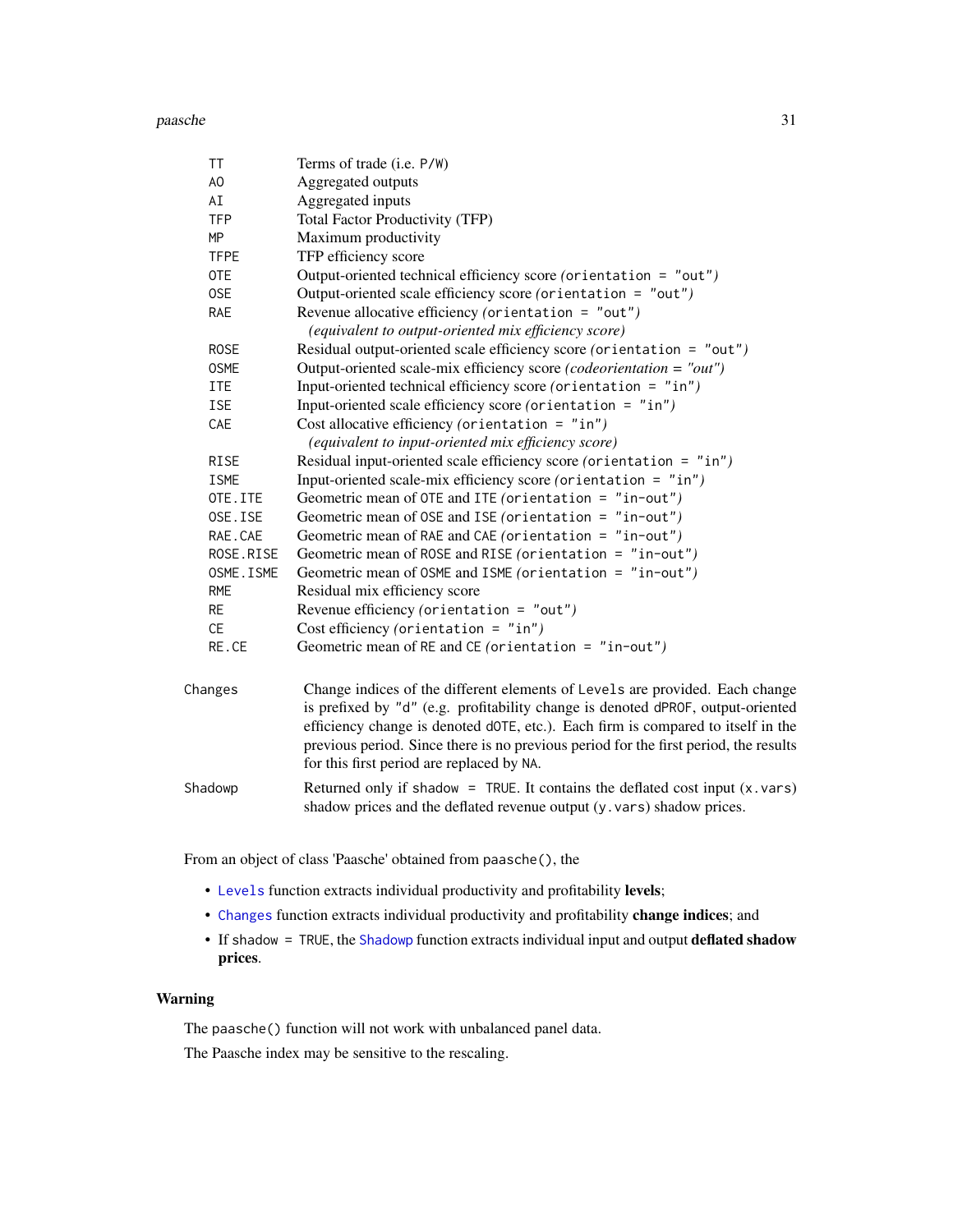<span id="page-31-0"></span>For extreme efficient observations, the problem of multiple solutions may arise and the values of shadow prices may differ depending on the linear programming solver used (here lpSolveAPI).

#### Note

All output-oriented efficiency scores are computed *a la* Shephard, while all input-oriented efficiency scores are computed *a la* Farrell. Hence, all efficiency scores are greater than zero and are lower or equal to one.

#### Author(s)

K Hervé Dakpo, Yann Desjeux, Laure Latruffe

#### References

Coelli T.J., D.S.P. Rao, C.J. O'Donnell, and G.E. Battese (2005), *An Introduction to Efficiency and Productivity Analysis*. Springer Eds.

O'Donnell C.J. (2011), The sources of productivity change in the manufacturing sectors of the U.S. economy. School of Economics, University of Queensland, Australia. URL: [http://www.uq.edu.](http://www.uq.edu.au/economics/cepa/docs/WP/WP072011.pdf) [au/economics/cepa/docs/WP/WP072011.pdf](http://www.uq.edu.au/economics/cepa/docs/WP/WP072011.pdf)

#### See Also

See [Levels](#page-19-1) to retrieve a data frame with Paasche productivity and profitability in levels and components.

See [Changes](#page-1-1) to retrieve a data frame with Paasche productivity and profitability change indices and components.

See [Shadowp](#page-32-1) to retrieve deflated input and output shadow prices, provided that shadow = TRUE.

See also [fisher](#page-7-1) and [laspeyres](#page-15-1) for computations with alternative indices.

#### Examples

```
## Paasche profitability and productivity levels and changes' computations
## Not run:
 Paasche.prod <- paasche(data = usagri, id.var = "States", time.var = "Years", x.vars = c(7:10),
 y.vars = c(4:6), w.vars = c(14:17), p.vars = c(11:13), orientation = "out")
 Paasche.prod
```
## End(Not run)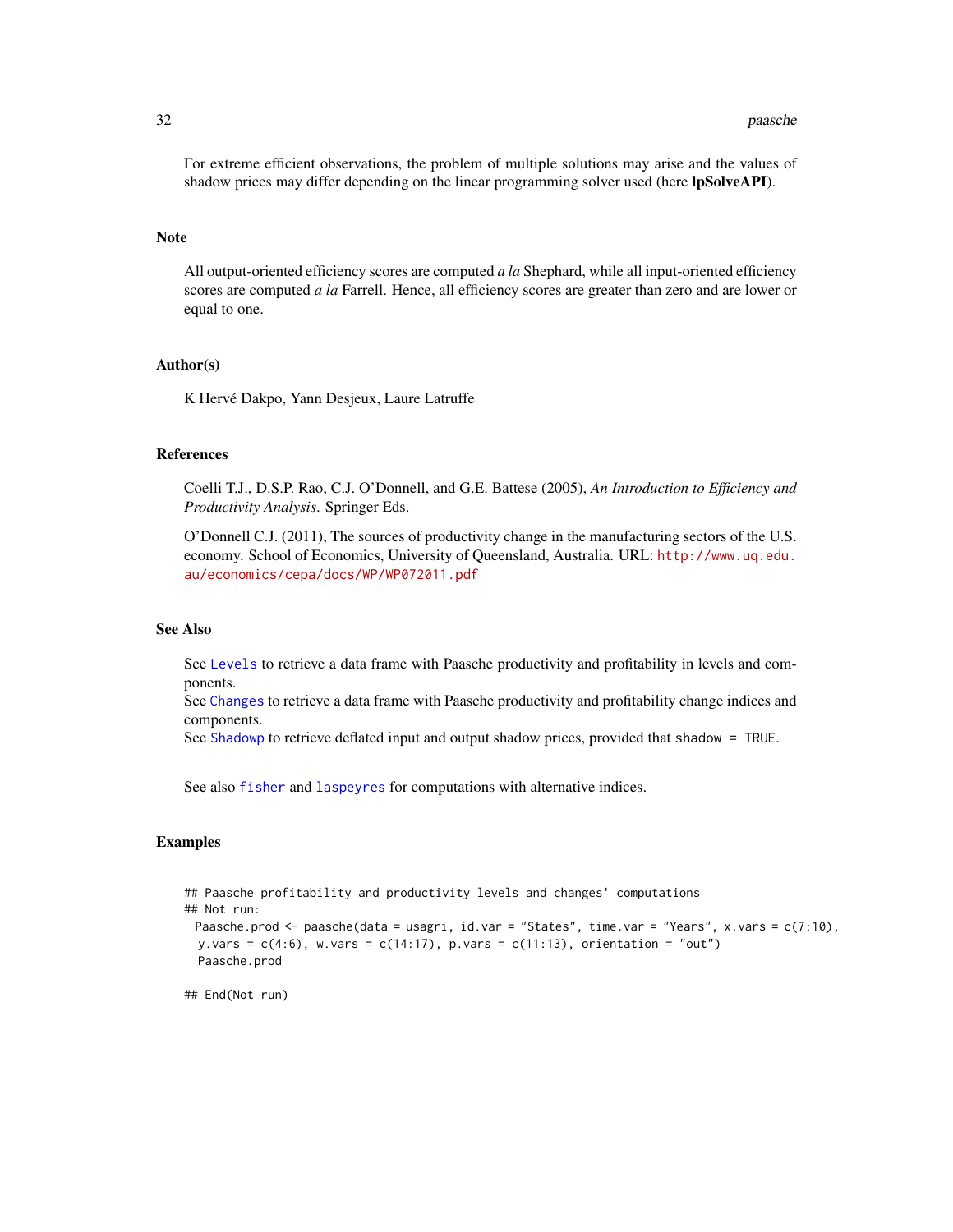<span id="page-32-1"></span><span id="page-32-0"></span>

#### **Description**

From any object created by either [fareprim](#page-3-1), [fisher](#page-7-1), [hicksmoorsteen](#page-10-1), [laspeyres](#page-15-1), [lowe](#page-21-1), or [paasche](#page-28-1) function, and provided that the argument shadow (or components in the case of [hicksmoorsteen](#page-10-1)) is set to TRUE in the function's call, this function extracts the deflated cost input and revenue output shadow prices.

#### Usage

Shadowp(object, ...)

#### Arguments

| object   | Object of class 'FarePrimont', 'Fisher', 'HicksMoorsteen', 'Laspeyres', 'Lowe', or<br>'Paasche'. |
|----------|--------------------------------------------------------------------------------------------------|
| $\cdots$ | Currently not used.                                                                              |

#### Details

Shadow prices are derived from dual input- and output-oriented DEA models.

In the case of Fisher, Hicks-Moorsteen, Laspeyres, Lowe and Paasche indices, deflated input and output shadow prices for each observation are returned (if the argument shadow  $=$  TRUE in the function's call).

In the case of Hicks-Moorsteen index, shadow prices used to compute Malmquist-*hs* and Malmquist*it* for each observation are returned (if the argument components = TRUE in the function's call).

In the case of Färe-Primont index, the deflated input and output shadow prices of the representative observation (i.e. the sample means of quantities and prices) are returned (if the argument shadow = TRUE in the function's call).

- An object of class 'FarePrimont' is a result of a call to [fareprim](#page-3-1).
- An object of class 'Fisher' is a result of a call to [fisher](#page-7-1).
- An object of class 'HicksMoorsteen' is a result of a call to [hicksmoorsteen](#page-10-1).
- An object of class 'Laspeyres' is a result of a call to [laspeyres](#page-15-1).
- An object of class 'Lowe' is a result of a call to [lowe](#page-21-1).
- An object of class 'Paasche' is a result of a call to [paasche](#page-28-1).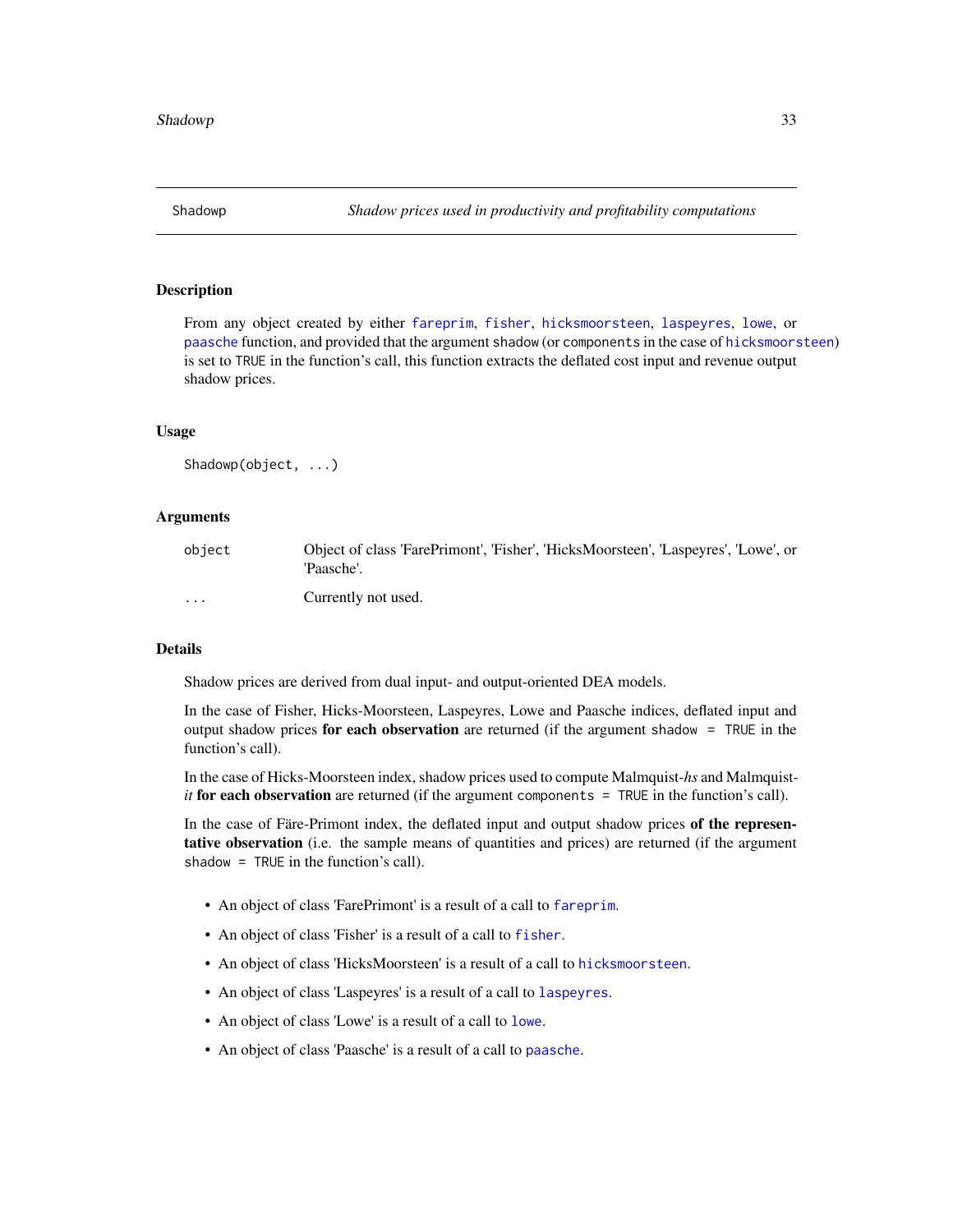- In the case of Färe-Primont, Fisher, Laspeyres, Lowe and Paasche indices, the function returns a data frame containing all the elements and observations included in the "Shadowp" component of object.
- In the case of Hicks-Moorsteen index, the function returns a list of two data frames containing, for each observation, input and output deflated shadow prices related to Malmquist-*hs* and Malmquist-*it* indices (and therefore not Hicks-Moorsteen shadow prices per se).
	- \* MalmquistHS: A data frame containing, for each observation, input and output shadow prices of the Malmquist-*hs* index.
	- \* MalmquistIT: A data frame containing, for each observation, input and output shadow prices of the Malmquist-*it* index.

#### Warning

For extreme efficient observations, the problem of multiple solutions may arise and the values of shadow prices may differ depending on the linear programming solver used (here lpSolveAPI).

#### Author(s)

Yann Desjeux, K Hervé Dakpo, Laure Latruffe

#### See Also

- [Changes](#page-1-1) for productivity and profitability change indices; and
- [Levels](#page-19-1) for productivity and profitability levels.

#### Examples

```
## Not run:
 FISHER <- fisher(data = usagri, id.var = "States", time.var = "Years", x.vars = c(7:10),
 y.vars = c(4:6), w.vars = c(14:17), p.vars = c(11:13), orientation = "out", shadow = TRUE)
 Fisher.shadowprices <- Shadowp(FISHER)
 head(Fisher.shadowprices)
```
## End(Not run)

usagri *Price indices and implicit quantities of USA farm outputs and inputs by State, 1995-2004*

#### **Description**

This data set from the United States Department of Agriculture (USDA) and its Economic Research Service department contains USA agriculture's input and output quantities along with their respective price indices for 48 States.

All quantities are expressed in thousand US\$1996 and prices are relative to Alabama 1996 = 1.

#### <span id="page-33-0"></span>Value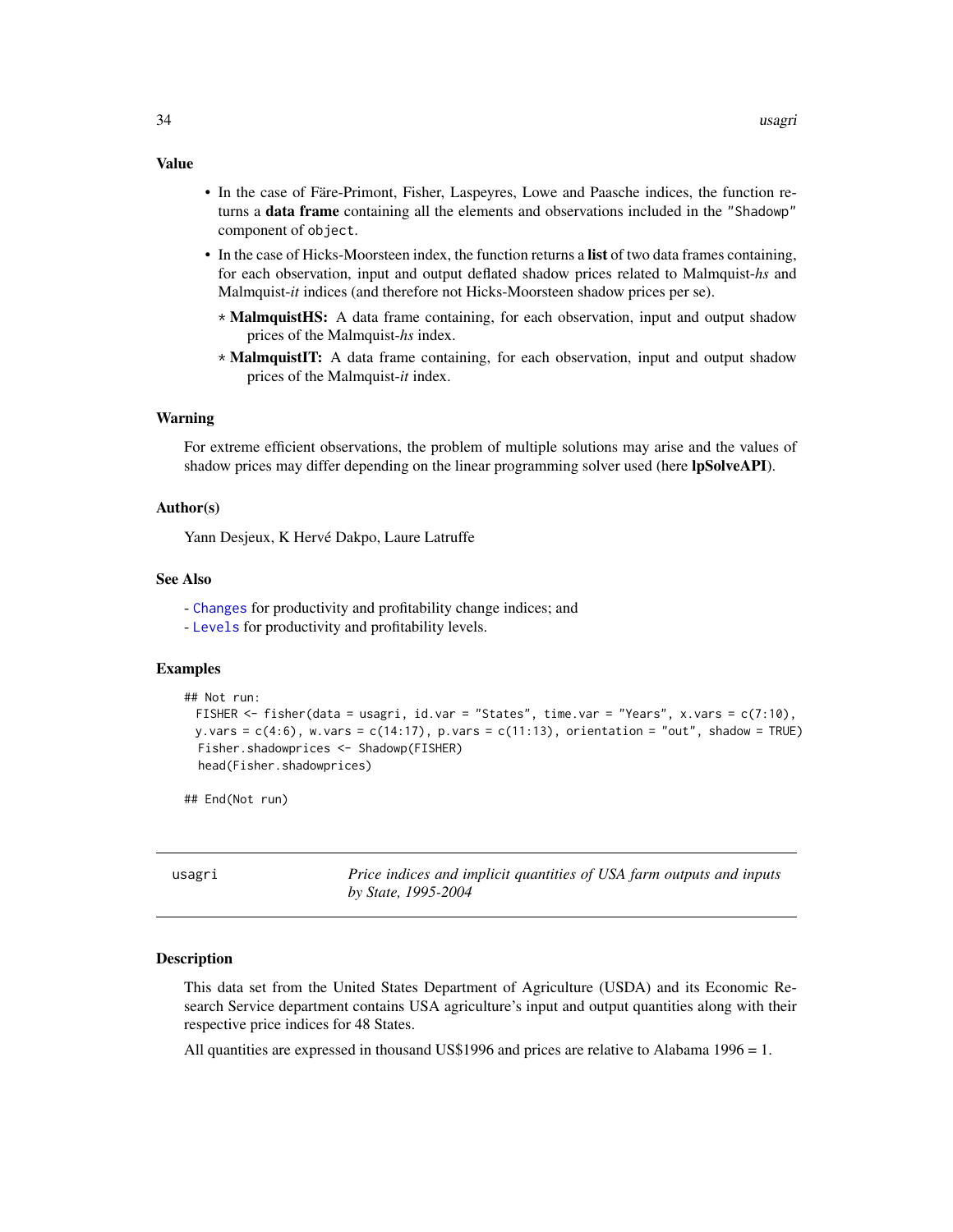#### usagri 35

#### Usage

usagri

#### Format

A data frame with 480 observations on the following 17 variables:

| Livestock and animal products' relative price (reference is $1 =$ Alabama 1996).  |
|-----------------------------------------------------------------------------------|
| 48 States of the USA identified with two capital letters.                         |
| State number.                                                                     |
| Year.                                                                             |
| Livestock and animal products' quantity, in thousand US\$1996.                    |
| Crops' quantity, in thousand US\$1996.                                            |
| Other farm-related productions' quantity, in thousand US\$1996.                   |
| Capital services' quantity, in thousand US\$1996.                                 |
| Land services' quantity, in thousand US\$1996.                                    |
| Labor services' quantity, in thousand US\$1996.                                   |
| Total intermediate input quantity, in thousand US\$1996.                          |
| Livestock and animal products' relative price (reference is $1 =$ Alabama 1996).  |
| Crops' relative price (reference is $1 =$ Alabama 1996).                          |
| Other farm-related productions' relative price (reference is $1 =$ Alabama 1996). |
| Capital services' relative price (reference is $1 =$ Alabama 1996).               |
| Land service flows' relative price (reference is $1 =$ Alabama 1996).             |
| Labor services' relative price (reference is $1 =$ Alabama 1996).                 |
| Total intermediate inputs' relative price (reference is $1 =$ Alabama 1996).      |
|                                                                                   |

#### Details

Further details on the data and the different variables can be found in the references.

#### Source

<http://www.ers.usda.gov/data-products/agricultural-productivity-in-the-us.aspx>

#### References

Ball V.E., Gollop F.M., Kelly-Hawke A., and Swinand G.P. (1999), Patterns of state productivity growth in the US farm sector: Linking state and aggregate models. *American Journal of Agricultural Economics*, 81(1], 164–179. <https://doi.org/10.2307/1244458>

Ball V.E., Hallahan C., and Nehring R. (2004), Convergence of productivity: An analysis of the catch-up hypothesis within a panel of states. *American Journal of Agricultural Economics*, 86(5), 1315–1321. <https://doi.org/10.1111/j.0002-9092.2004.00683.x>

#### Examples

```
head(usagri)
str(usagri)
summary(usagri)
```